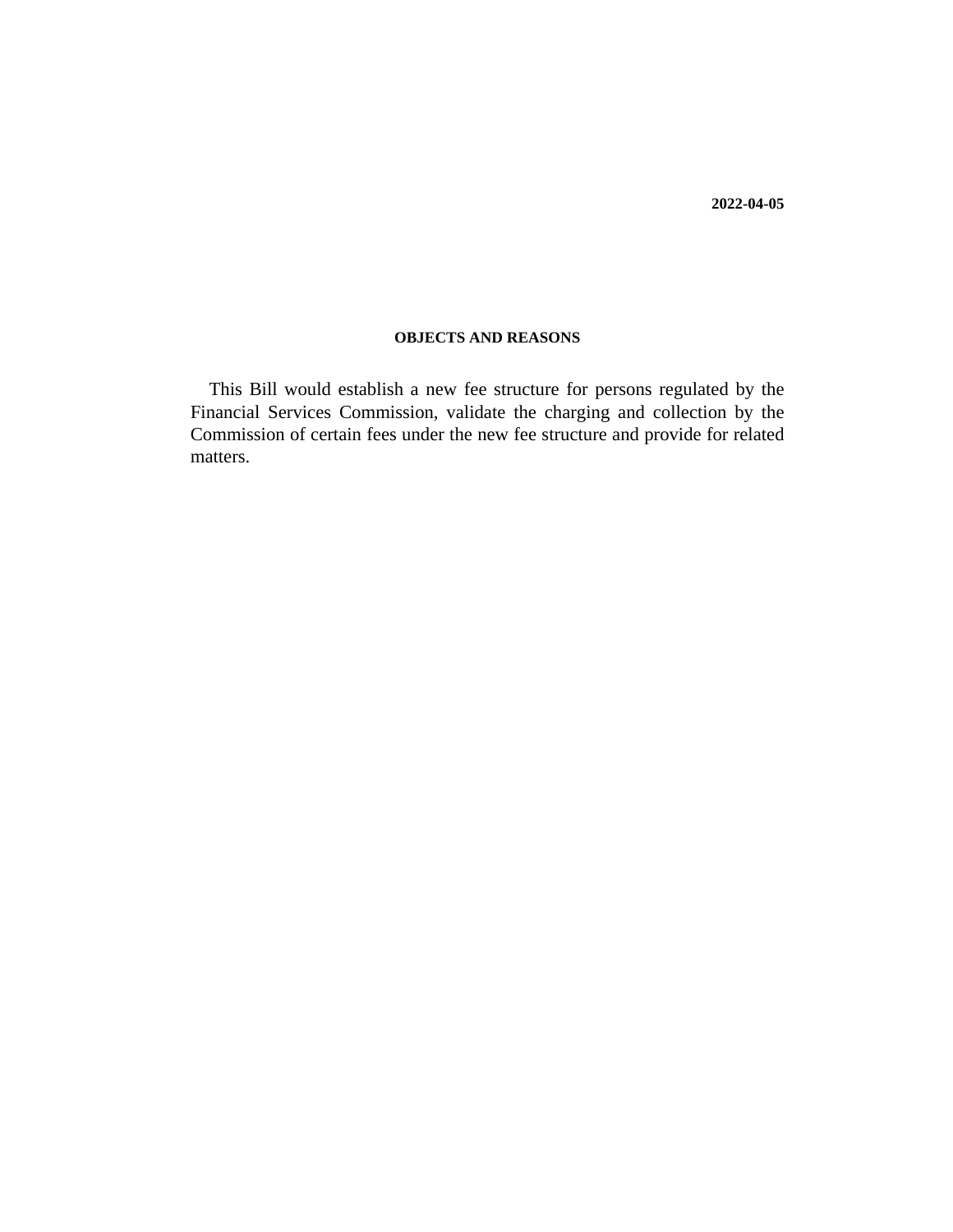# *Arrangement of Sections*

- [Short title](#page-3-0) **1.**
- [Consequential amendments](#page-3-0) **2.**
- [Repeals](#page-3-0) **3.**
- [Validation](#page-3-0) **4.**

# FIRST SCHEDULE *CONSEQUENTIAL AMENDMENTS*

# SECOND SCHEDULE

# *REPEALS*

## THIRD SCHEDULE

*FEES*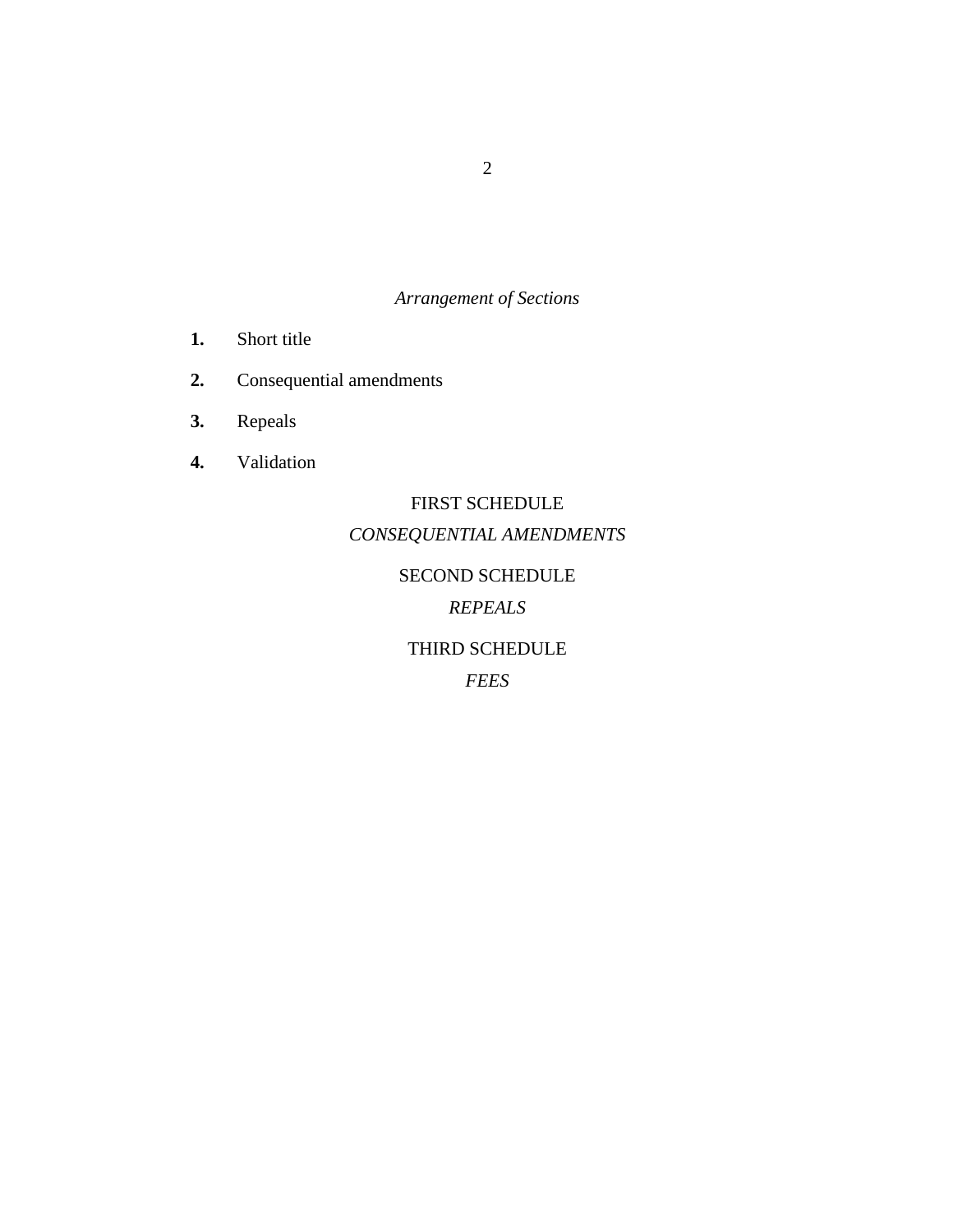## **BARBADOS**

A Bill entitled

An Act to establish a new fee structure for persons regulated by the Financial Services Commission, to validate the charging and collection by the Commission of certain fees under the new fee structure and to provide for related matters.

ENACTED by the Parliament of Barbados as follows: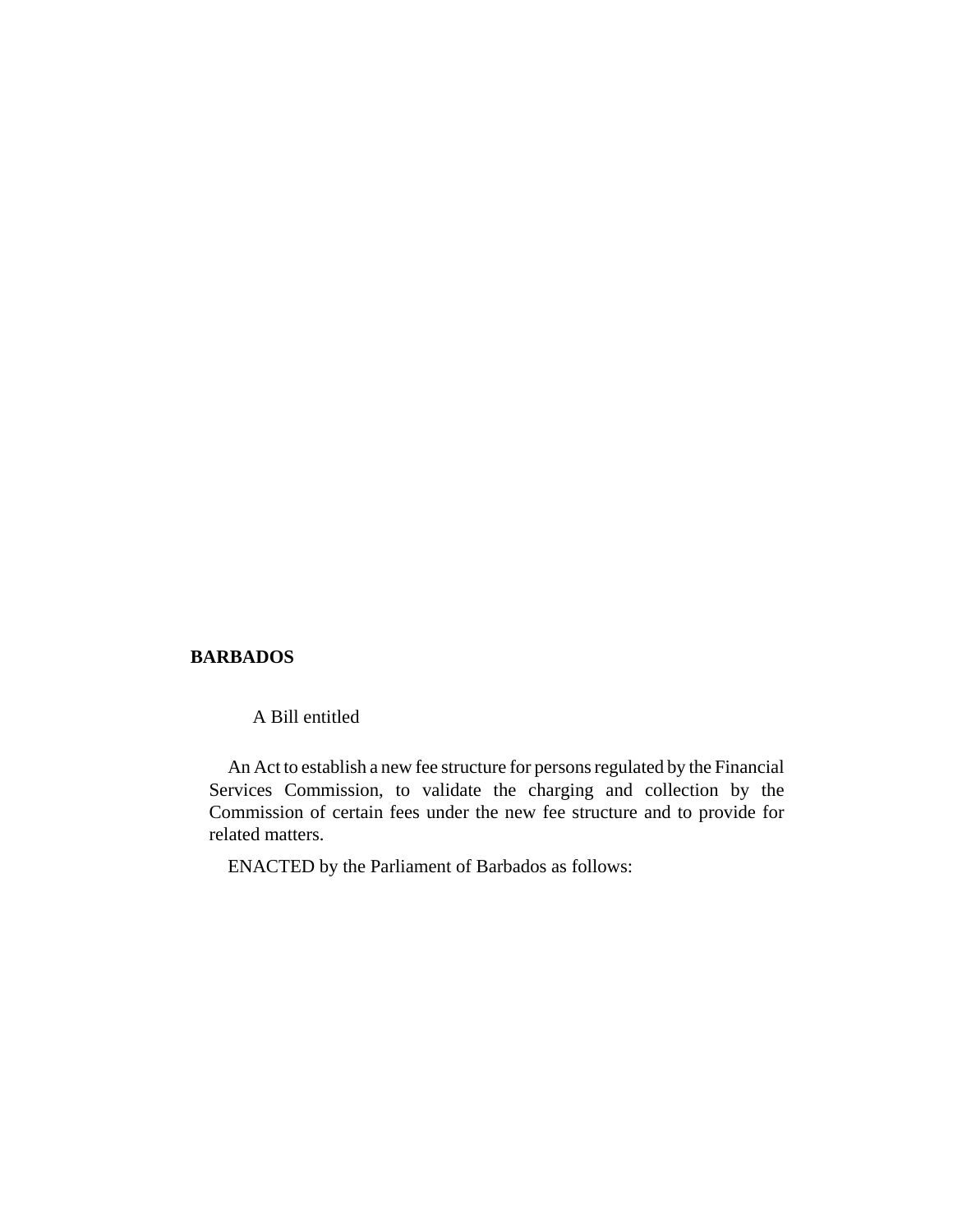## <span id="page-3-0"></span>**Short title**

This Act may be cited as the *Financial Services Commission (Miscellaneous Provisions and Validation) Act, 2022*. **1.**

## **Consequential amendments**

The enactments set out in Column 1 of the *First Schedule* are amended in the manner set out opposite thereto in Column 2. **2.**

## **Repeals**

The enactments set out in the *Second Schedule* are repealed. **3.**

## **Validation**

Fees charged and collected by the Financial Services Commission for the period **4.**

- (a) 1st April, 2019 to 31st December, 2019 in accordance with Part I of the *Third Schedule*;
- (b) 1st January, 2020 to 31st December, 2020 in accordance with Part II of the *Third Schedule*; and
- $(c)$  1st January, 2021 to the day immediately before the date of commencement of the *Financial Services Commission (Fees) Order, 2022* (S. I. 2022 No. ) in accordance with the *Financial Services Commission (Fees) Order, 2022*,

shall be deemed to have been lawfully and validly charged and collected.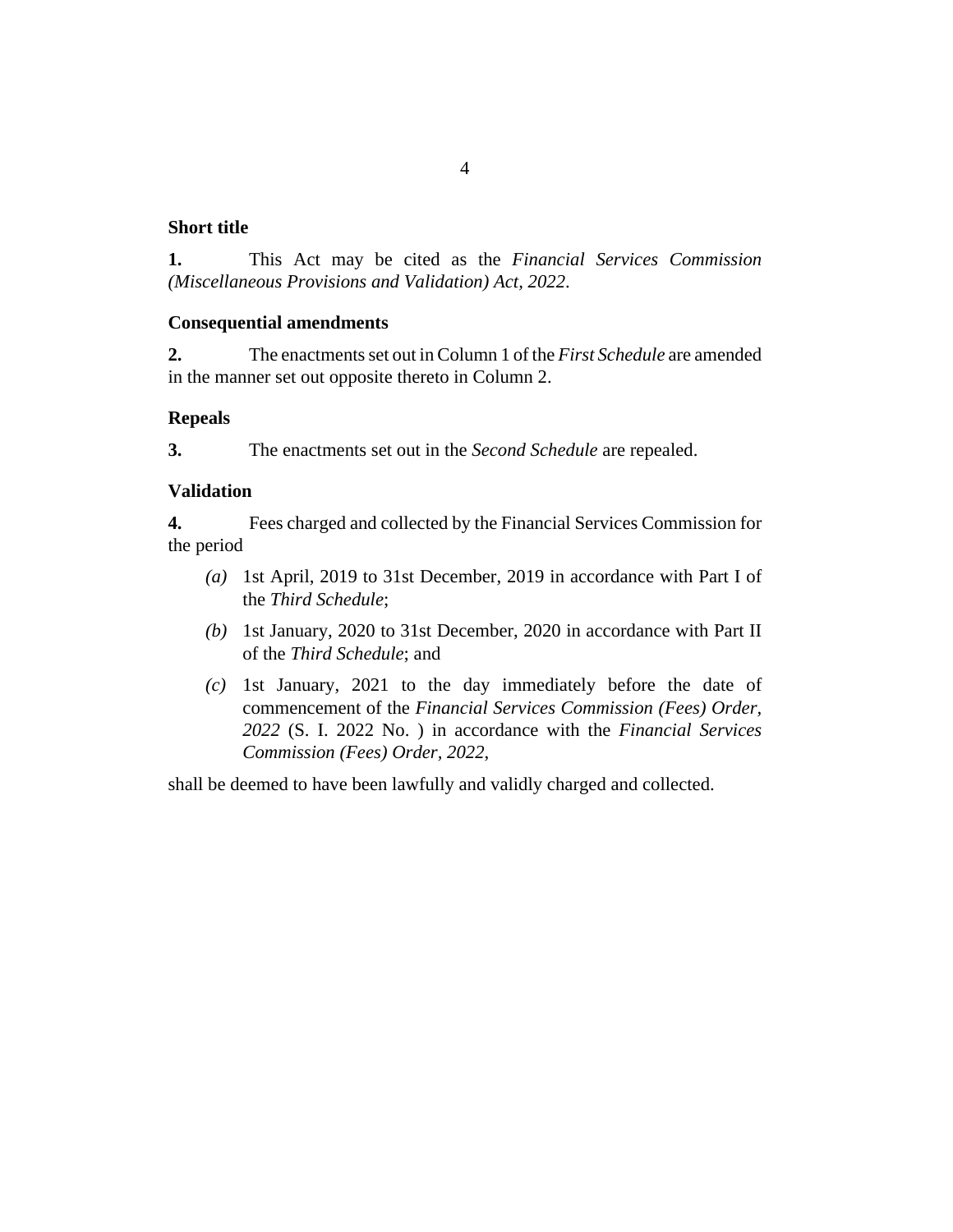## **FIRST SCHEDULE**

*(Section 2)*

#### *CONSEQUENTIAL AMENDMENTS*

Column 1

*Enactments*

Column 2

*Amendments*

1. In section 2, 1. *Insurance Act,* Cap. 310

*(a)* in subsection (1)

- $(i)$  the definition of "actuary"
	- (A) in paragraph *(b)*(ii), delete the word "or"; and
	- (B) delete paragraph *(c)* and substitute the following:
		- "*(c)* in the case of a person who works for an insurer which carries on insurance business of insuring risks located outside Barbados, and in respect of which premiums originate outside Barbados, is a fellow of an internationally recognised society or institute of actuaries;";
- (ii) delete the definition of "Commission" appearing after the definition of "sub-agent";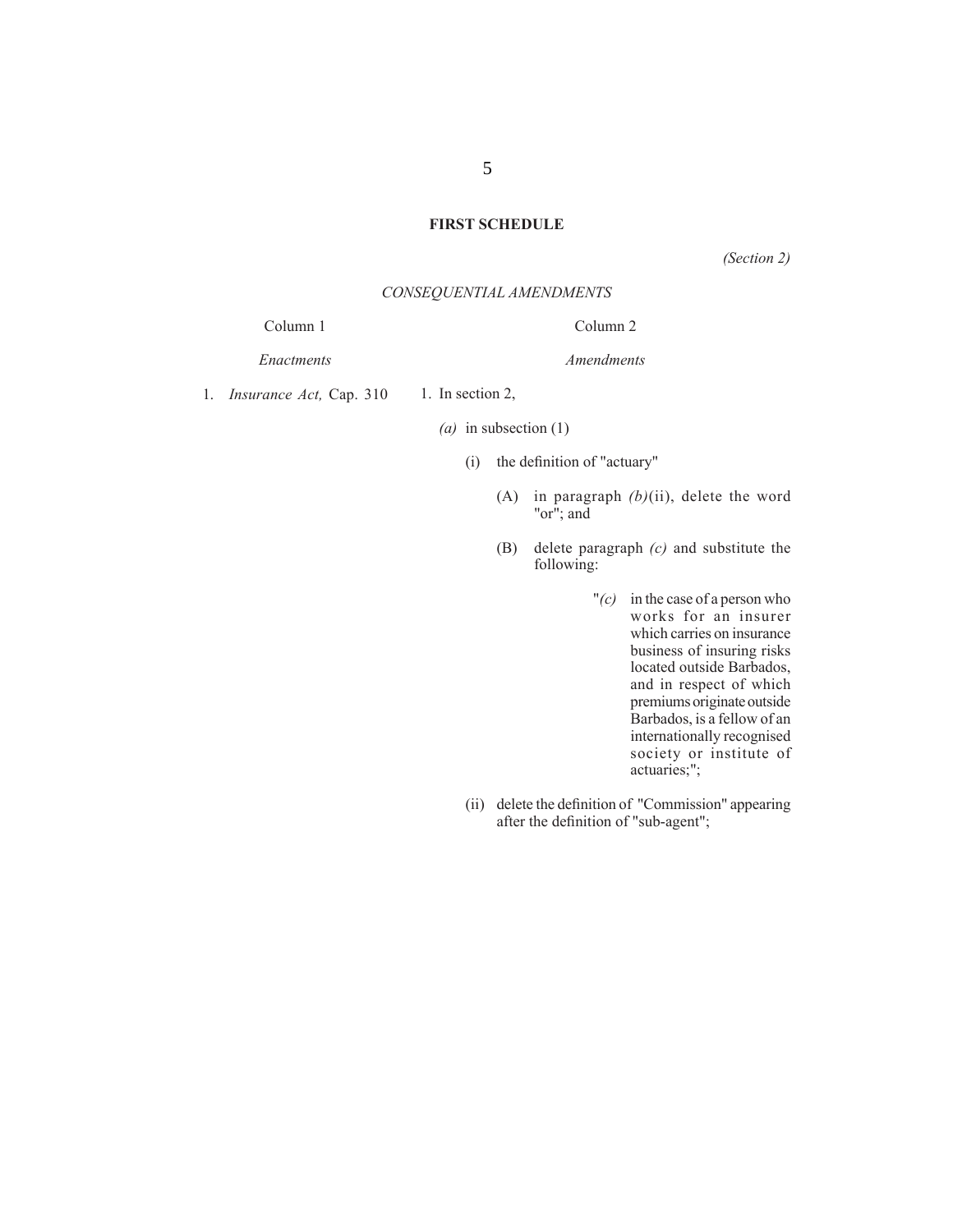## *CONSEQUENTIAL AMENDMENTS - (Cont'd)*

#### Column 1

*Enactments*

Column 2

*Amendments*

1. *Insurance Act,* Cap. 310 *-* (Cont'd)

(iii) delete the definitions of "gross revenues from insurance premiums" and "international insurance business"; and

- (iv) in the definition of "prescribed securities" delete the words "by the Minister"; and
- *(b)* insert after subsection (2), the following:
	- "(3) In this Act
	- *(a)* "registered", in relation to an entity, includes a licensed entity;
	- *(b)* "certificate of registration" includes a licence issued under this Act; and
	- *(c)* "registration" includes the licensing of an entity or a licence issued to an entity under this Act, as the case may be.

 $(4)$  Where there is a conflict between this Act and the *Financial Services Commission Act, 2010* (Act 2010-21)*, the Financial Services Commission Act, 2010* (Act 2010-21) shall apply.".

2. In section 3(1), delete paragraph *(i)*.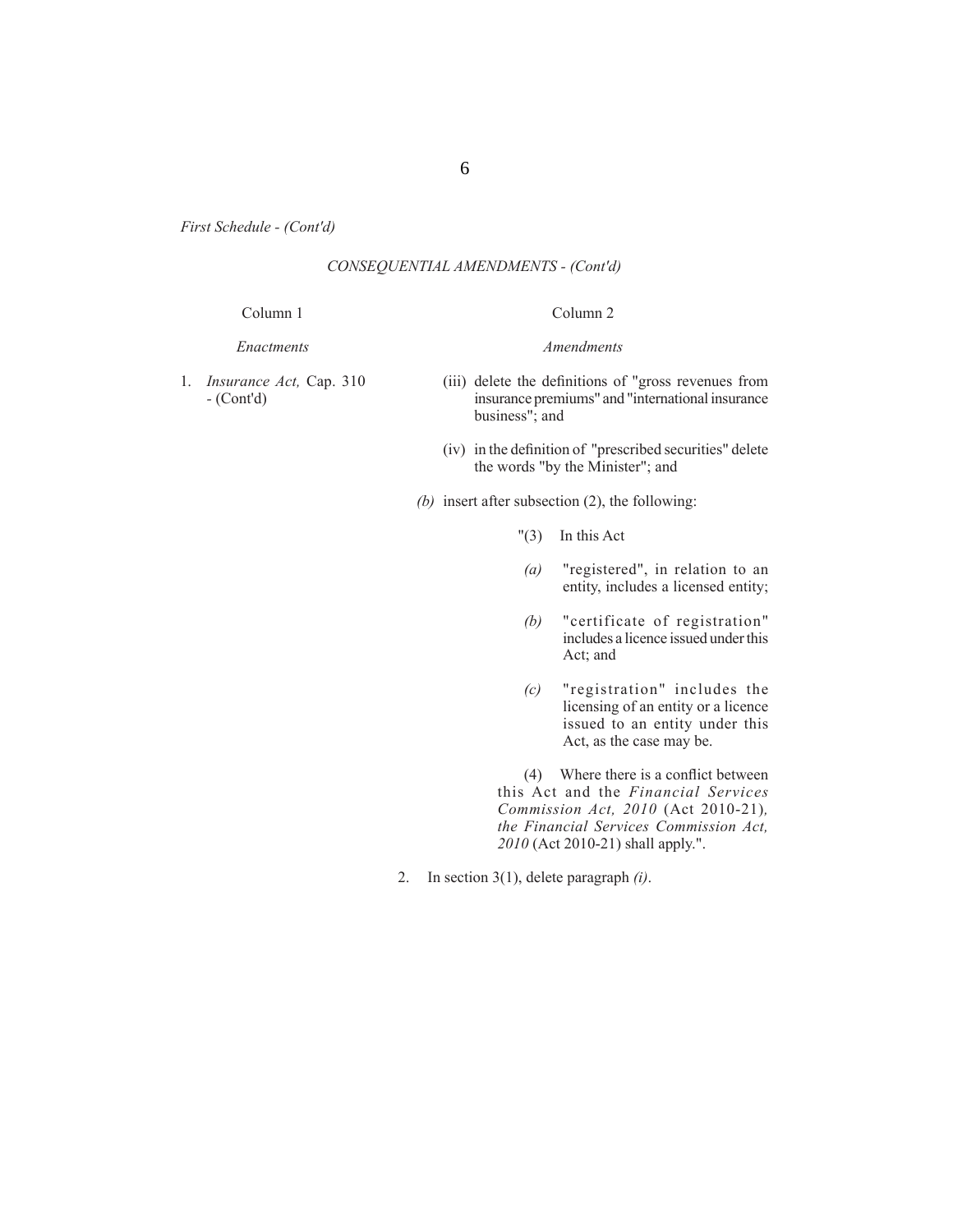## *CONSEQUENTIAL AMENDMENTS - (Cont'd)*

#### Column 1

#### *Enactments*

# Column 2

*Amendments*

- 1. *Insurance Act,* Cap. 310 *-* (Cont'd)
- 3. Delete section 4.
- 4. In section 9,
	- *(a)* delete subsection (1) and substitute the following:

 "(1) Subject to subsection (4), no company may be registered to carry on in Barbados

- *(a)* long-term insurance business unless it has a minimum paid-up share capital of not less than \$3 000 000;
- *(b)* general insurance business unless it has a minimum paid-up share capital of not less than \$3 000 000;
- *(c)* both long-term and general insurance business unless it has a minimum paid-up share capital of not less than \$5 000 000;
- *(d)* motor vehicle insurance business only, unless it has a minimum paid-up share capital of not less than \$1 000 000;
- *(e)* industrial life insurance business unless it has a minimum paid-up share capital of not less than  $$1\ 000\ 000$ ; or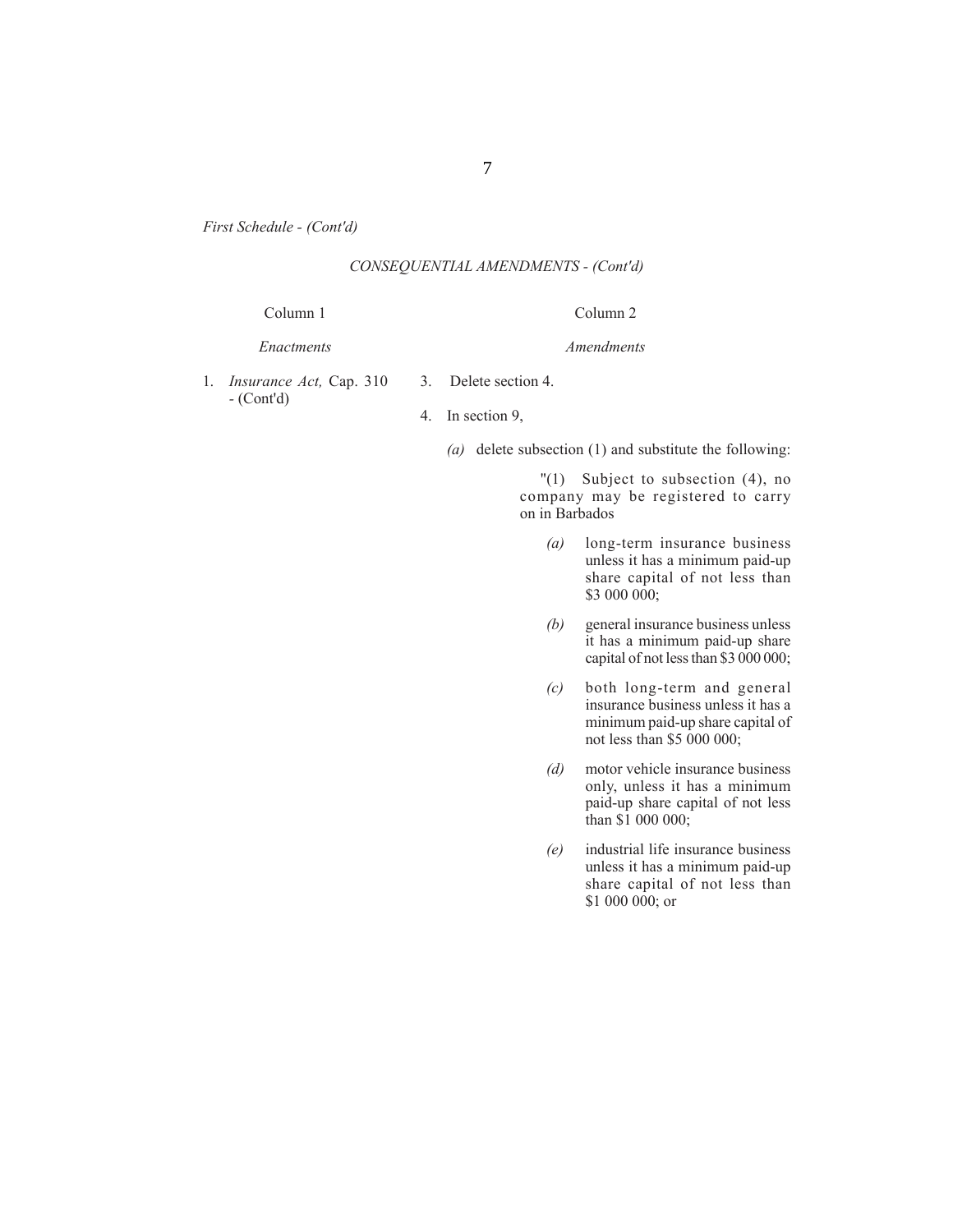## *CONSEQUENTIAL AMENDMENTS - (Cont'd)*

#### Column 1

## Column 2

*Amendments*

*Enactments*

1. *Insurance Act,* Cap. 310 *-* (Cont'd)

- *(f)* insurance business where the risks are located outside Barbados, and
- in respect of which premiums originate outside Barbados unless it has a minimum paid-up share capital of not less than \$250 000 or such other amount as the Commission determines,

or an equivalent sum in any other currency approved by the Commission, with the capital to be fully paid-up in cash.";

- *(b)* in subsection (2A), insert after the word "shall" the word "not"; and
- *(c)* insert after subsection (5), the following:

 "(5A) Subsection (5) shall apply only to an insurer which carries on insurance business of insuring risks located within Barbados and in respect of which premiums originate within Barbados.".

- 5. Delete section 10.
- 6. In section 12(1)*(b)*, delete the words "or the *Fourth Schedule*, as the case may be".
- 7. Delete sections 15A and 15B.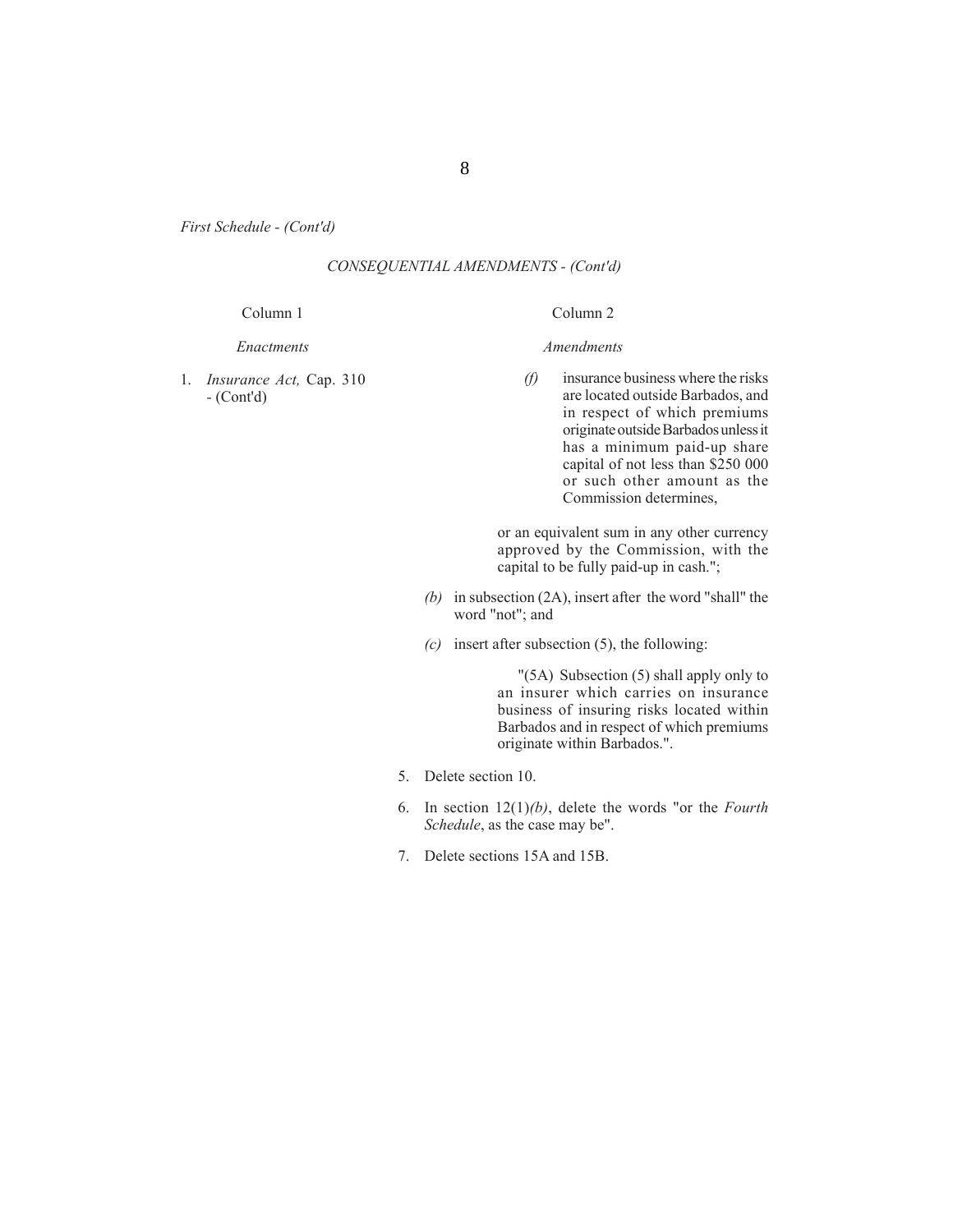## *CONSEQUENTIAL AMENDMENTS - (Cont'd)*

#### Column 1

#### *Enactments*

#### Column 2

*Amendments*

## 1. *Insurance Act,* Cap. 310 *-* (Cont'd)

- 8. In section 23(5), delete the word "ensuring" and substitute the word "insuring".
- 9. Delete section 38(1) and substitute the following:

 "(1) Subject to this Act, where an insurance company carries on insurance business of one or more of the specified classes, the receipts and expenditure of each class of insurance business shall be entered in a separate account and shall be carried to, and form, a separate insurance fund with an appropriate name.".

- 10. In section 49A, delete the word "licensees" and substitute the words "and Class 2 licensees which carry on insurance business of insuring risks located outside Barbados and in respect of which premiums originate outside Barbados".
- 11. In section 70A, delete the word "Minister" wherever it appears and substitute the word "Commission".
- 12. In section 70H,
	- *(a)* in subsections (1) and (3), delete the word "Minister" wherever it appears and substitute the word "Commission";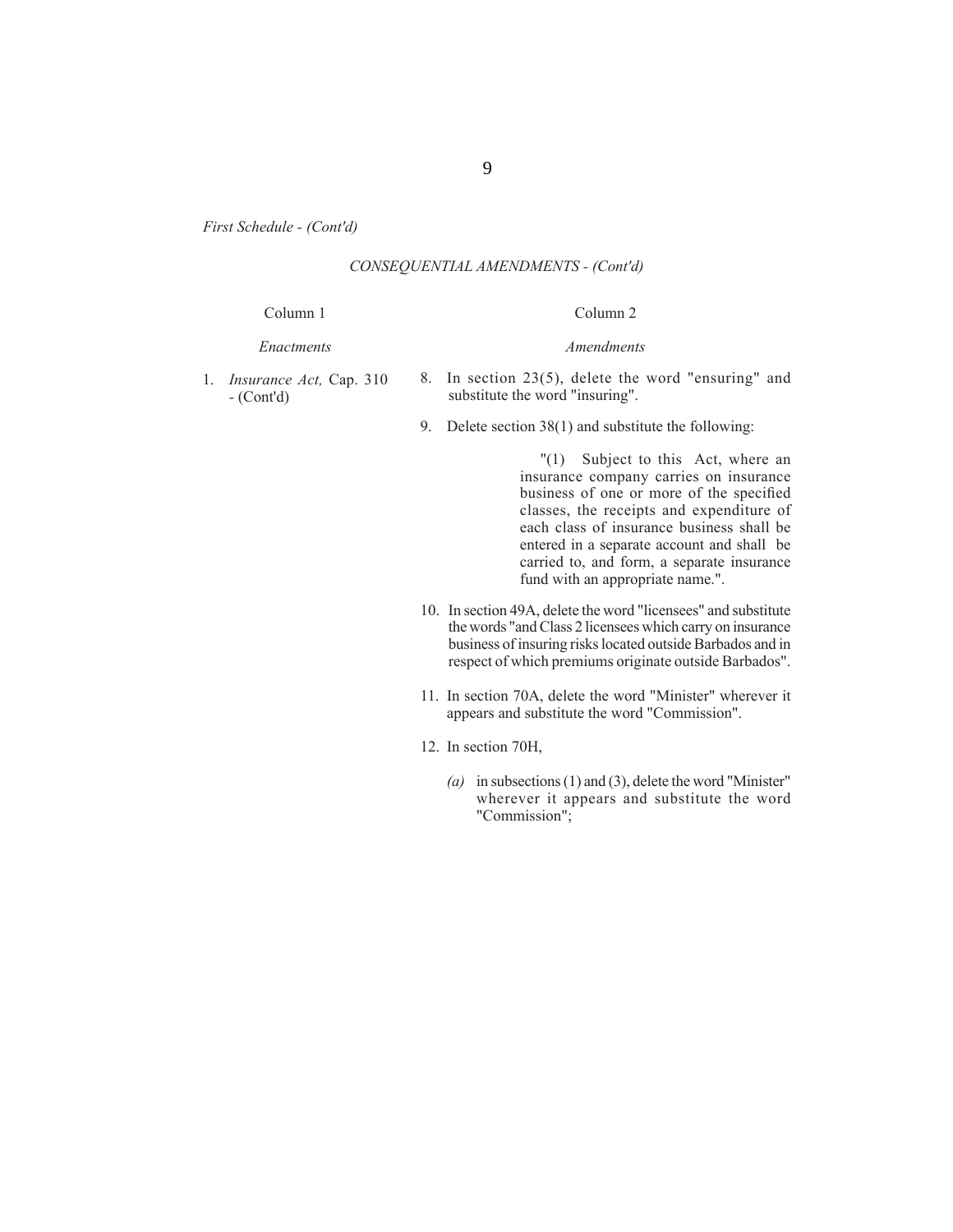## *CONSEQUENTIAL AMENDMENTS - (Cont'd)*

#### Column 1

#### *Enactments*

# Column 2 *Amendments*

1. *Insurance Act,* Cap. 310 *-* (Cont'd)

*(b)* delete subsections (4) and (5) and substitute the following:

> $''(4)$  Where the Commission is satisfied that a company is registrable under this section, the Commission shall, upon payment of the prescribed fee, issue to the company a certificate of registration containing

- *(a)* the name and business address of the company; and
- *(b)* the date of its regisration as a holding company.";
- *(c)* in subsection (6), delete the word "he" and substitute the words "the Commission";
- *(d)* in subsection (7), delete the word "Minister" and the word "Commission"; and
- *(e)* delete subsection (8) and substitute the following:

 "(8) The Minister may suspend or revoke a certificate of registration where a holding company

> *(a)* fails to comply with a condition specified in the certificate; or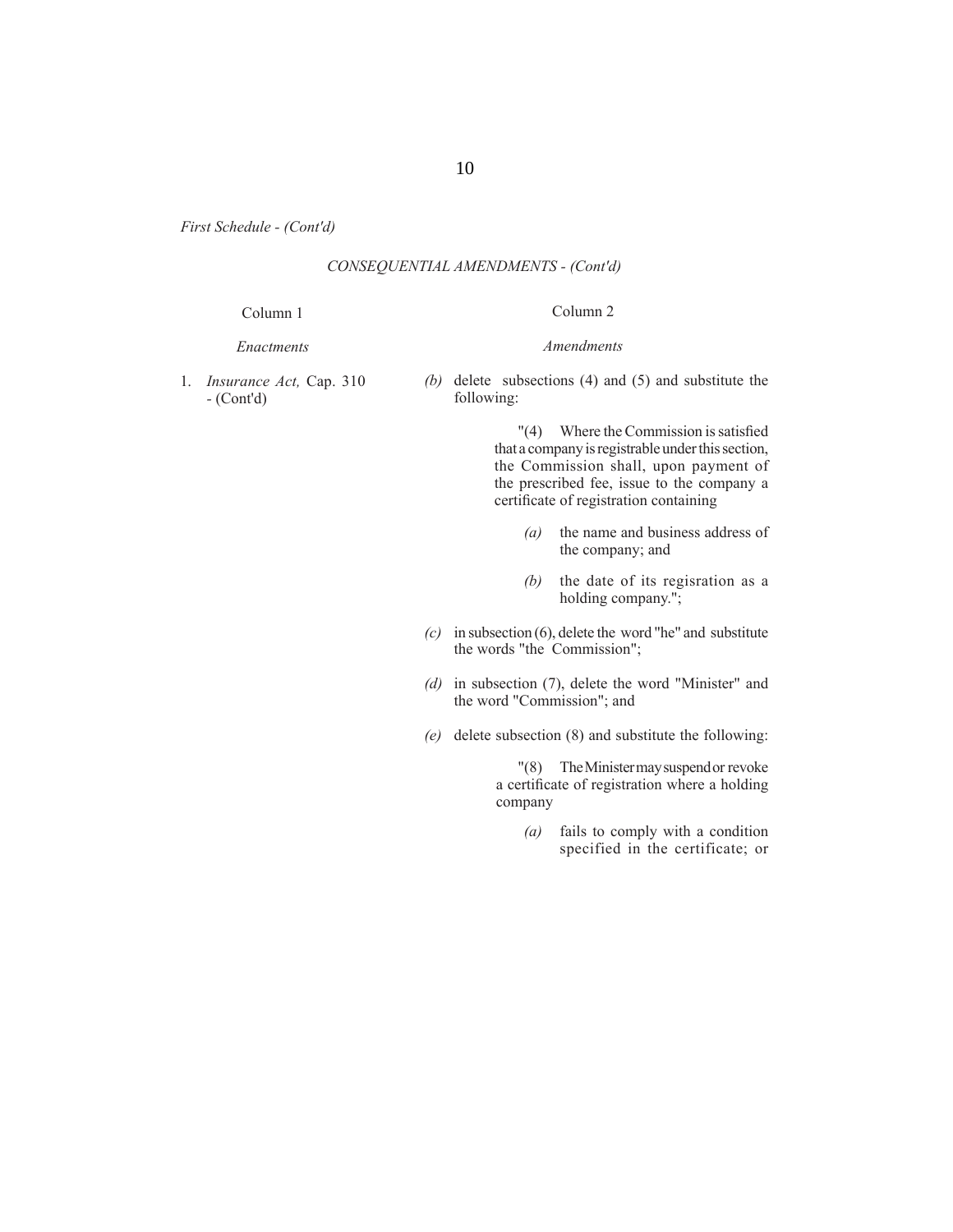## *CONSEQUENTIAL AMENDMENTS - (Cont'd)*

#### Column 1

#### *Enactments*

1. *Insurance Act,* Cap. 310 *-* (Cont'd)

### Column 2

#### *Amendments*

*(b)* is in breach of any duty or obligation imposed upon it by or under this Part,

and sections 70I and 70J apply, with such adaptations as may be necessary, to the certificate of registration as they apply to a licence under this Part.".

- 13. In section 70I,
	- *(a)* in subsections (1), (2) and (5), delete the word "Minister" and substitute the word "Commission"; and
	- *(b)* delete subsections (3) and (4) and substitute the following:

 "(3) Where the licensee fails to comply with the Commission's directions, the Commission may suspend the licence for a period not exceeding 90 days; and its decision thereon is final.

 (4) Where the Commission intends to revoke or suspend a licence under this section, the Commission shall give the licensee notice of its intention to do so and a reasonable opportunity to show cause why the licence should not be revoked or suspended, as the case may be.".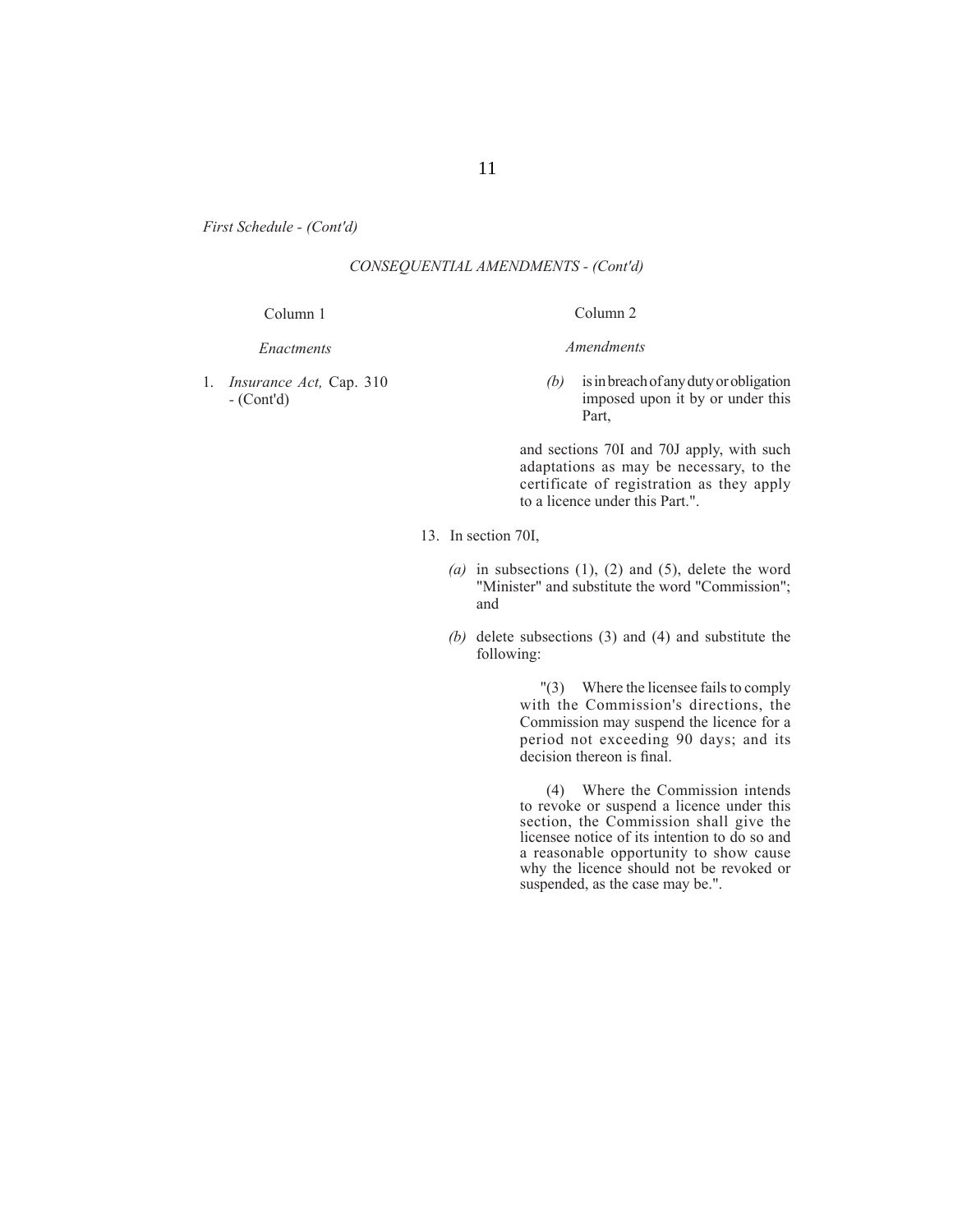## *CONSEQUENTIAL AMENDMENTS - (Cont'd)*

#### Column 1

# Column 2 *Amendments*

## *Enactments*

- 1. *Insurance Act,* Cap. 310 *-* (Cont'd) 14. In section 70J,
	- *(a)* delete the word "Minister" wherever it appears and substitute the word "Commission"; and
	- *(b)* in subsection (1), delete the words "section 12" and substitute the words "section 70I".
	- 15. Delete section 146G(ii).
	- 16. In section 152(3), delete the words ", but the Minister" and substitute the word "and".
	- 17. In section 155,
		- *(a)* delete the word "Minister" wherever it appears and substitute the word "Commission";
		- *(b)* in subsection (3), delete the word "he" and substitute the words "the Commission"; and
		- *(c)* in subsection (5), delete the word "he" and substitute the words "the Commission".
	- 18. In section 182,
		- *(a)* in subsection (1), delete the words "Minister may" and substitute the words "Commission may, with the approval of the Minister,"; and
		- *(b)* in subsection (3), delete the word "Minister" and substitute the word "Commission".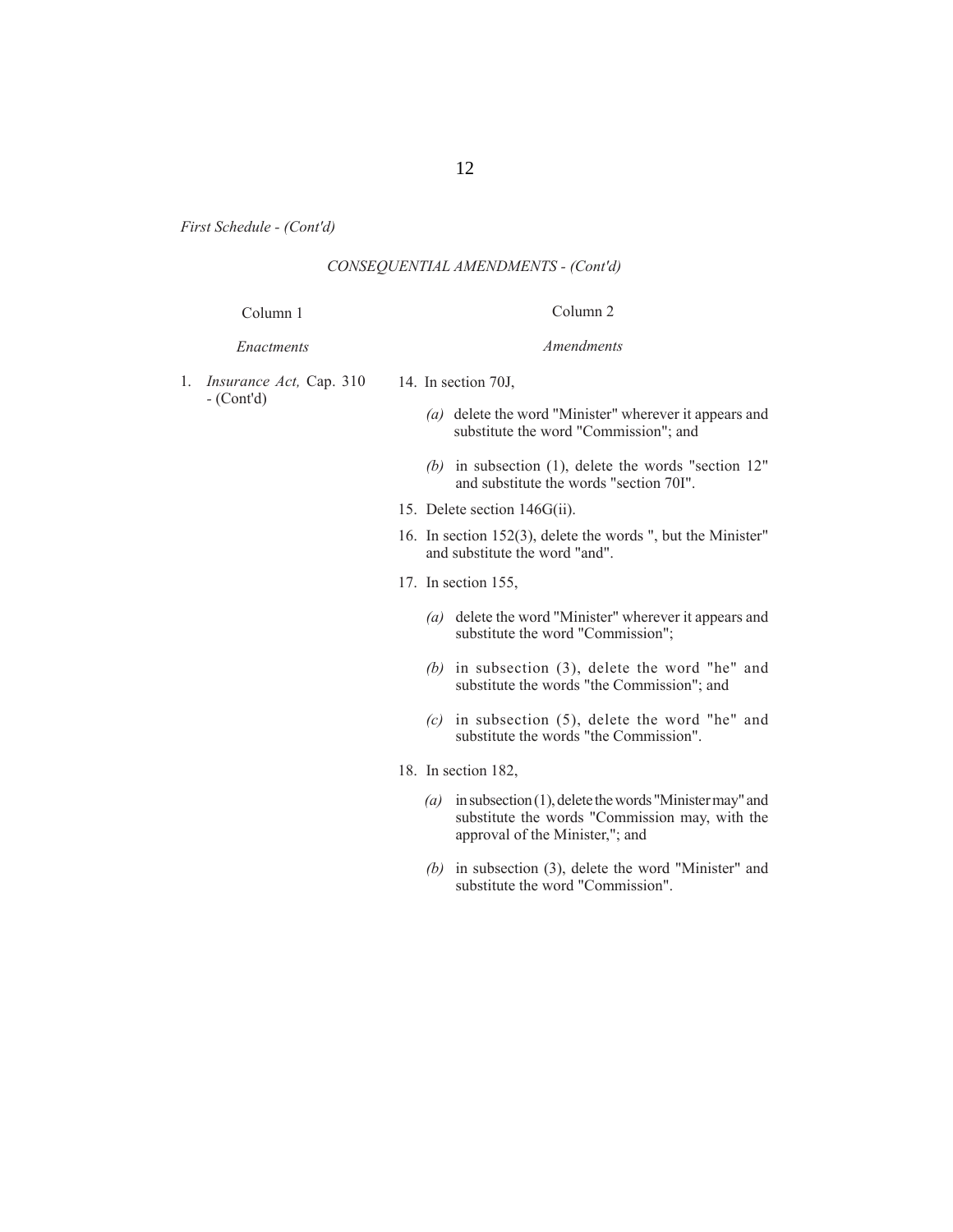## *CONSEQUENTIAL AMENDMENTS - (Cont'd)*

|    | Column 1                                            | Column <sub>2</sub>                                                                                                                        |
|----|-----------------------------------------------------|--------------------------------------------------------------------------------------------------------------------------------------------|
|    | Enactments                                          | Amendments                                                                                                                                 |
|    | 1. <i>Insurance Act</i> , Cap. 310<br>$-$ (Concl'd) | 19. In section $183$ ,                                                                                                                     |
|    |                                                     | (a) delete the words "Minister may" and substitute the<br>words "the Commission may, with the approval<br>of the Minister,"; and           |
|    |                                                     | (b) delete the word "he" wherever it appears and<br>substitute the words "the Commission".                                                 |
|    |                                                     | 20. Delete section 183A.                                                                                                                   |
| 2. | Securities Act, Cap. 318A                           | In the long title, delete paragraph $(a)$ and renumber<br>1.<br>paragraphs $(b)$ , $(c)$ and $(d)$ as paragraphs $(a)$ , $(b)$ and $(c)$ . |
|    |                                                     | In section $2(1)$ ,<br>2.                                                                                                                  |
|    |                                                     | (a) delete the definition of "Commission" and substitute<br>the following:                                                                 |
|    |                                                     | " "Commission" means the Financial Services<br>Commission established by section 3 of<br>the Financial Services Commission Act,            |

 $(b)$  in the definition of "regulation" delete the words"by the Minister".

 *2010* (Act 2010-21);"; and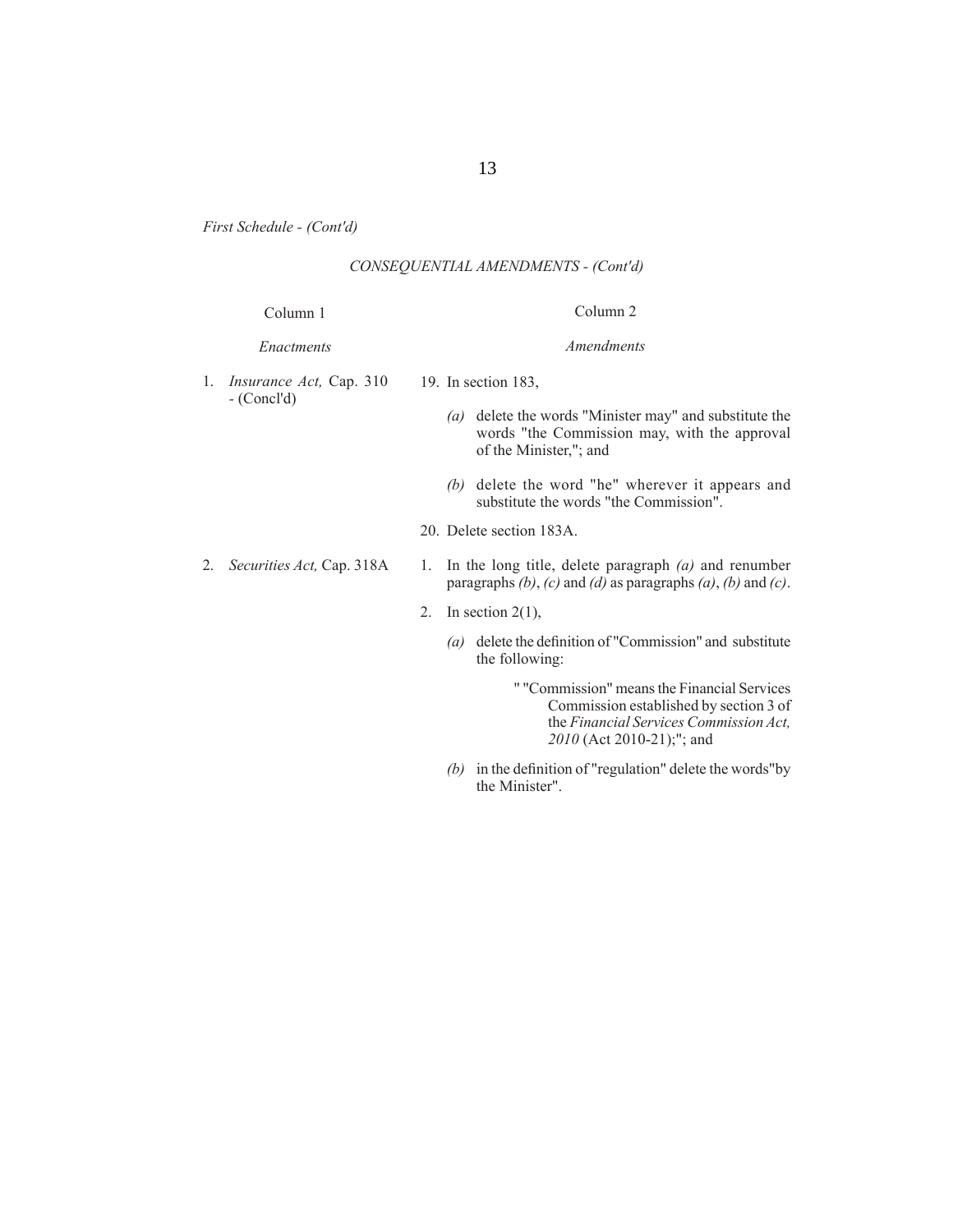## *CONSEQUENTIAL AMENDMENTS - (Cont'd)*

#### Column 1

# Column 2 *Amendments*

*Enactments*

3. Delete the heading of Part I and substitute the following:

2. *Securities Act,* Cap. 318A *-* (Cont'd)

# "PART I

## FINANCIAL SERVICES COMMISSION".

4. Delete section 3 and substitute the following:

## "**Financial Services Commission Act, 2010 to apply**

3. Where there is a conflict between this Act and the *Financial Services Commission Act, 2010* (Act 2010-21), the *Financial Services Commission Act, 2010* (Act 2010-21) shall apply.".

- 5. Delete sections 7, 10 and 12.
- 6. Delete the subheading "Staff".
- 7. Delete sections 14, 15, 16 and 17.
- 8. Delete the subheading "Finances of Commission" and sections 18, 19, 20, 21 and 22.
- 9. In section 46,
	- *(a)* delete subsections (4), (5), (6), (7), (8) and (9); and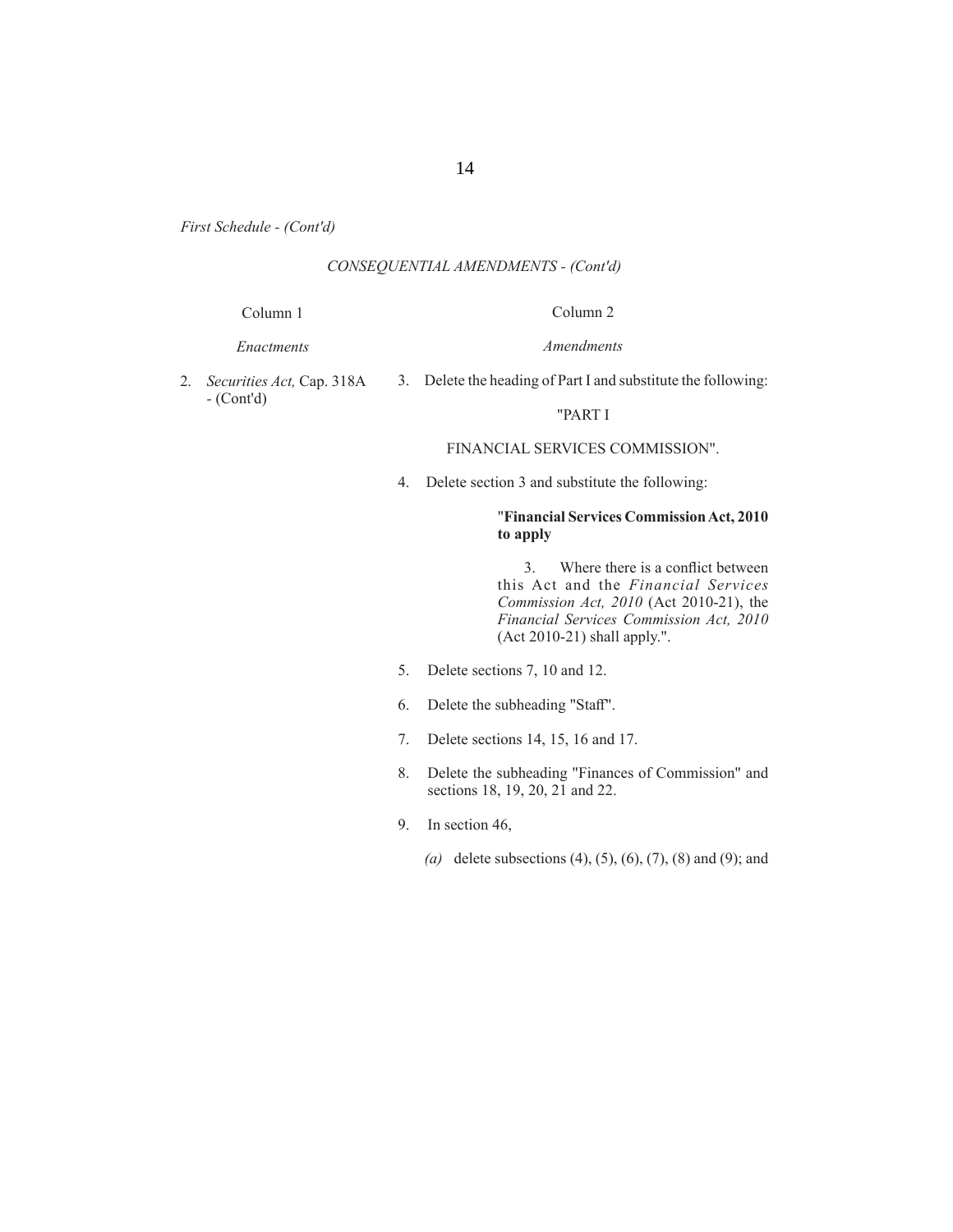## *CONSEQUENTIAL AMENDMENTS - (Cont'd)*

#### Column 1

*Enactments*

2. *Securities Act,* Cap. 318A *-* (Concl'd)

*(b)* renumber subsection (10) as subsection (4).

Column 2

*Amendments*

- 10. In section 126,
	- *(a)* in subsection (1),
		- (i) delete the words "The Minister may, on the recommendation of the Commission" and substitute the words "The Commission may, with the approval of the Minister"; and
		- (ii) delete paragraph *(j)*;
	- *(b)* delete subsections (2) and (3) and substitute the following:

 "(2) The Commission may, with the approval of the Minister, make regulations governing take-overs in respect of public companies."; and

- *(c)* delete subsection (7).
- 11. In section 127(1)*(a)*, insert after the word "Minister", the words "for approval".
- 12. Delete section 127A.
- 13. Delete the *Schedule*.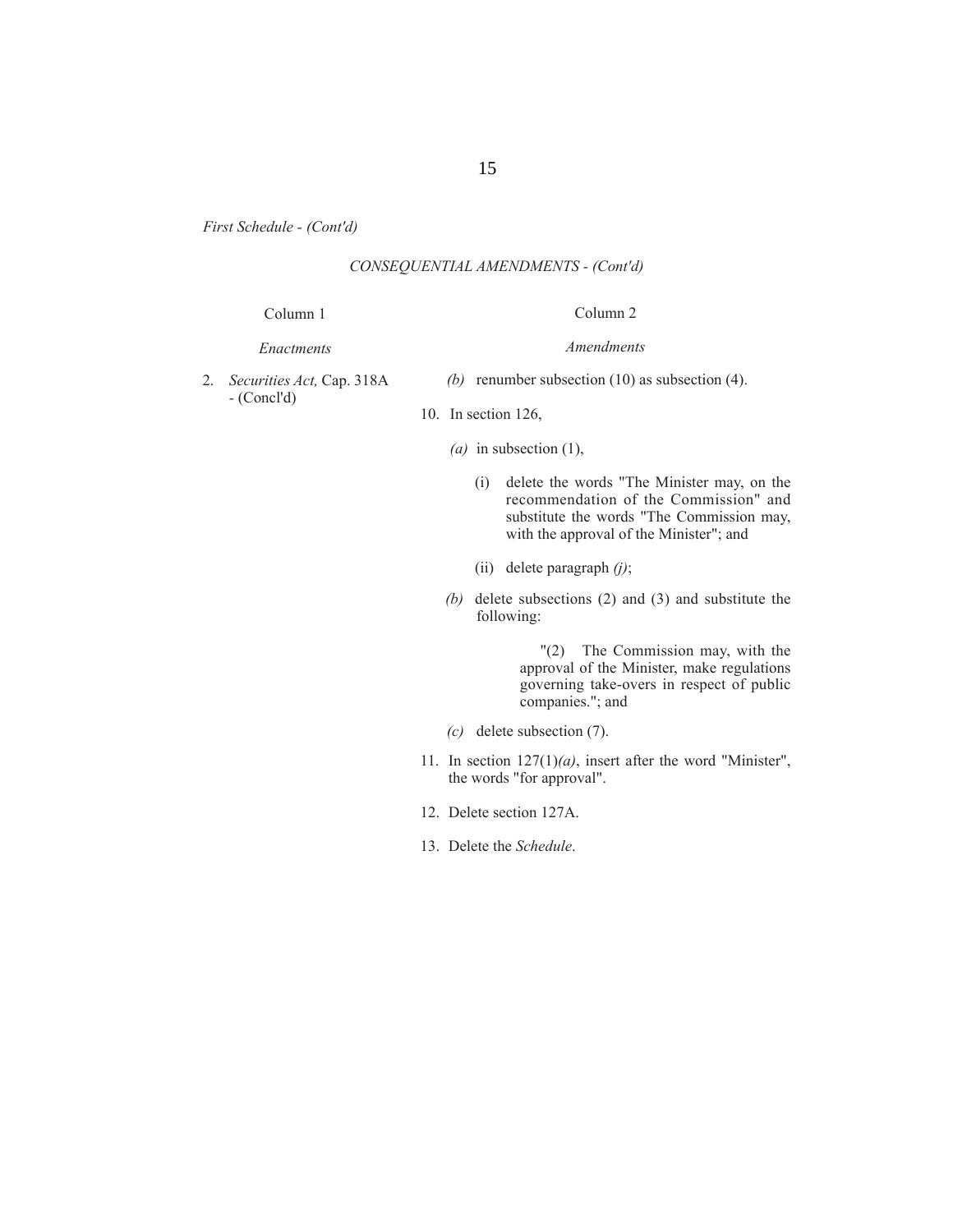## *CONSEQUENTIAL AMENDMENTS - (Cont'd)*

#### Column 1

# Column 2 *Amendments*

*Enactments*

3. *Mutual Funds Act,*  Cap. 320B

1. In section  $2(1)$ ,

 $(a)$  insert in alphabetical order, the following definition:

- " "Commission" means the Financial Services Commission established by section 3 of the *Financial Services Commission Act, 2010* (Act 2010-21);"; and
- *(b)* delete the definition of "Securities Commission".
- 2. Insert after section 2, the following:

## "**Financial Services Commission Act, 2010 to apply**

2A. Where there is a conflict between this Act and the *Financial Services Commission Act, 2010* (Act 2010-21), the  *Financial Services Commission Act, 2010 (*Act 2010-21) shall apply.".

3. Delete section 12 and substitute the following:

#### "**Annual fee**

 12. A mutual fund shall pay its annual fee by the prescribed date each year.".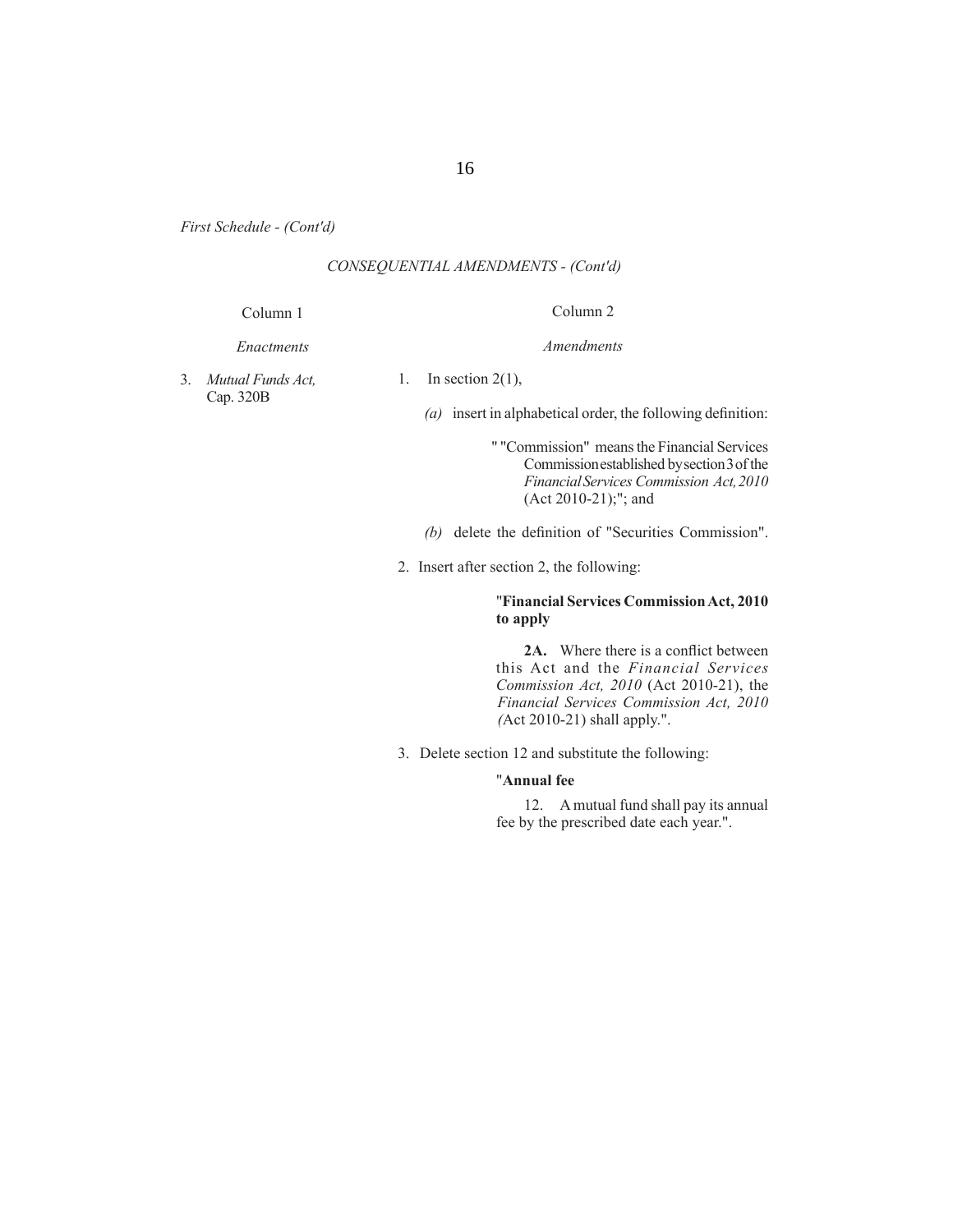## *CONSEQUENTIAL AMENDMENTS - (Cont'd)*

#### Column 1

#### *Enactments*

# Column 2

3. *Mutual Funds Act,*  Cap. 320B - (Cont'd) 4. Delete section 27(2), (3) and (4) and substitute the following:

*Amendments*

 "(2) A mutual fund administrator shall, by the prescribed date each year, pay

- *(a)* its annual fee; and
- *(b)* the annual fee of any mutual fund for which it provides the principal office.".
- 5. In the heading immediately after section 38, delete the word "SECURITIES" and substitute the words "FINANCIAL SERVICES".
- 6. In section 44(2),
	- *(a)* in paragraph *(a)*, delete subparagraph (i) and substitute the following:
		- "(i) to give the Commission notice that it has started to provide the principal office of a mutual fund in accordance with subsection (1) of section 27 or to pay the prescribed annual fees in accordance with subsection (2) of section 27;"; and
	- *(b)* in paragraphs *(b)*, *(c)* and *(d)*, delete the words "Securities" wherever it appears.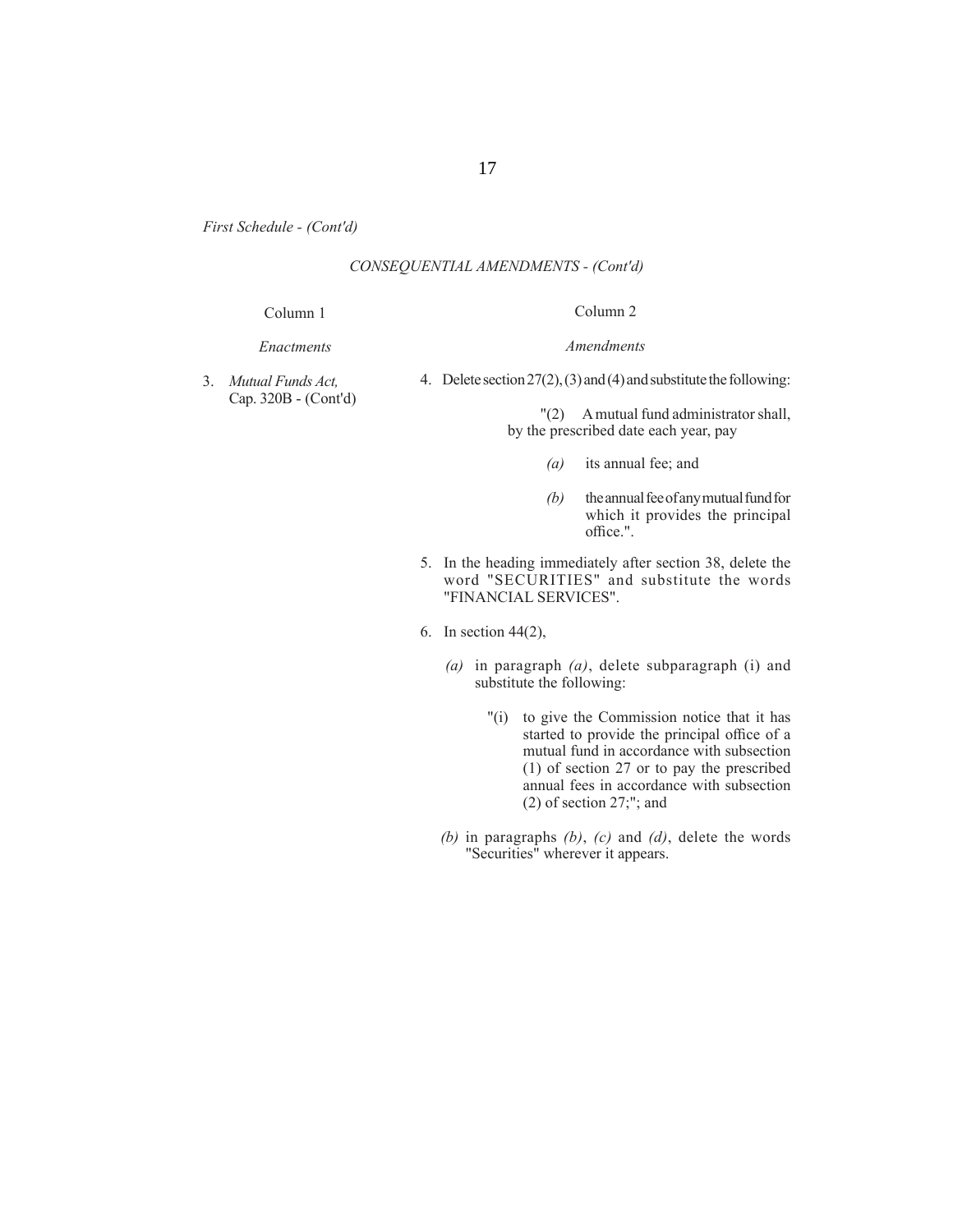## *CONSEQUENTIAL AMENDMENTS - (Cont'd)*

#### Column 1

## Column 2

*Amendments*

*Enactments*

3. *Mutual Funds Act,*  Cap. 320B - (Concl'd) 7. Delete section 56 and substitute the following:

#### "**Regulations**

 56. The Commission may, with the approval of the Minister, make regulations generally for giving effect to this Act and in particular for

- *(a)* the operation of mutual funds;
- *(b)* the compliance requirements of exempt mutual funds;
- *(c)* the role of trustees, custodians and mutual fund administrators in relation to mutual funds;
- *(d)* the type and content of advertisement published by mutual funds;
- *(e)* the filing of document; and
- *(f)* prescribing any other matter that is required to be prescribed under this Act.".
- 8. Throughout the Act, delete the words "Securities Commission" wherever they appear and substitute the word "Commission".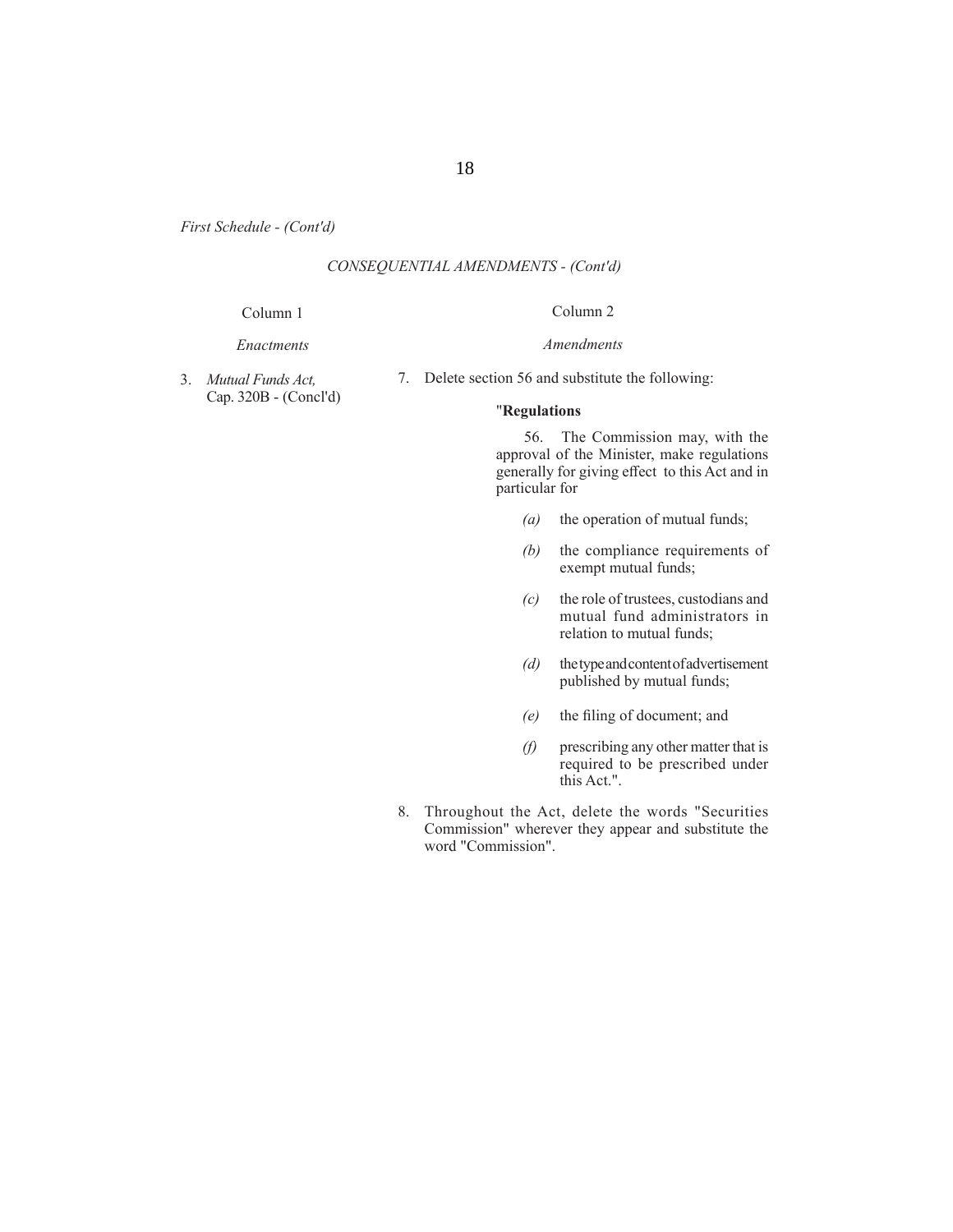## *CONSEQUENTIAL AMENDMENTS - (Cont'd)*

#### Column 1

## *Enactments*

4. *Occupational Pensions Benefi ts Act,* Cap. 350B

1. In section  $2(1)$ ,

 $(a)$  insert in alphabetical order, the following definitions:

Column 2

*Amendments*

" "Barbados Revenue Authority" means the body established by section 3 of the *Barbados Revenue Authority Act, 2014* (Act 2014-1);

"Commission" means the Financial Services Commission established by section 3 of the *Financial Services Commission Act, 2010 (*Act 2010-21*)*;"; and

*(b)* delete the definitions of "prescribed" and "Supervisor".

2. Insert after section 3, the following:

## "**Financial Services Commission Act, 2010 to apply**

**3A.** Where there is a conflict between this Act and the *Financial Services Commission Act, 2010* (Act 2010-21) the *Financial Services Commission Act, 2010* (Act 2010-21) shall apply.".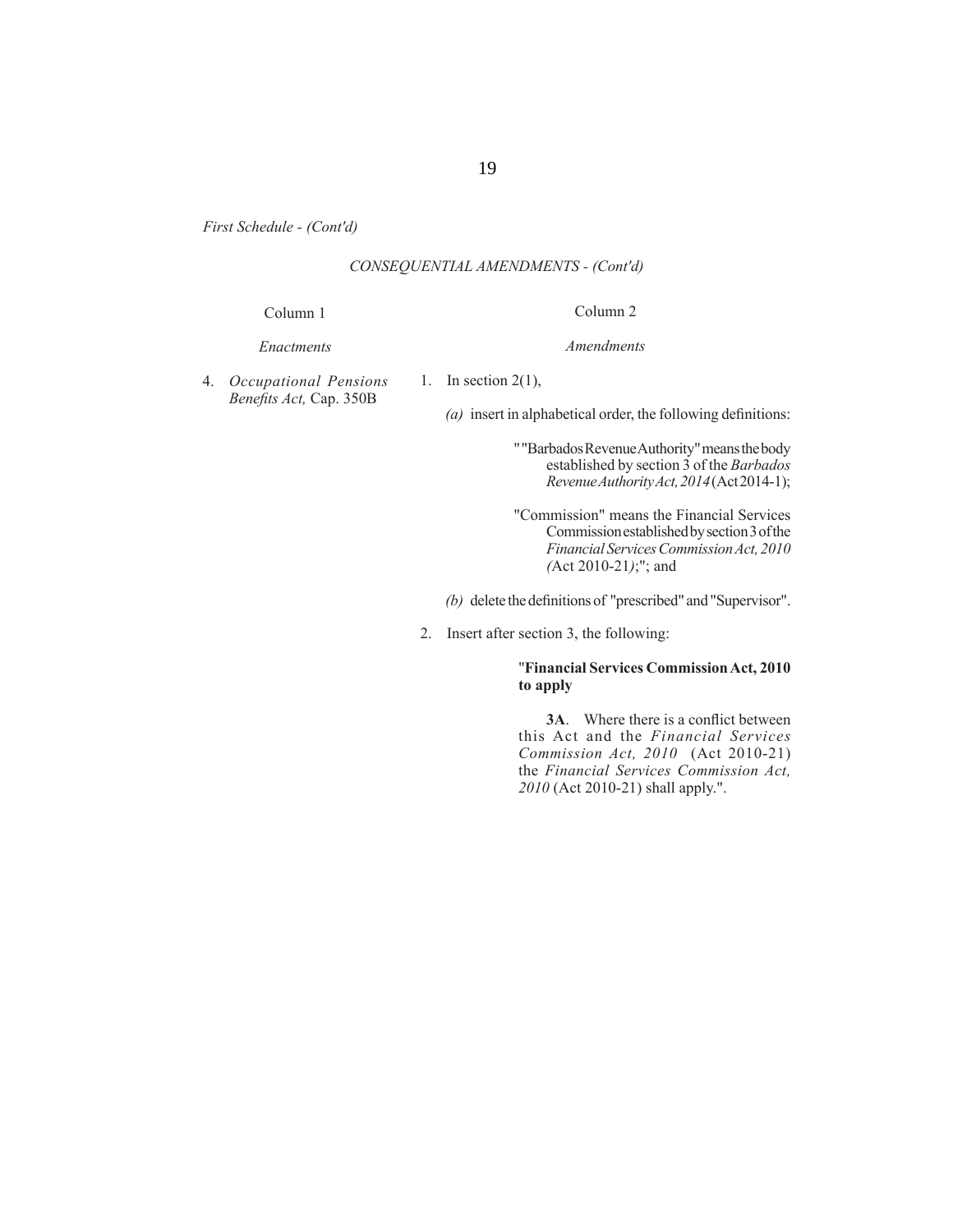## *CONSEQUENTIAL AMENDMENTS - (Cont'd)*

#### Column 1

#### *Enactments*

4. *Occupational Pensions Benefi ts Act,* Cap. 350B - (Cont'd)

3. Delete sections 5(3)*(a)* and substitute the following:

"*(a)* the prescribed fee;".

- 4. In section 8(1), delete the words "The Supervisor shall not register a pension plan unless he" and substitute the words "The Commission shall not register a pension plan unless the Commission".
- 5. Delete section 10 and substitute the following:

## "**Certifi cate of registration**

 **10.** Where the Commission is satisfied that a pension plan meets the requirements for registration under this Act, the Commission shall register the plan and issue to the person responsible for the administration of the plan a certificate of registration in the prescribed form.".

6. In section 15(2), delete the words "Commissioner of Inland Revenue" wherever they appear and substitute the words "Barbados Revenue Authority".

- 
- 

*Amendments*

Column 2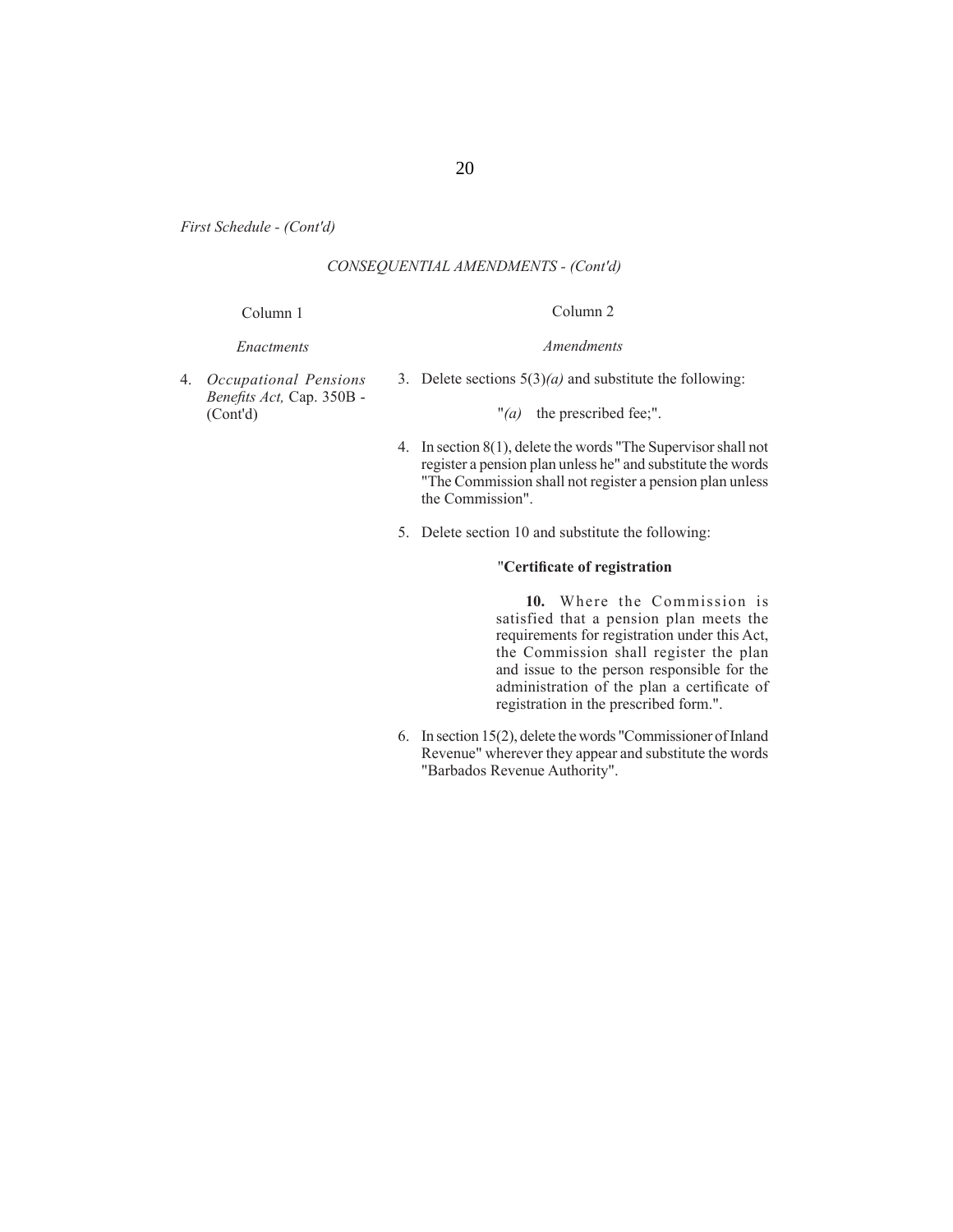21

*First Schedule - (Cont'd)*

## *CONSEQUENTIAL AMENDMENTS - (Cont'd)*

#### Column 1

#### *Enactments*

- 4. *Occupational Pensions Benefi ts Act,* Cap. 350B - (Cont'd)
- 7. In section 26,
	- *(a)* in subsection (1), delete the words "Supervisor, where he" and substitute the words "Commission, where the Commission"; and

Column 2

*Amendments*

- *(b)* in subsection (2), delete the word "Supervisor" and substitute the word "Commission".
- 8. Delete section 62(2) and (3) and substitute the following:

 "(2) Where a pension plan that is to be wound-up in whole or in part does not have an administrator or the administrator fails to act, the Commission may appoint a person to carry out the winding-up and that person shall have the powers, functions and duties of an administrator.

 (3) The Commission may terminate the appointment of an administrator appointed by the Commission where the Commission considers it reasonable to do so.".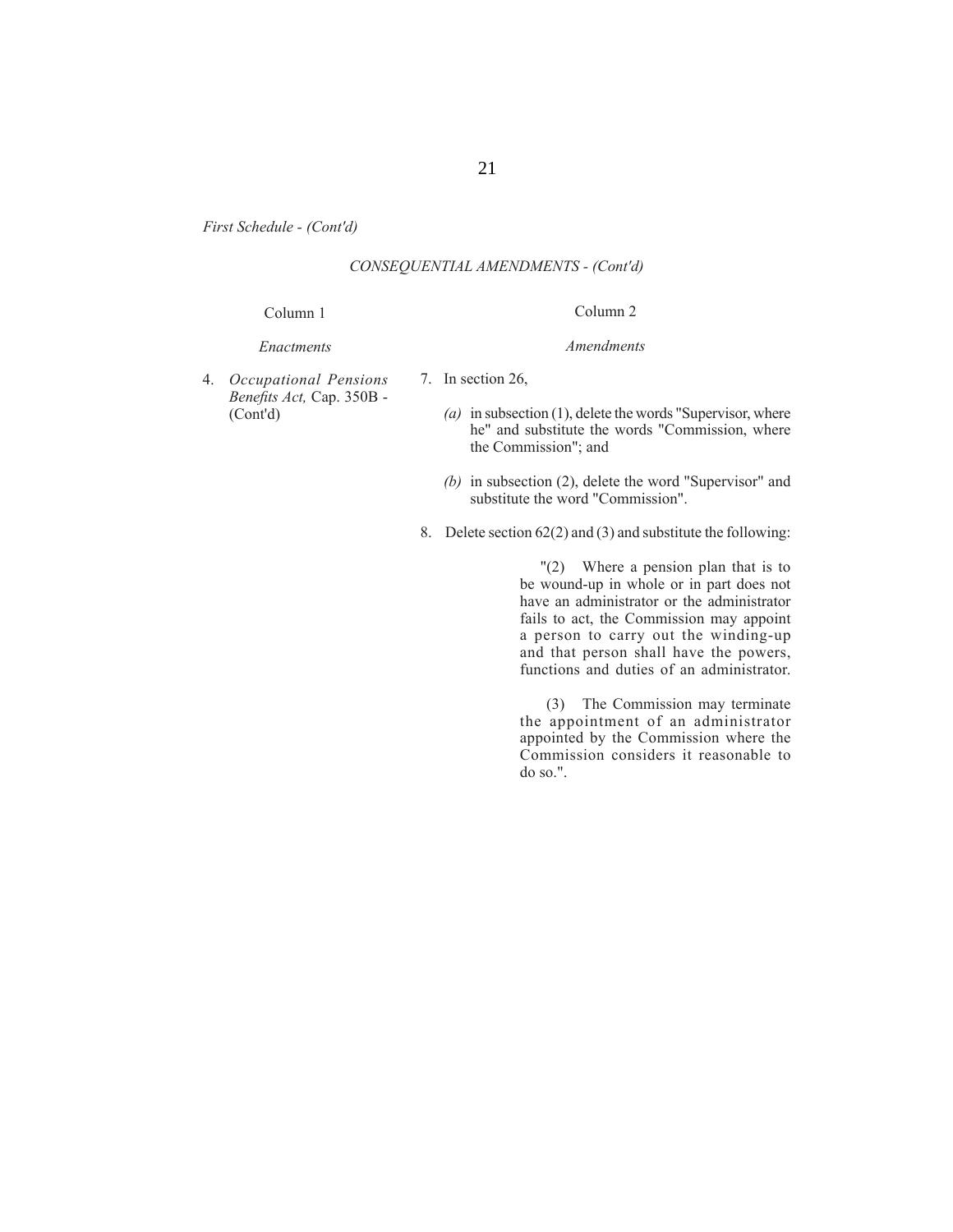## *CONSEQUENTIAL AMENDMENTS - (Cont'd)*

#### Column 1

## *Enactments*

# Column 2 *Amendments*

- 4. *Occupational Pensions Benefi ts Act,* Cap. 350B - (Cont'd)
- 9. In section 69(6), delete the words "the Supervisor may give his" and substitute the words "the Commission may give its".
- 10. In section 74(4)*(a)*, delete the word "Supervisor's" and substitute the word "Commission's".
- 11. In the heading immediately after section 76, delete the words "SUPERVISOR OF PENSIONS" and substitute the words "GENERAL FUNCTIONS OF COMMISSION".
- 12. Delete sections 77 and 78.
- 13. In section 79
	- *(a)* delete the word "Supervisor" and substitute the word "Commission"; and
	- *(b)* in paragraph *(a)*, delete the word "him" and substitute the words "the Commission".
- 14. In section 80(1),
	- *(a)* delete the word "Supervisor" and substitute the word "Commission"; and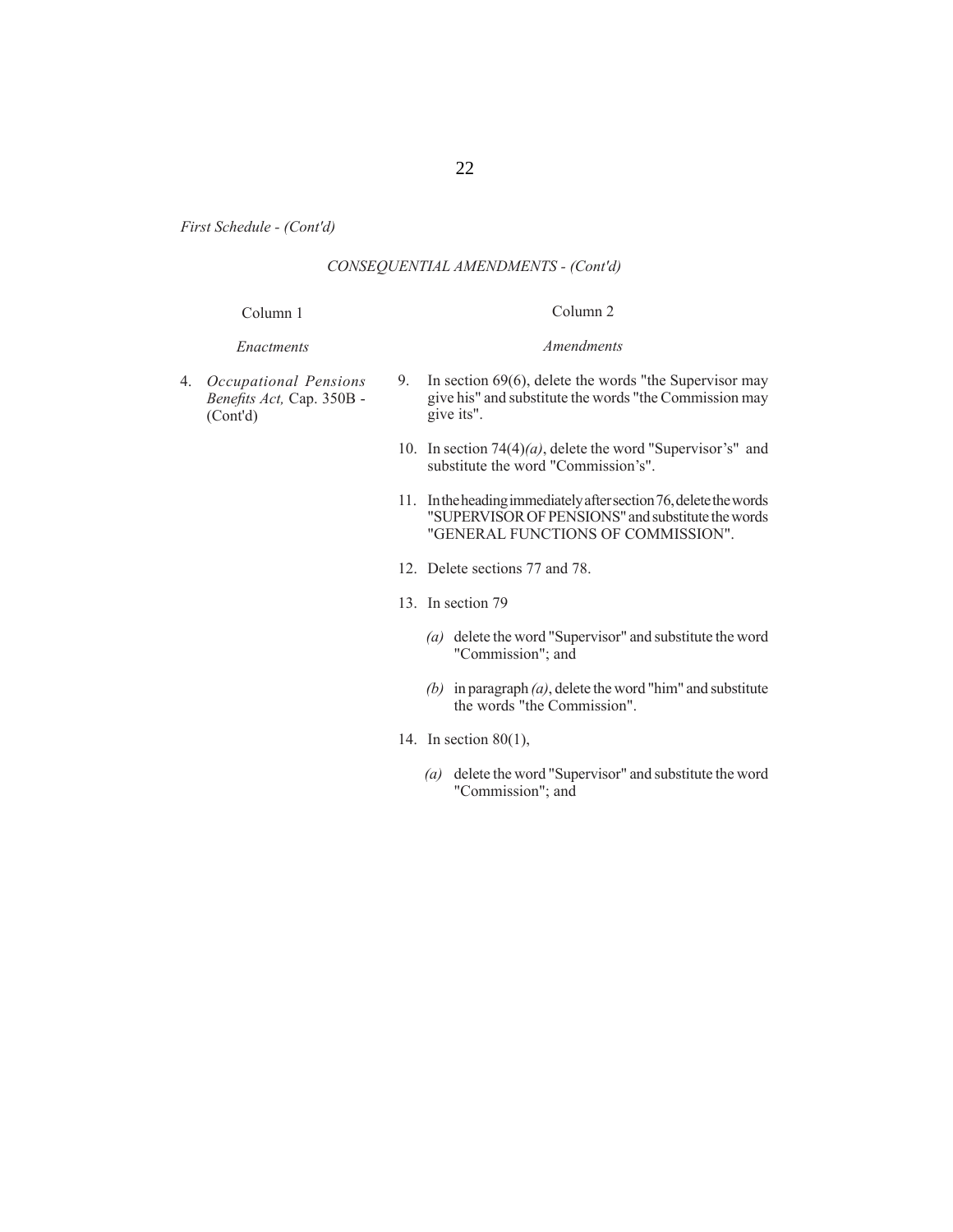## *CONSEQUENTIAL AMENDMENTS - (Cont'd)*

#### Column 1

#### *Enactments*

4. *Occupational Pensions Benefi ts Act,* Cap. 350B - (Cont'd)

## Column 2

#### *Amendments*

- *(b)* in paragraph *(b)*, delete the word "him" and substitute the words "the Commission".
- 15. In section 82,
	- *(a)* delete the word "Supervisor" wherever it appears and substitute the word "Commission"; and
	- *(b)* in subsection (3), delete the word "Supervisor's" and substitute the word "Commission's".
- 16. In section 84,
	- *(a)* delete the word "Supervisor" wherever it appears and substitute the word "Commission";
	- *(b)* delete subsection (1)*(a)* and substitute the following:
		- "*(a)* require the administrator or trustees of a pension fund to
			- (i) produce for inspection any books, accounts, documents or statistics relating to the pension plan or pension fund; and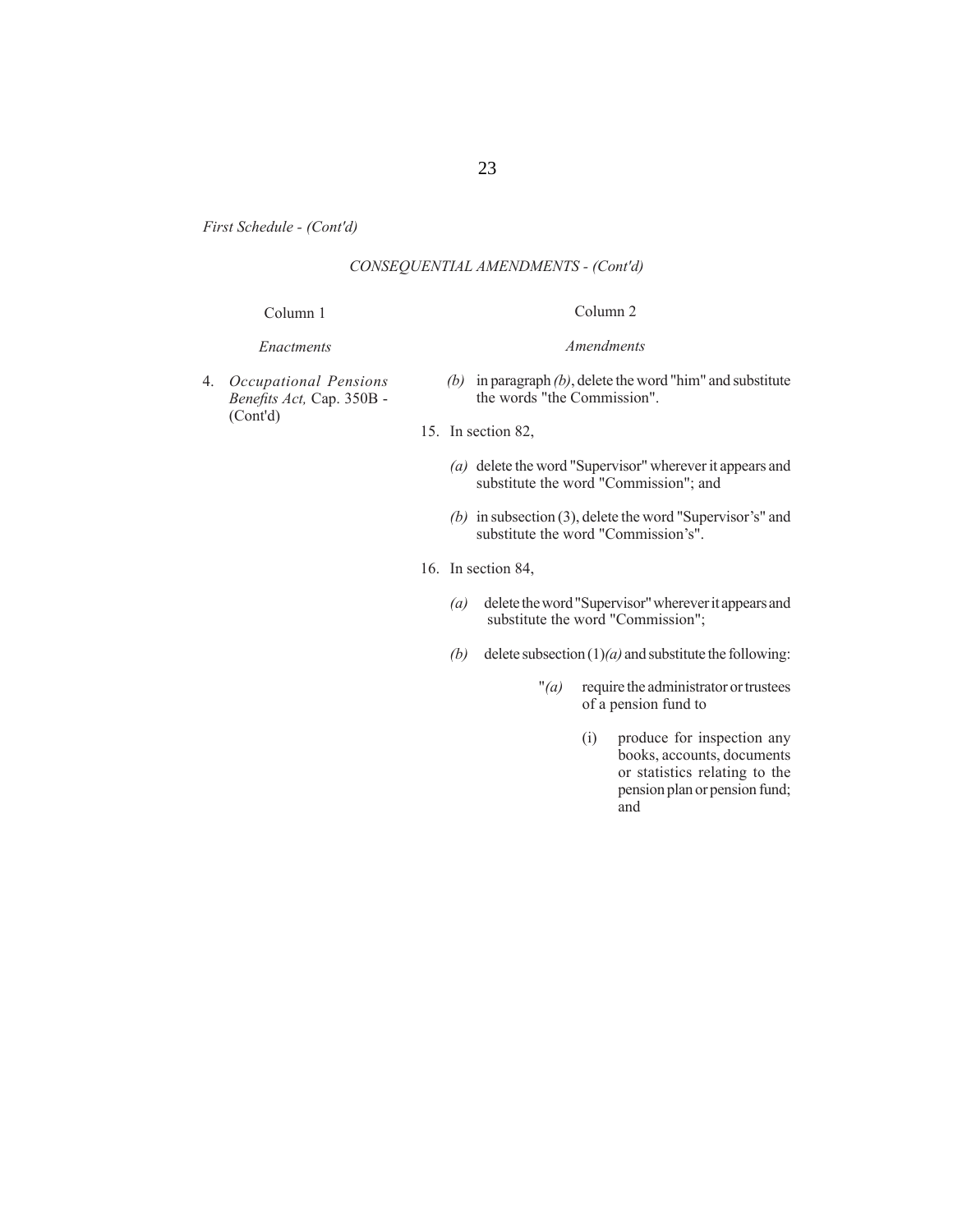## *CONSEQUENTIAL AMENDMENTS - (Cont'd)*

#### Column 1

#### *Enactments*

4. *Occupational Pensions Benefi ts Act,* Cap. 350B - (Cont'd)

*Amendments*

Column 2

- (ii) allow the Commission or the inspector to take extracts from, or make copies of, such books, accounts, documents or statistics as is considered fit;"; and
- *(c)* delete subsection (2) and substitute the following:
	- "(2) A person specified in paragraph *(b)* of subsection (1) shall upon request
		- *(a)* produce to the Commission or the inspector, any books, accounts, documents or statistics relating relating to the pension plan or pension fund and available to the person; and
		- *(b)* give to the Commission or the inspector, any information in his his possession relating to the pension plan or pension fund.".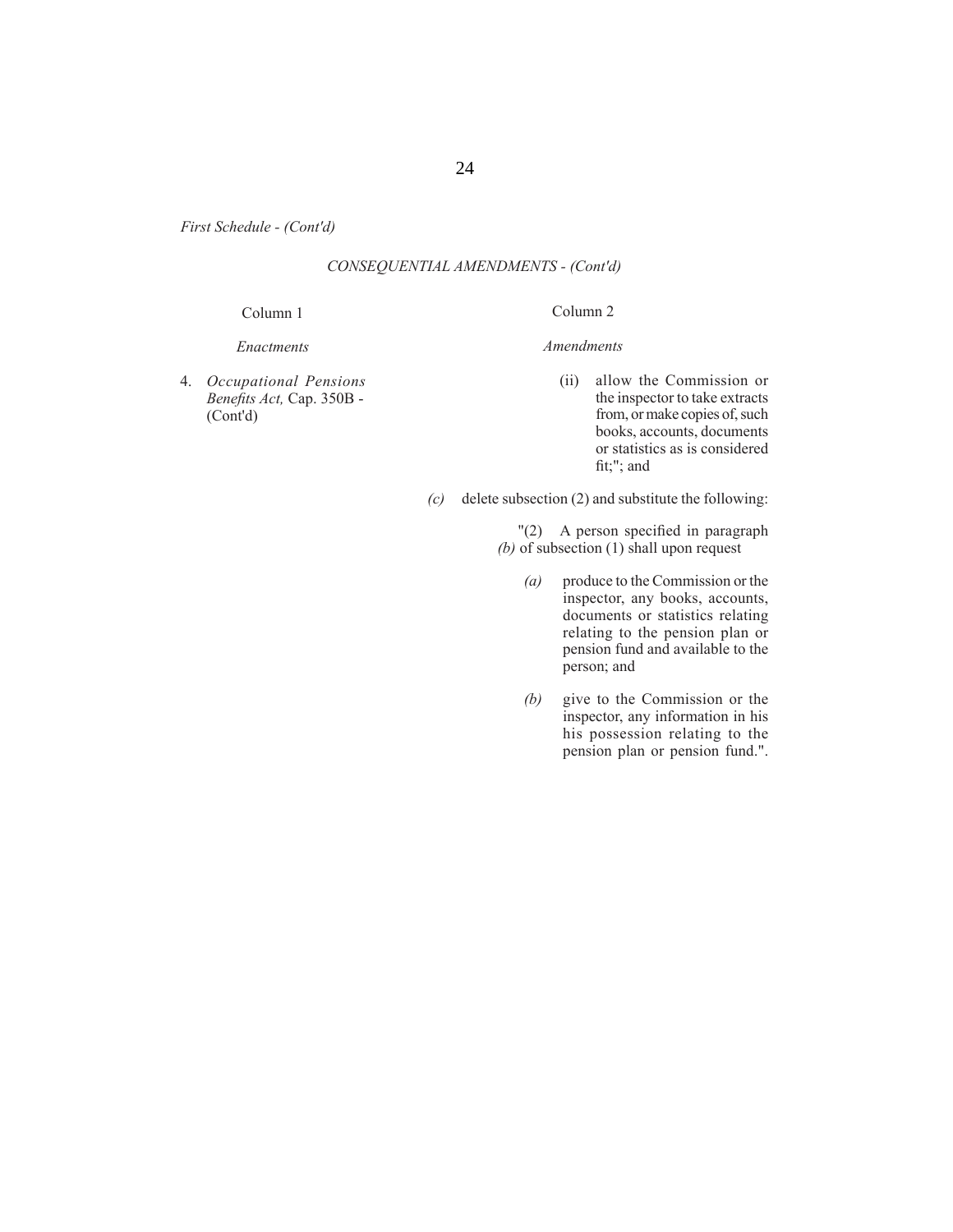25

*First Schedule - (Cont'd)*

## *CONSEQUENTIAL AMENDMENTS - (Cont'd)*

## Column 1

#### *Enactments*

- 4. *Occupational Pensions Benefi ts Act,* Cap. 350B - (Concl'd)
- 17. In section 87,
	- *(a)* in paragraph *(a)*, delete the word "him" and substitute the words "the Commission"; and

Column 2

*Amendments*

- *(b)* in paragraph *(b)*, delete the word "he" and substitute the words "the Commission".
- 18. In section 94, delete the word "Minister" and substitute the words "the Commission may, with the approval of the Minister,".
- 19. Throughout the Act, delete the word "Supervisor" wherever it appears and substitute the word "Commission".
- *Act,* Cap. 378A
- 1. Insert after section 3(2), the following:

 "(3) Where, in so far as this Act relates to credit unions, there is a conflict between this Act and the *Financial Services Commission Act, 2010* (Act 2010-21)*,* the *Financial Services Commission Act, 2010*  (Act 2010-21) shall apply.".

- 
- *5. Co-operative Societies*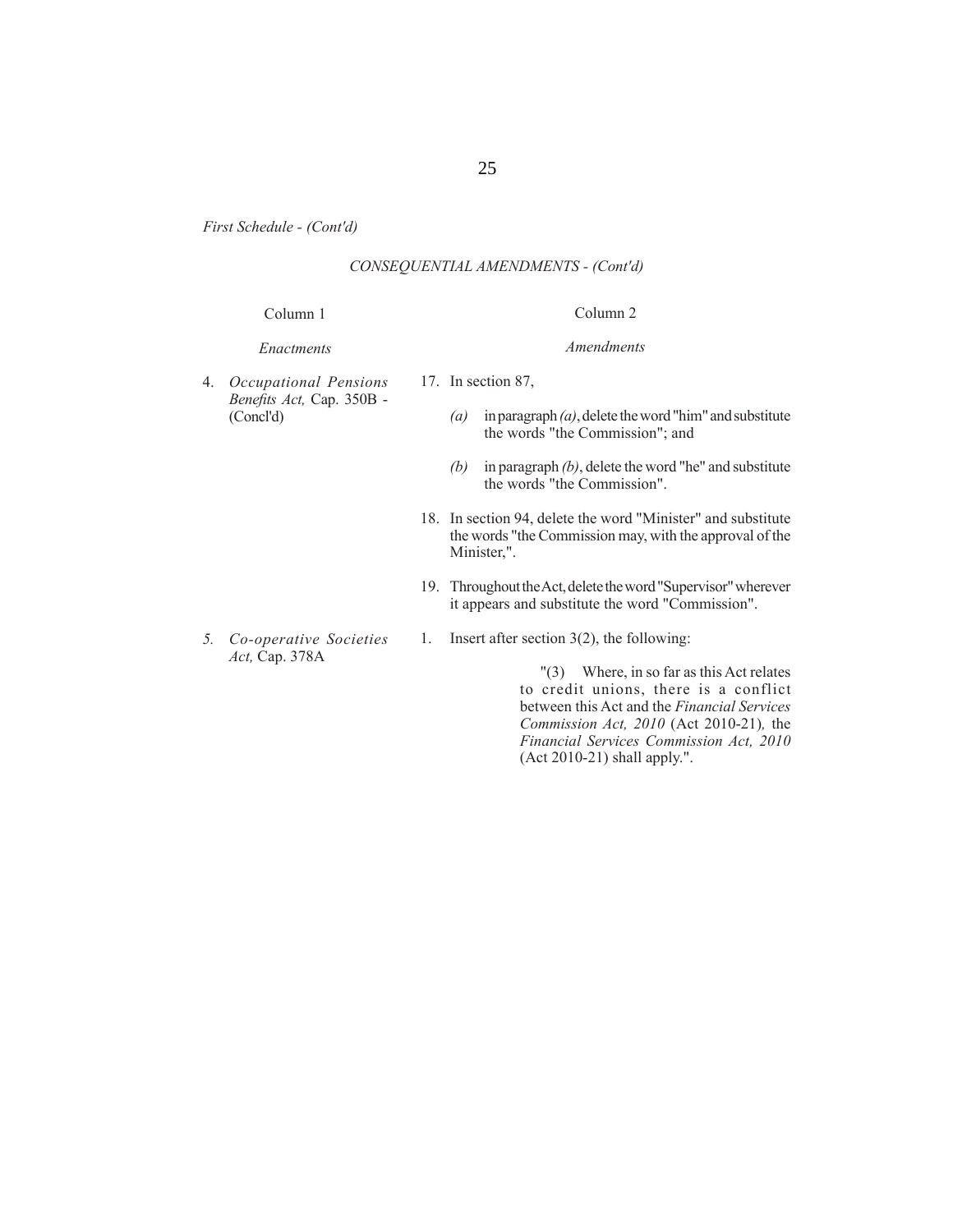## *CONSEQUENTIAL AMENDMENTS - (Cont'd)*

## Column 1 *Enactments* Column 2 *Amendments* 2. In section 260, delete the words "Supervisor of Insurance"

- *5. Co-operative Societies Act,* Cap. 378A - (Concl'd)
- *6 . F i n a n c i a l S e r v i c e s Commission Act, 2010*  (Act 2010-21)
- 1. In section 20

Services Commission".

*(a)* in subsection (1)*(c)*, delete subparagraph (ii) and substitute the following:

wherever they appear and substitute the words "Financial

- "(ii) after consultation with the Minister,
	- (A) appoint a person who, in the opinion of the Commission, has had training and experience in the business of the financial institution concerned to advise the financial institution on the action to be taken to remedy the situation; or
	- (B) suspend the registration or licence of the financial institution for a period not exceeding 3 months."; and
- *(b)* in subsection (2), delete the words " $(1)$ *(b)* $(i$ i)" and substitute the words  $"(1)(c)(ii)$ ".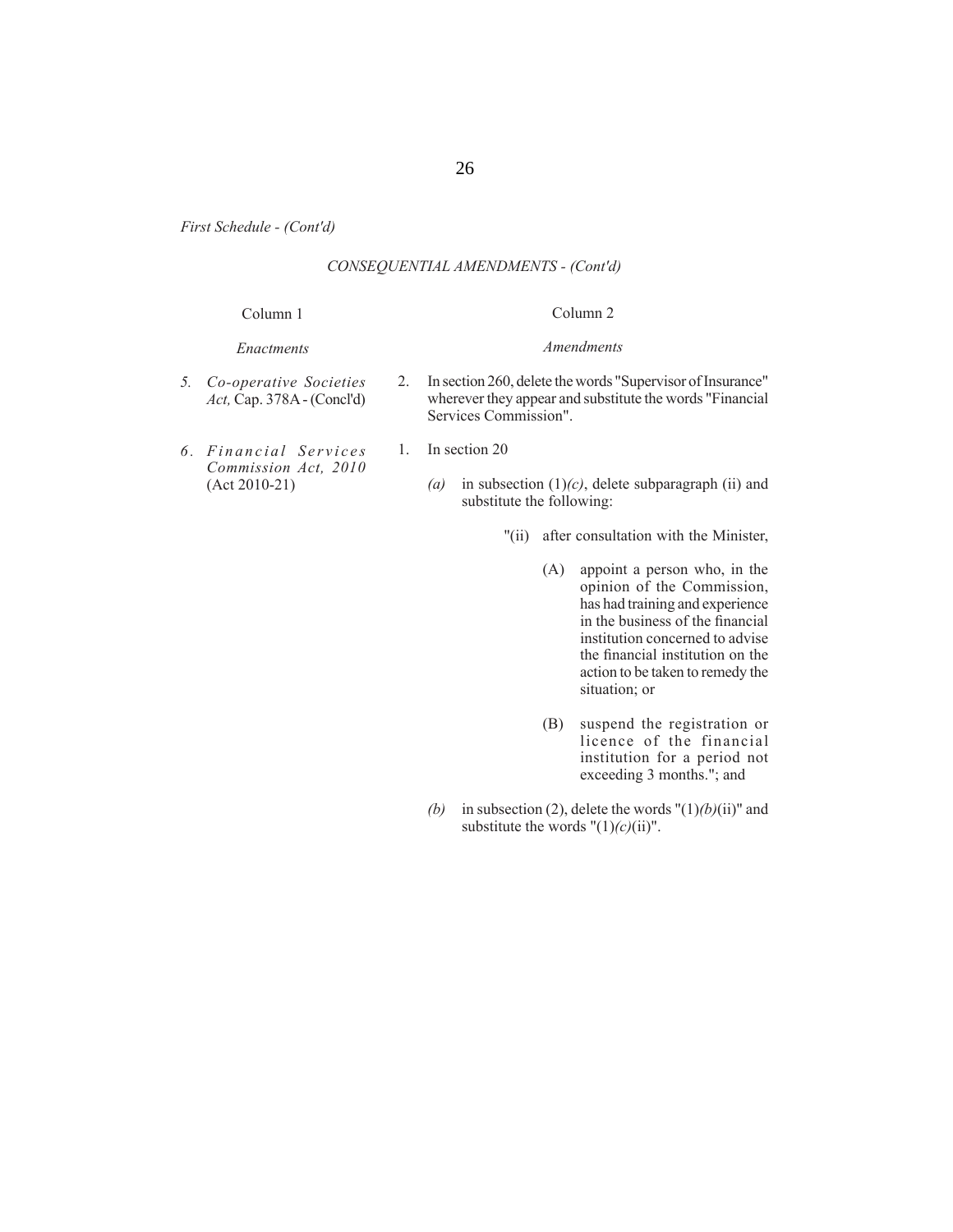## *CONSEQUENTIAL AMENDMENTS - (Cont'd)*

#### Column 1

#### *Enactments*

*6 . F i n a n c i a l S e r v i c e s Commission Act, 2010*  (Act 2010-21) - (Concl'd) *Amendments*

Column 2

2. Insert after section 25(1), the following:

 "(1A) The Commission may, where the annual fee payable by a financial institution remains unpaid for more than

- *(a)* 30 days after the time for payment, suspend the registration or licence of the financial institution; and
- *(b)* 90 days after the time for payment, cancel the registration or revoke the licence of the financial institution.

 but the Commission shall not do so unless it first gives notice in writing to the financial institution.".

3. Insert after section 44(2), the following:

 "(2A) The Commission may, in extenuating circumstances waive the payment of any late fee payable to the Commission.".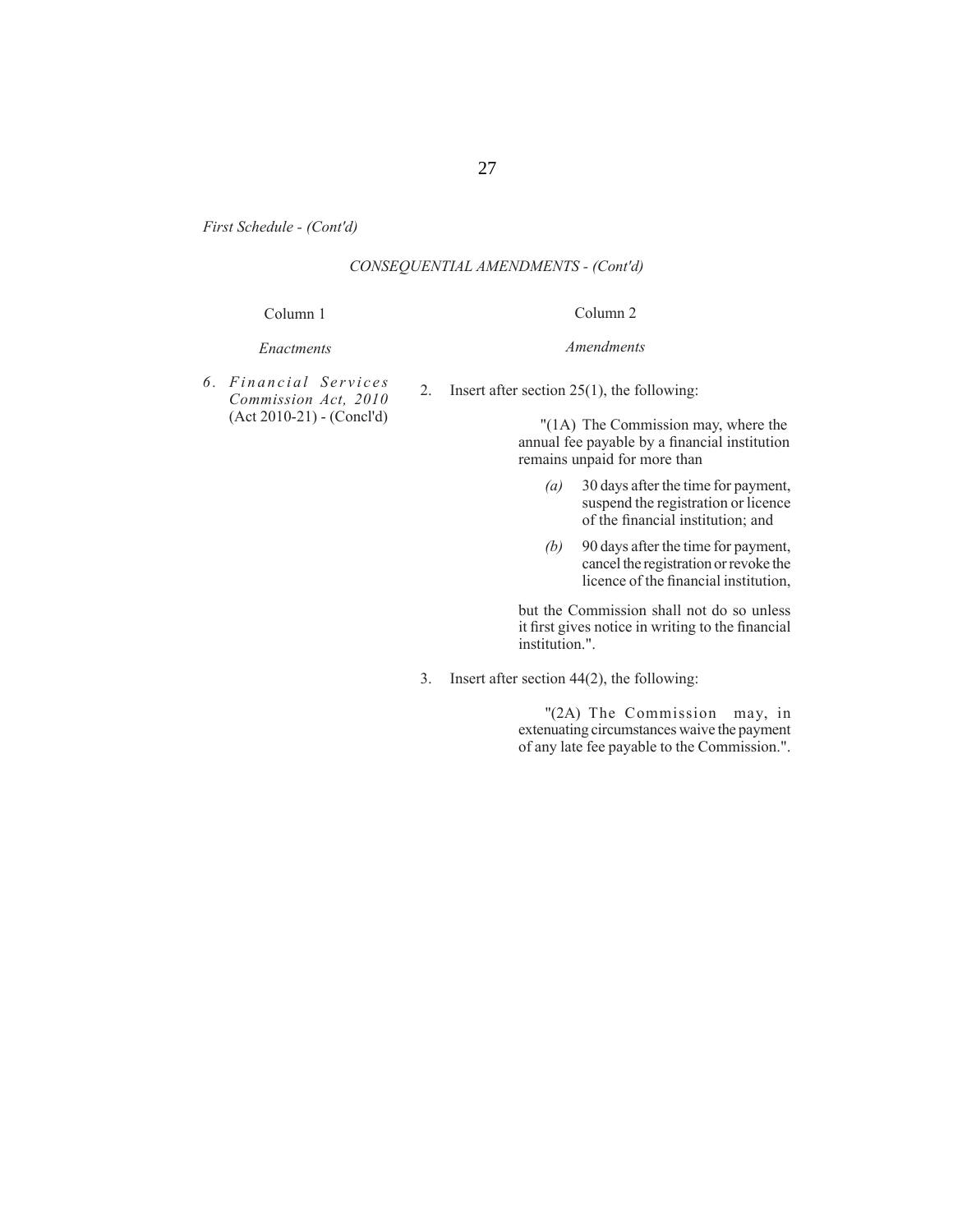## *CONSEQUENTIAL AMENDMENTS - (Cont'd)*

## Column 1

# Column 2 *Amendments*

# *Enactments*

7. *Insurance (Forms and Fees) Regulations, 1998,*  (S. I. 1998 No. 76)

8. *Securities Regulations, 2002* (S. I. 2002 No. 119)

- 1. In regulation 1, delete the words "and Fees".
- 2. In regulation 2, delete the word "First".
- 3. Delete regulations 3, 4, 5, 6, 7, 8 and 9.
- 4. Delete the *Second Schedule* and rename the *First Schedule* as the *Schedule*.
- 1. Delete regulation 2.
- 2. Delete regulation 4(1)*(b)* and substitute the following:

"(b) the Chief Executive Officer; and".

- 3. Delete the *First Schedule* and
	- *(a)* renumber the *Second* and *Third Schedules* as the *First* and *Second Schedules*;
	- *(b)* in regulations 3, 9, 13 and 53, delete the words "*Second Schedule*" wherever they appear and substitute the words "*First Schedule*"; and
	- *(c)* in regulation 60, delete the words "*Third Schedule*" and substitute the words "*Second Schedule*".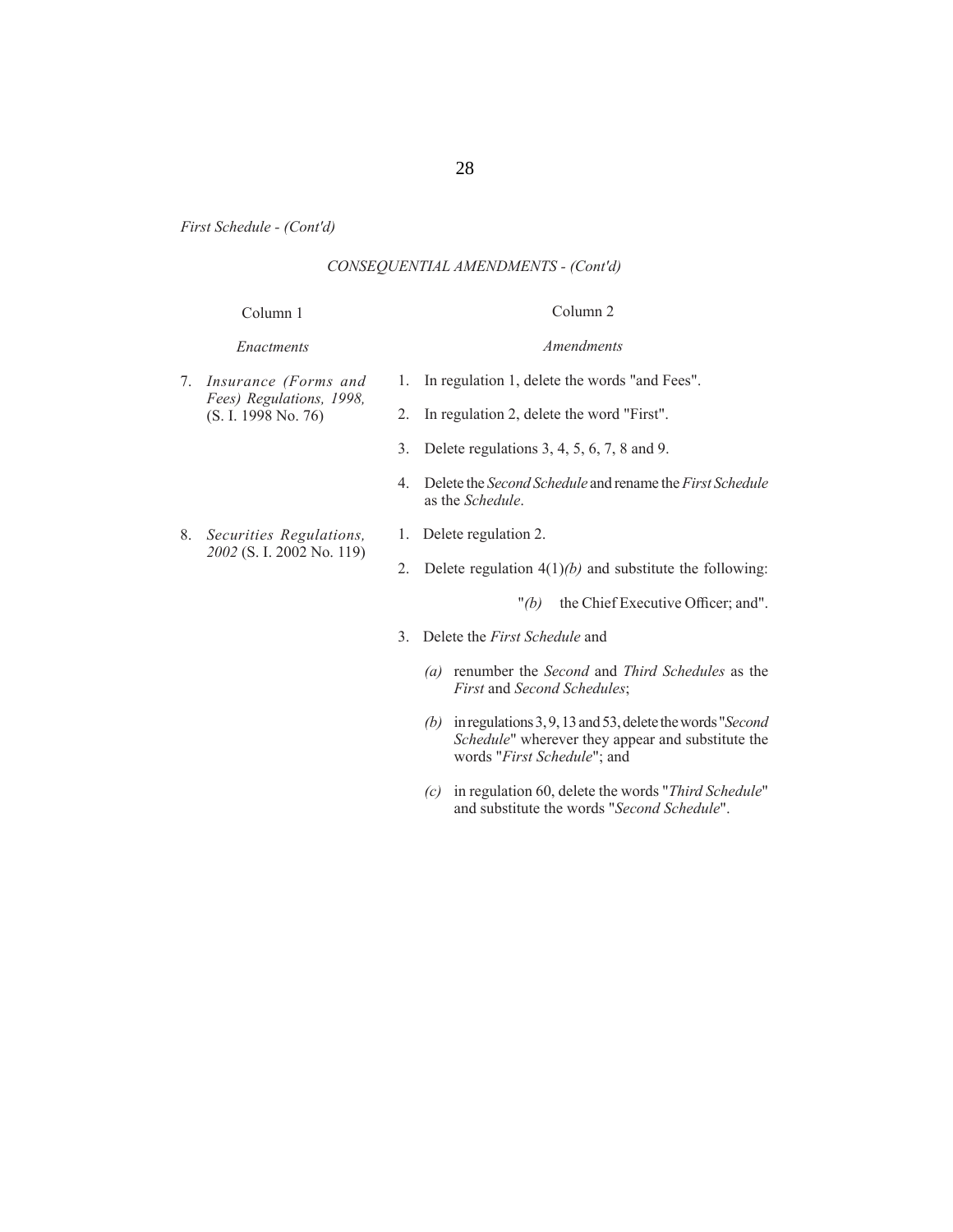## *CONSEQUENTIAL AMENDMENTS - (Cont'd)*

#### Column 1

#### *Enactments*

- 8. *Securities Regulations, 2002* (S. I. 2002 No. 119)  *-* (Concl'd)
- 9. *Mutual Funds Regulations, 2002* (S. I. 2002 of 143)
- 10. *Co-operative Societies Regulations, 2008*  (S. I. 2008 No. 4)

#### Column 2

#### *Amendments*

4. Throughout the Regulations, delete the words "Securities Commission" wherever they appear and substitute the words "Financial Services Commission".

Throughout the Regulations, delete the words "Securities Commission" wherever they appear and substitute the word "Commission".

1. Delete regulation 4 and substitute the following:

## "**Fees**

**4.** (1) The fees set out in the *Second Schedule* are payable in respect of the matters therein.

 (2) Paragraph (1) does not apply in relation to credit unions.".

- 2. In the *Second Schedule*
	- *(a)* delete item 2 and substitute the following:
		- "2. For a certificate of registration for a registered society other than a Junior Co-operative Society … … … … 200.00";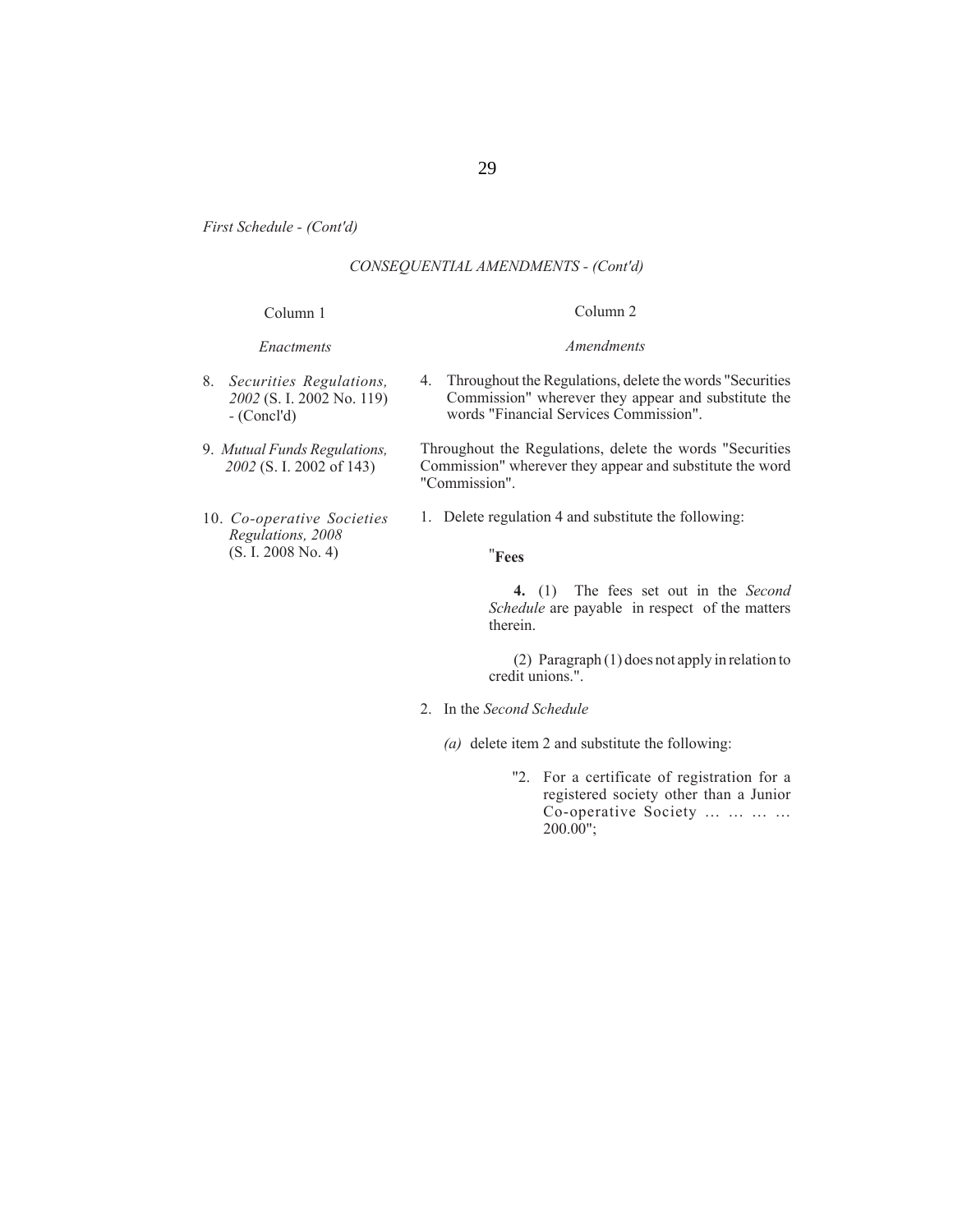## *CONSEQUENTIAL AMENDMENTS - (Cont'd)*

#### Column 1

#### *Enactments*

10. *Co-operative Societies Regulations, 2008*  (S. I. 2008 No. 4) - (Concl'd)

*(b)* delete item 6 and substitute the following:

Column 2

*Amendments*

- "6. For restoring name to register ... ... 125.00";
- *(c)* delete item 7*(b)* and substitute the following:
	- $''(b)$  for each day after the due date, a late filing fee of ... ... ... 5.00 (to a maximum of 200.00)"; and
- *(d)* in the Note immediately after item 17, delete the words, ", other than a credit union".
- 11. *Occupational Pensions Benefi ts Regulations, 2011* (S. I. 2011 No. 11)
- 1. In regulation 3,
	- *(a)* delete paragraph (2)*(c)* and substitute the following:
		- "*(c)* prescribed fee."; and
	- *(b)* in paragraph (3), delete the word "he" and substitute the words "the Commission".
- 2. Delete regulation 5(3) and (4) and substitute the following:

 "(3) The Commission shall register the amendment to the pension plan where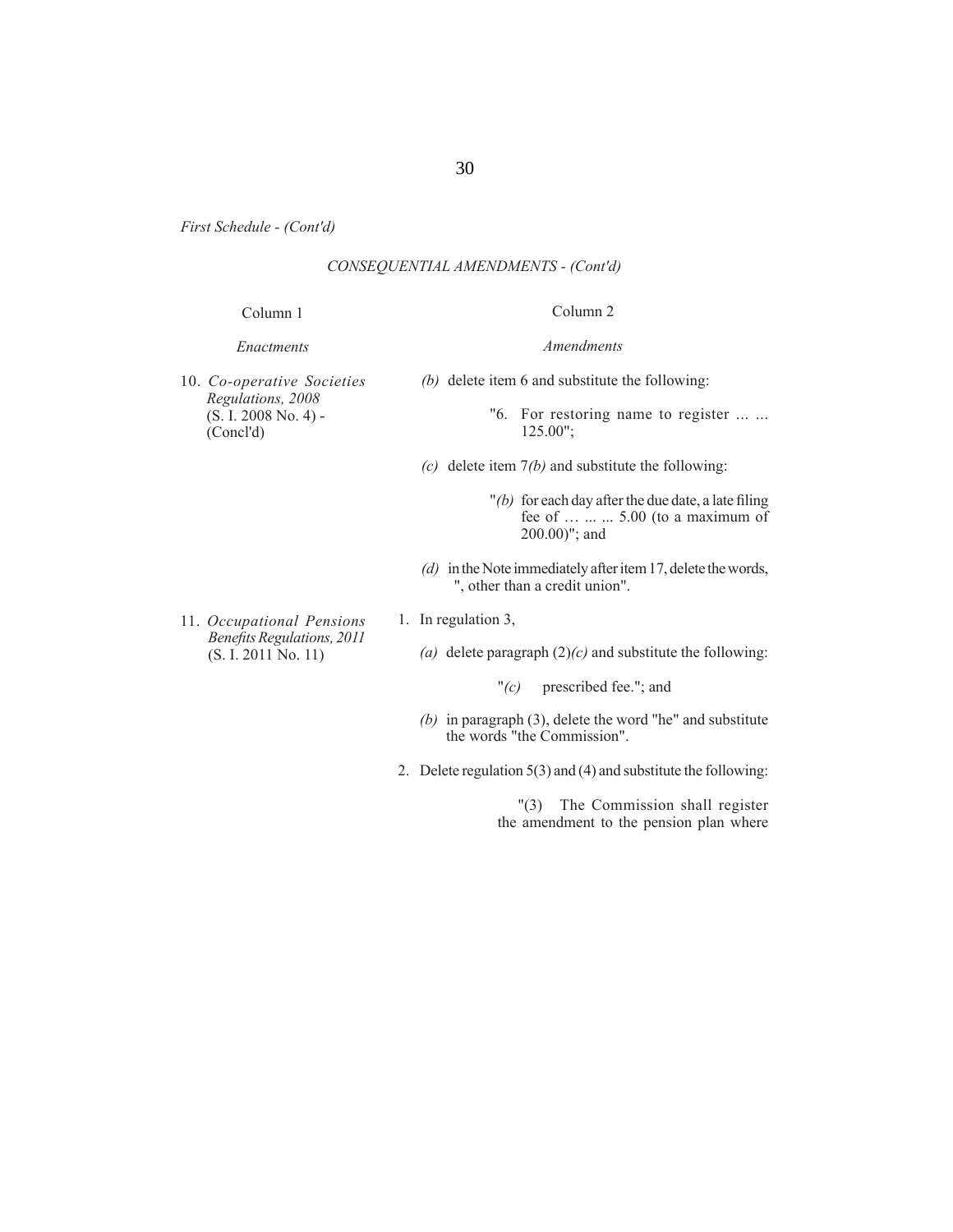## *CONSEQUENTIAL AMENDMENTS - (Cont'd)*

#### Column 1

#### *Enactments*

11. *Occupational Pensions Benefi ts Regulations, 2011* (S. I. 2011 No. 11)  $-$  (Cont'd)

#### Column 2

#### *Amendments*

- *(a)* the Commission is satisfied that the amendment is in conformity with the Act; and
- *(b)* the prescribed fee in respect of the registration of the amendment is paid.".
- 3. Delete regulation  $60(2)(b)$  and substitute the following:
	- "*(b)* shall be submitted by the administrator of the pension plan to the Financial Services Commission.".
- 4. Delete regulation 72(3) and substitute the following:

 "(3) Where the Financial Services Commission determines upon an examination of all pertinent factors and circumstances, including the protection of the interest of the existing members, that there is no reason that the transfer of the funds should not be approved, the Commission shall give its approval in writing to the applicant.".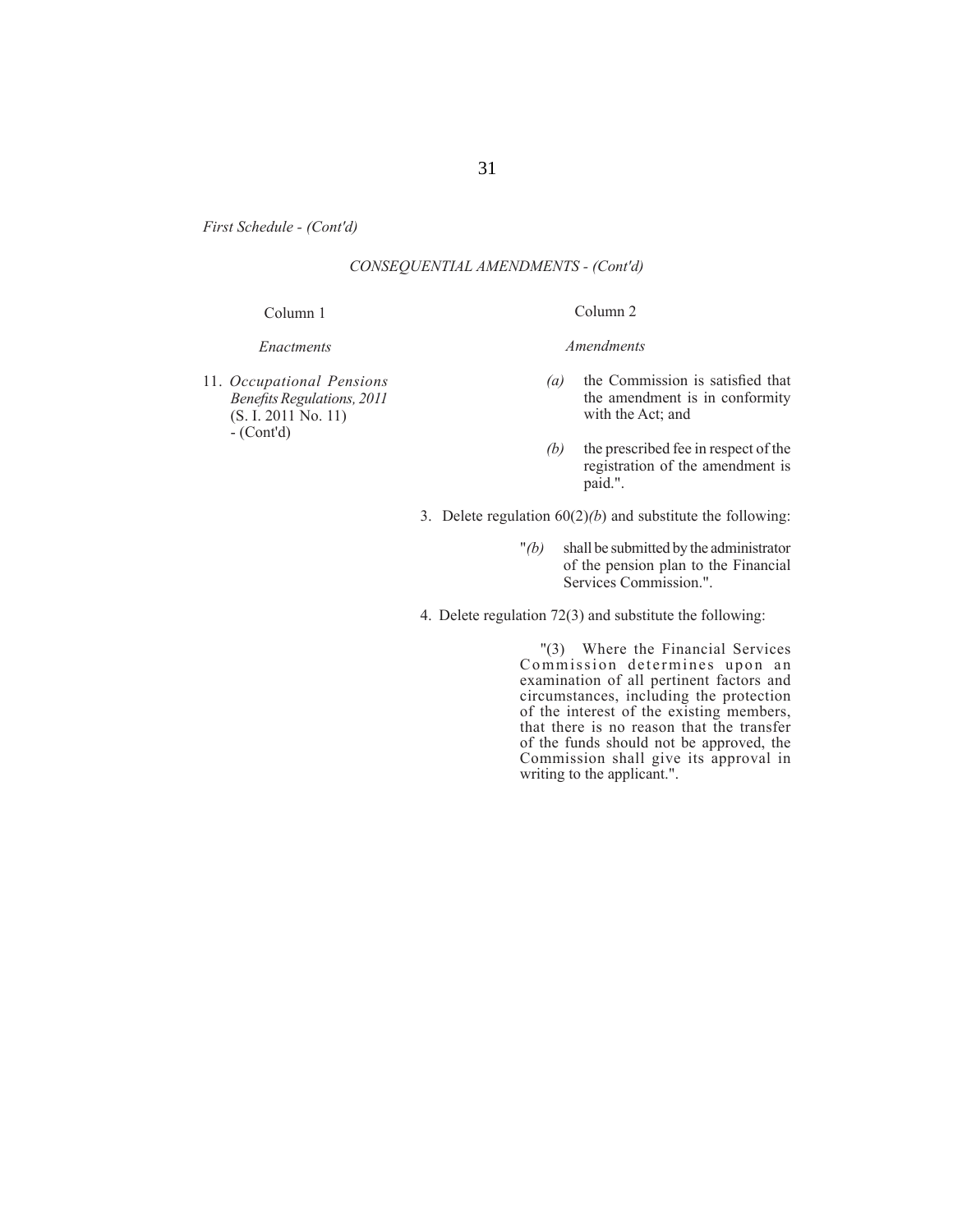## *CONSEQUENTIAL AMENDMENTS - (Cont'd)*

#### Column 1

# Column 2 *Amendments*

#### *Enactments*

- 5. Delete the *Second Schedule* and
- 11. *Occupational Pensions Benefi ts Regulations, 2011* (S. I. 2011 No. 11) - (Cont'd)
- *(a)* rename the *First Schedule* as the *Schedule*; and
- *(b)* in regulations 3, 7, 20, 21D, 22, 23, 30 and 50, delete the words "*First Schedule*" wherever they appear and substitute the word "*Schedule*".
- 6. In the *Schedule* as renamed,
	- *(a)* in Form 1,
		- (i) under the heading "Instructions"
			- (A) delete paragraph *(a)* and substitute the following:
				- "*(a)* Applications are to be made to the Financial Services Commission."; and
			- (B) delete paragraph *(f)* and substitute the following:
				- "*(f)* The duplicate will be stamped by the Financial Services Commission and returned to the applicant.";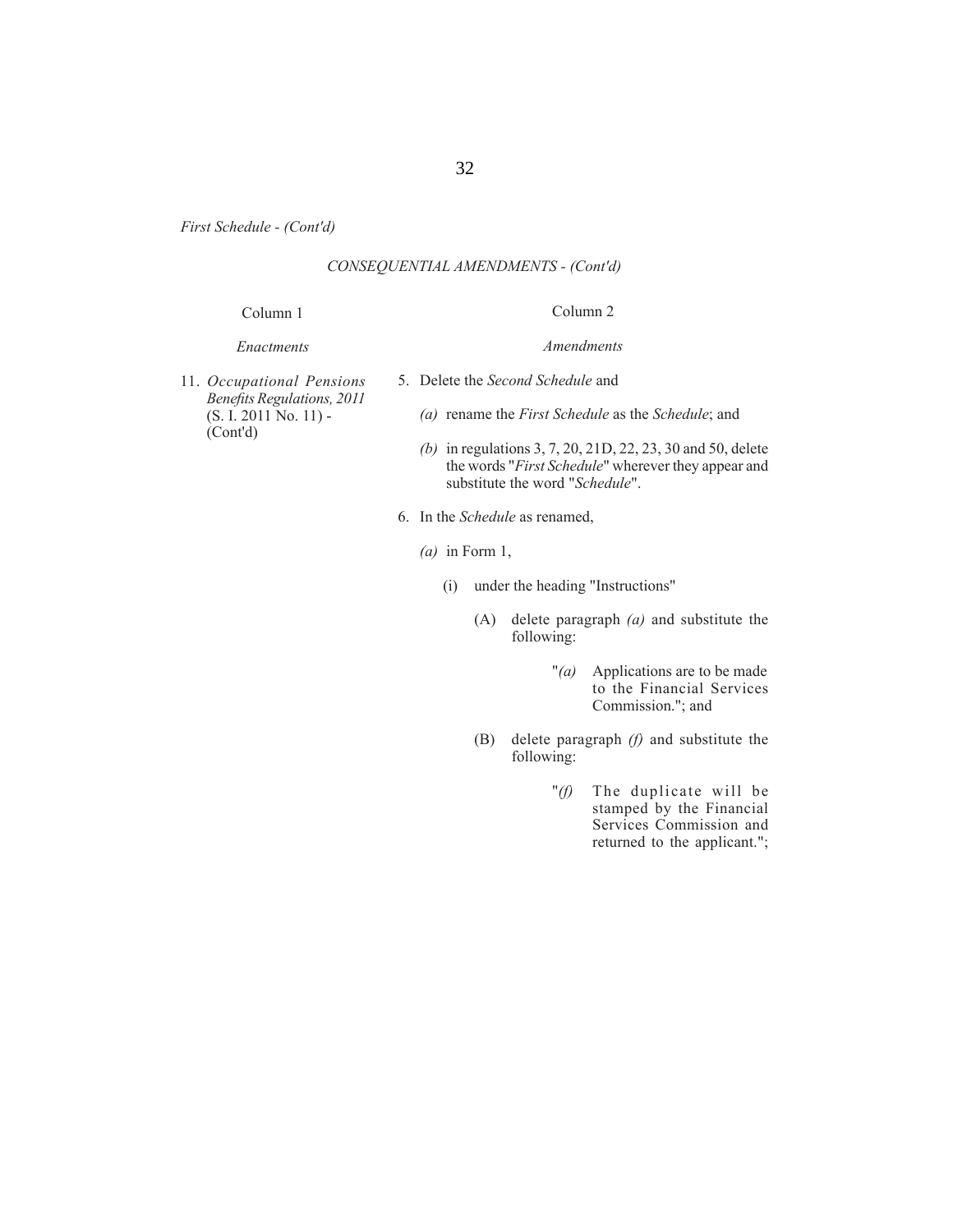## *CONSEQUENTIAL AMENDMENTS - (Concl'd)*

#### Column 1

#### *Enactments*

11. *Occupational Pensions Benefi ts Regulations, 2011* (S. I. No. 11 of 2011) - (Concl'd)

#### Column 2

#### *Amendments*

- (ii) in Part I, under the heading "DOCUMENTS SUBMITTED WITH THE APPLICATION", in paragraph 2*(b)*, delete the words "of Pensions"; and
- (iii) in Part III, delete the word "Supervisor's" and substitute the words "the Financial Services Commission's";
- *(b)* in Form 2, delete the signatory and substitute "Financial Services Commission";
- *(c)* in Form 4, under the heading "Confirmation of compliance", in paragraph *(d)*, delete from the word "with" to the word "Bridgetown" and substitute the words "with the Financial Services Commission.";
- *(d)* in Form 5, under the heading "General Instructions", under
	- (i) the sub-heading "Section 1. Name of Pension Plan" delete the words "of Pensions"; and
	- (ii) the sub-heading "Section 12. Normal and Special Payments", in paragraph 12.2*(b)*, delete the words "of Pensions"; and
- *(e)* in Form 11, in paragraph  $10(1)(a)$ , delete the words "of Pensions".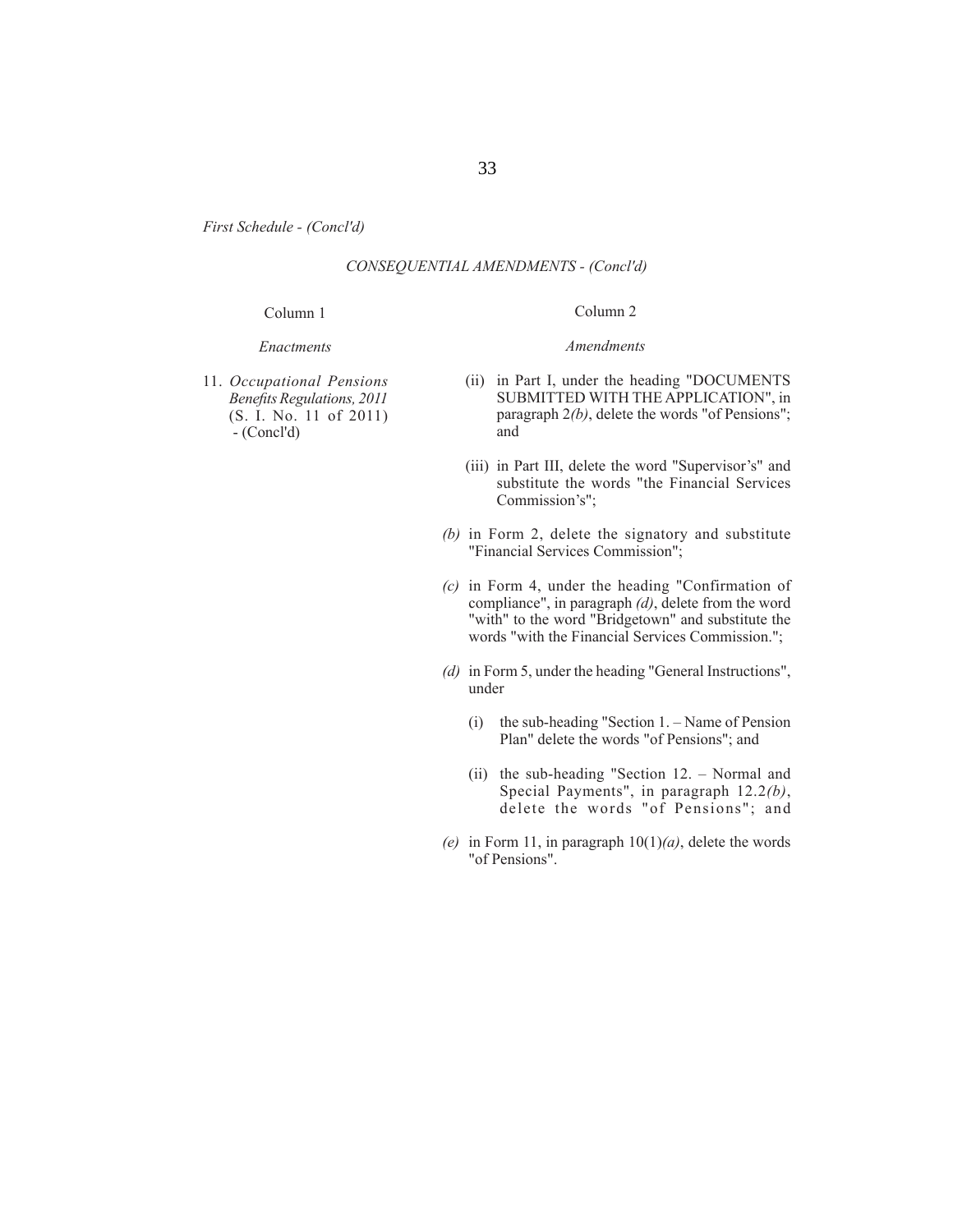## **SECOND SCHEDULE**

*(Section 3)*

## **REPEALS**

- 1. *Insurance (Qualifying Insurance Company) Order*, *1998* (S.I. No. 140 of 1998)
- 2. *Insurance (Qualifying Insurance) (Tax Concessions) Regulations, 1998* (S.I. No. 141 of 1998)
- 3. *Mutual Funds (Fees) Regulations*, *2002* (S. I. No. 84 of 2000)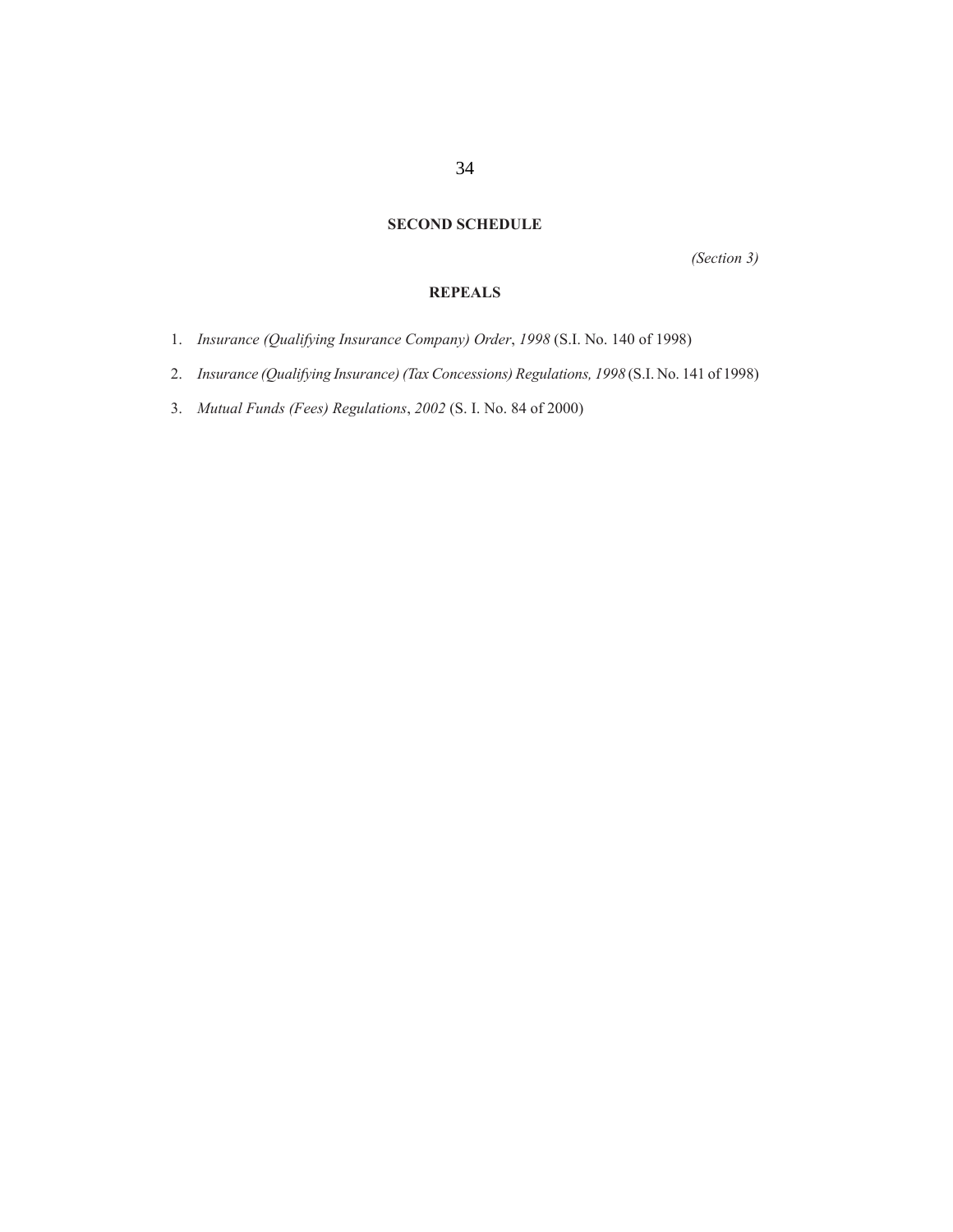## **THIRD SCHEDULE**

*(Section 4)* 

## *Fees*

## *Part I*

## *Division I*

## *Initial and Annual Registration and Licensing Fees Payable for the Period 1st April, 2019 to 31st December, 2019*

| Application for<br>Registration or<br>Licence | <b>Initial Registration</b><br>or Licence Fee   | <b>Annual Registration</b><br>or Licence Fee | Late Payment of<br><b>Annual Registration</b><br>or Licence Fee |
|-----------------------------------------------|-------------------------------------------------|----------------------------------------------|-----------------------------------------------------------------|
|                                               | Under the Co-operative Societies Act Can $378A$ |                                              |                                                                 |

1. Under the *Co-operative Societies Act,* Cap. 378A: Credit union:

| \$500 | \$500 | 0.03% of total assets Minimum annual fee<br>(subject to a minimum or $10\%$ of annual fee<br>annual fee of \$500 and payable, whichever is<br>a maximum annual fee of higher<br>\$500000 |  |
|-------|-------|------------------------------------------------------------------------------------------------------------------------------------------------------------------------------------------|--|
|-------|-------|------------------------------------------------------------------------------------------------------------------------------------------------------------------------------------------|--|

## 2. Under the *Insurance Act,* Cap. 310:

(a) Class 1 licensee (Insurance company (including incorporated cell company or segregated cell company)):

|           |             | \$1,000 and in the case   \$25,000 and in the case   \$25,000 and in the case of   Minimum annual fee<br>of incorporated cell of incorporated cell company incorporated cell company or 10% of annual fee |  |
|-----------|-------------|-----------------------------------------------------------------------------------------------------------------------------------------------------------------------------------------------------------|--|
|           |             | company or segregated or segregated cell company, or segregated cell company, payable, whichever is                                                                                                       |  |
|           |             | cell company, an an additional \$2 500 for an additional \$2 500 for higher                                                                                                                               |  |
|           |             | additional \$500 for each cell or a group rate each cell or a group rate of                                                                                                                               |  |
| each cell |             | of \$25 000 for large complex   \$25 000 for large complex                                                                                                                                                |  |
|           |             | arrangements with shared arrangements with shared                                                                                                                                                         |  |
|           | reinsurance | reinsurance                                                                                                                                                                                               |  |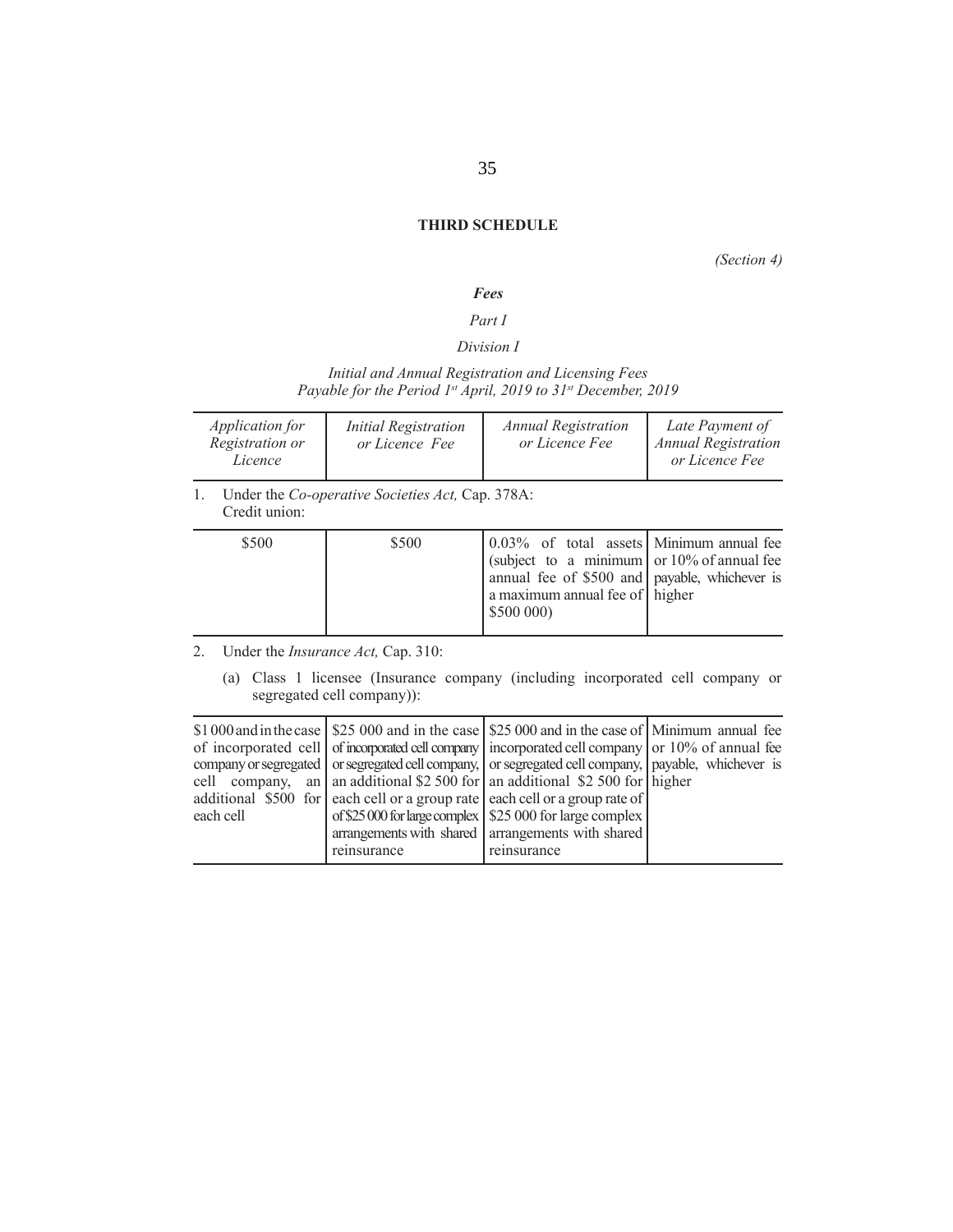*Part I* - (Cont'd)

*Division I* - (Cont'd)

| <i>Application for</i><br>Registration or<br>Licence                                                                                       | <b>Initial Registration</b><br>or Licence Fee                                                                                                                                                                                   | <b>Annual Registration</b><br>or Licence Fee                                                                                                                                                                                   | Late Payment of<br><b>Annual Registration</b><br>or Licence Fee               |
|--------------------------------------------------------------------------------------------------------------------------------------------|---------------------------------------------------------------------------------------------------------------------------------------------------------------------------------------------------------------------------------|--------------------------------------------------------------------------------------------------------------------------------------------------------------------------------------------------------------------------------|-------------------------------------------------------------------------------|
| (b) Class 2 licensee:                                                                                                                      |                                                                                                                                                                                                                                 |                                                                                                                                                                                                                                |                                                                               |
| (i)                                                                                                                                        | currency permit:                                                                                                                                                                                                                | Insurance company (including incorporated cell company or segregated cell<br>company) that has assets of less than one billion dollars and holds a foreign                                                                     |                                                                               |
| \$1 000 and in the case<br>of incorporated cell<br>company or segregated<br>company,<br>cell<br>an<br>additional \$500<br>for<br>each cell | \$30 000 and in the case<br>of incorporated cell company<br>or segregated cell company,<br>an additional \$2 500 for<br>each cell or a group rate<br>of \$25 000 for large,<br>complex arrangements<br>with shared reinsurance  | \$30 000 and in the case of<br>incorporated cell company<br>or segregated cell company,<br>an additional \$2 500 for<br>each cell or a group rate of<br>\$25 000 for large complex<br>arrangements with shared<br>reinsurance  | Minimum annual fee<br>or 10% of annual fee<br>payable, whichever<br>is higher |
| (ii)                                                                                                                                       | a foreign currency permit:                                                                                                                                                                                                      | Insurance company (including incorporated cell company or segregated cell<br>company) that has assets equal to or greater than one billion dollars and holds                                                                   |                                                                               |
| \$1,000 and in the case<br>of incorporated cell<br>company or segregated<br>company,<br>cell<br>an<br>additional \$500 for<br>each cell    | \$100 000 and in the case<br>of incorporated cell company<br>or segregated cell company,<br>an additional \$2 500 for<br>each cell or a group rate<br>of \$25 000 for large,<br>complex arrangements<br>with shared reinsurance | \$100 000 and in the case of<br>incorporated cell company<br>or segregated cell company,<br>an additional \$2 500 for<br>each cell or a group rate of<br>\$25 000 for large complex<br>arrangements with shared<br>reinsurance | Minimum annual fee<br>or 10% of annual fee<br>payable, whichever<br>is higher |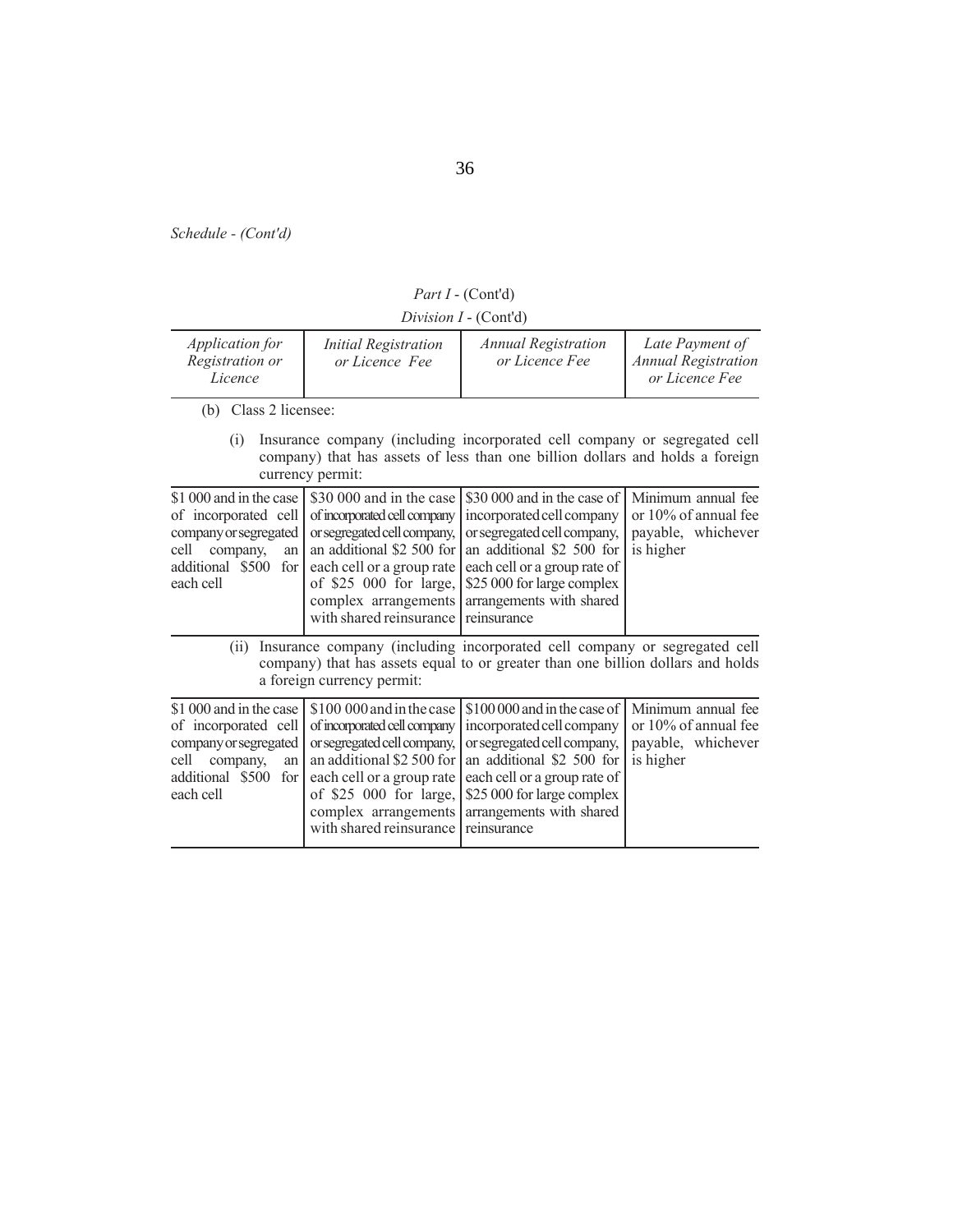|  | Part I - (Cont'd) |
|--|-------------------|
|--|-------------------|

*Division I* - (Cont'd)

| <i>Application for</i><br>Registration or<br>Licence                                                                                      | <b>Initial Registration</b><br>or Licence Fee                                                                                                       | <b>Annual Registration</b><br>or Licence Fee                                                                                                                                                      | Late Payment of<br><b>Annual Registration</b><br>or Licence Fee                  |
|-------------------------------------------------------------------------------------------------------------------------------------------|-----------------------------------------------------------------------------------------------------------------------------------------------------|---------------------------------------------------------------------------------------------------------------------------------------------------------------------------------------------------|----------------------------------------------------------------------------------|
| (iii) Insurance company (including incorporated cell company or segregated cell<br>company) that does not hold a foreign currency permit: |                                                                                                                                                     |                                                                                                                                                                                                   |                                                                                  |
| \$1,000 and in the case<br>of incorporated cell<br>company or segregated<br>company,<br>cell<br>an<br>additional \$500 for<br>each cell   | of incorporated cell company<br>each cell or a group rate of \$500 000<br>of \$25 000 for large,<br>complex arrangements<br>with shared reinsurance | \$30,000 and in the case $(0.03\%$ of total assets<br>subject to a minimum<br>or segregated cell company, annual fee of \$30 000 and<br>an additional \$2 500 for $ a \text{ maximum}$ annual fee | Minimum annual fee<br>or $10\%$ of annual fee<br>payable, whichever<br>is higher |

(iv) Insurance company that is winding up or dormant:

| $\overline{\phantom{0}}$ | \$3 000 | \$3 000 | $\overline{\phantom{0}}$ |
|--------------------------|---------|---------|--------------------------|
|                          |         |         |                          |
|                          |         |         |                          |

(c) Class 3 licensee:

(i) Association of underwriters:

| \$1 000 | \$20 000                                                | \$20 000 | Minimum annual fee<br>or $10\%$ of annual fee<br>payable, whichever<br>is higher |
|---------|---------------------------------------------------------|----------|----------------------------------------------------------------------------------|
|         | (ii) Individual broker or a company or firm of brokers: |          |                                                                                  |
| \$500   | \$3 500                                                 | \$3 500  | Minimum annual fee<br>or 10% of annual fee<br>payable, whichever<br>is higher    |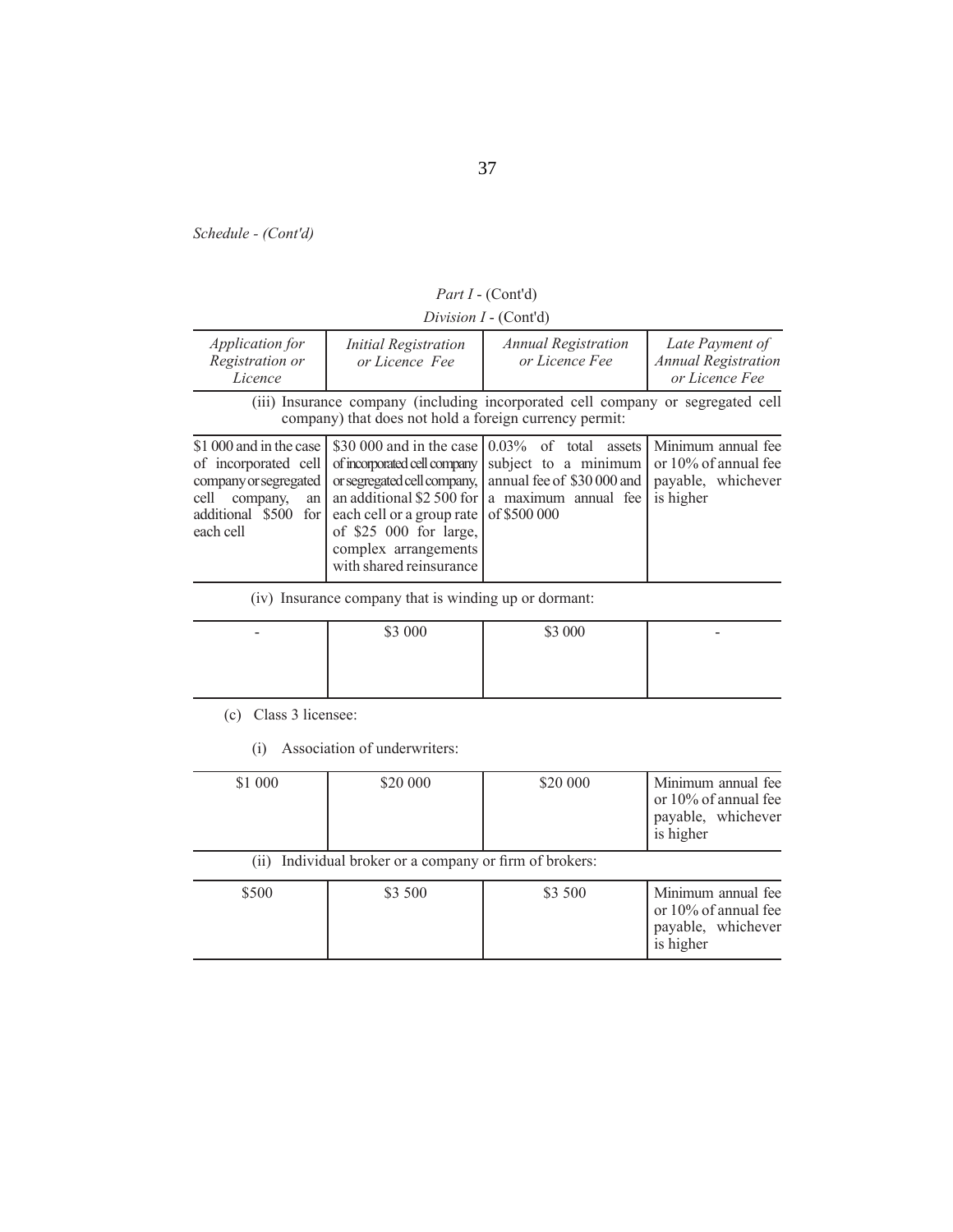|                                               |                                                   | Division I - (Cont'd)                                                             |                                                                               |
|-----------------------------------------------|---------------------------------------------------|-----------------------------------------------------------------------------------|-------------------------------------------------------------------------------|
| Application for<br>Registration or<br>Licence | <b>Initial Registration</b><br>or Licence Fee     | <b>Annual Registration</b><br>or Licence Fee                                      | Late Payment of<br><b>Annual Registration</b><br>or Licence Fee               |
|                                               |                                                   | (iii) Individual agent or sub-agent or a company or firm of agents or sub-agents: |                                                                               |
| \$300                                         | \$2 500                                           | \$2 500                                                                           | Minimum annual fee<br>or 10% of annual fee<br>payable, whichever<br>is higher |
| (iv) Salesman:                                |                                                   |                                                                                   |                                                                               |
| \$250                                         | \$250                                             | \$250                                                                             | Minimum annual fee<br>or 10% of annual fee<br>payable, whichever<br>is higher |
| (v)                                           | loss assessors, adjusters or insurance surveyors: | Individual loss assessor, adjuster or insurance surveyor or a company or firm of  |                                                                               |
| \$700                                         | \$750                                             | \$750                                                                             | Minimum annual fee<br>or 10% of annual fee<br>payable, whichever<br>is higher |
|                                               | (vi) Management company:                          |                                                                                   |                                                                               |
| \$1 000                                       | \$25 000                                          | \$25 000                                                                          | Minimum annual fee<br>or 10% of annual fee<br>payable, whichever<br>is higher |
| (vi) Holding company:                         |                                                   |                                                                                   |                                                                               |
| \$1 000                                       | \$25 000                                          | \$25 000                                                                          | Minimum annual fee<br>or 10% of annual fee<br>payable, whichever<br>is higher |

*Part I* - (Cont'd)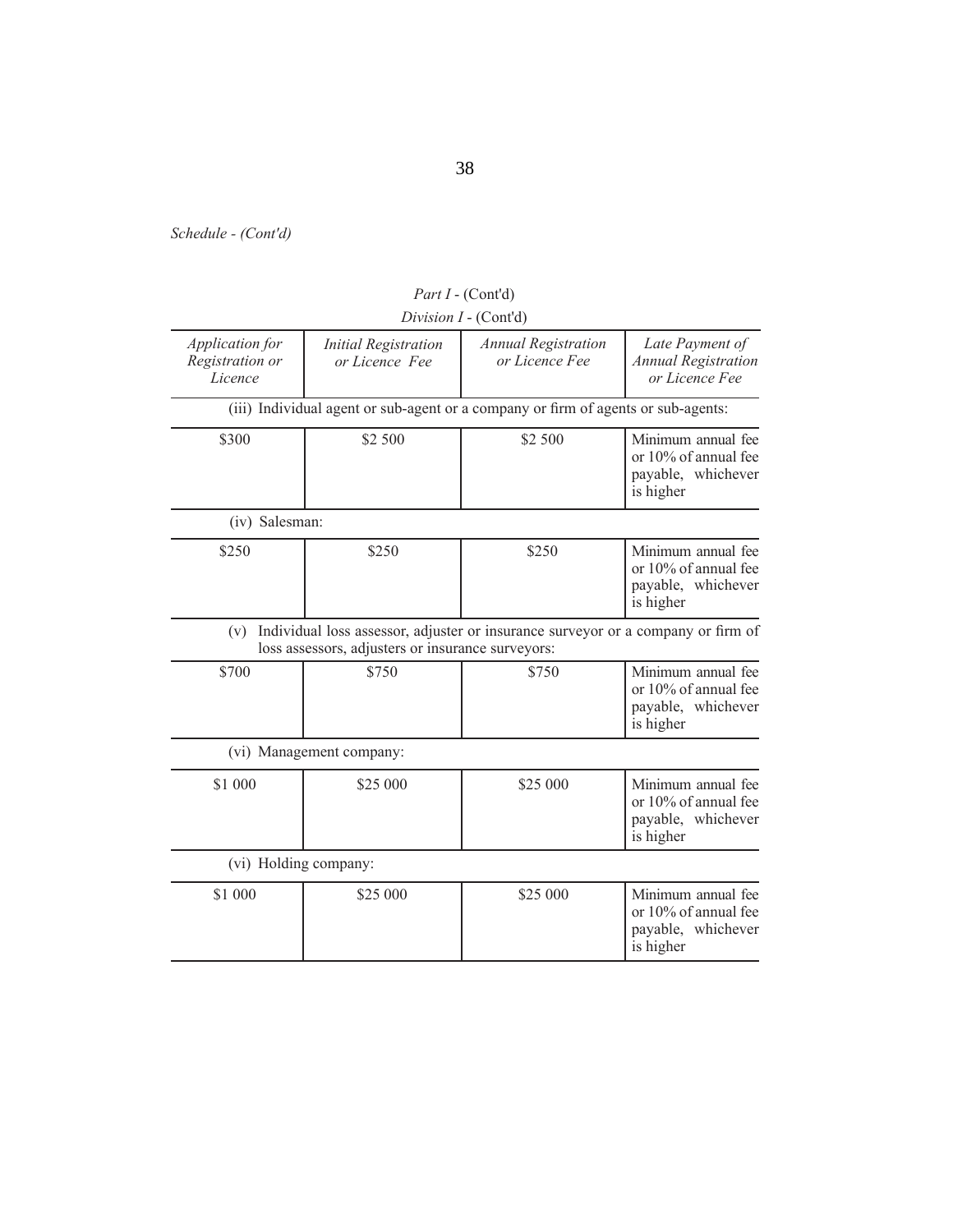| Part I - (Cont'd) |  |
|-------------------|--|
|-------------------|--|

|                                               |                                               | Division $I$ - (Cont'd)                      |                                                                 |
|-----------------------------------------------|-----------------------------------------------|----------------------------------------------|-----------------------------------------------------------------|
| Application for<br>Registration or<br>Licence | <i>Initial Registration</i><br>or Licence Fee | <b>Annual Registration</b><br>or Licence Fee | Late Payment of<br><b>Annual Registration</b><br>or Licence Fee |

3. Under the *Occupational Pension Benefits Act*, Cap. 350B:

Pension plan:

| \$1 000 | \$500 | S10 per member subject S10 per member subject Minimum annual fee<br>to a minimum fee of to a minimum annual fee or $10\%$ of annual fee<br>of $$500$ | payable, whichever<br>is higher |
|---------|-------|------------------------------------------------------------------------------------------------------------------------------------------------------|---------------------------------|
|         |       |                                                                                                                                                      |                                 |

4. Under the *Securities Act,* Cap. 318A:

(a) Broker:

| \$1 000                    | \$3 000 | \$3 000 | Minimum annual fee<br>or 10% of annual fee<br>payable, whichever<br>is higher    |
|----------------------------|---------|---------|----------------------------------------------------------------------------------|
| Investment adviser:<br>(b) |         |         |                                                                                  |
| \$1 000                    | \$3 000 | \$3 000 | Minimum annual fee<br>or 10% of annual fee<br>payable, whichever<br>is higher    |
| Dealer:<br>(c)             |         |         |                                                                                  |
| \$1 000                    | \$3 000 | \$3 000 | Minimum annual fee<br>or $10\%$ of annual fee<br>payable, whichever<br>is higher |
| (d)<br>Trader:             |         |         |                                                                                  |
| \$1 000                    | \$3 000 | \$3 000 | Minimum annual fee<br>or 10% of annual fee<br>payable, whichever<br>is higher    |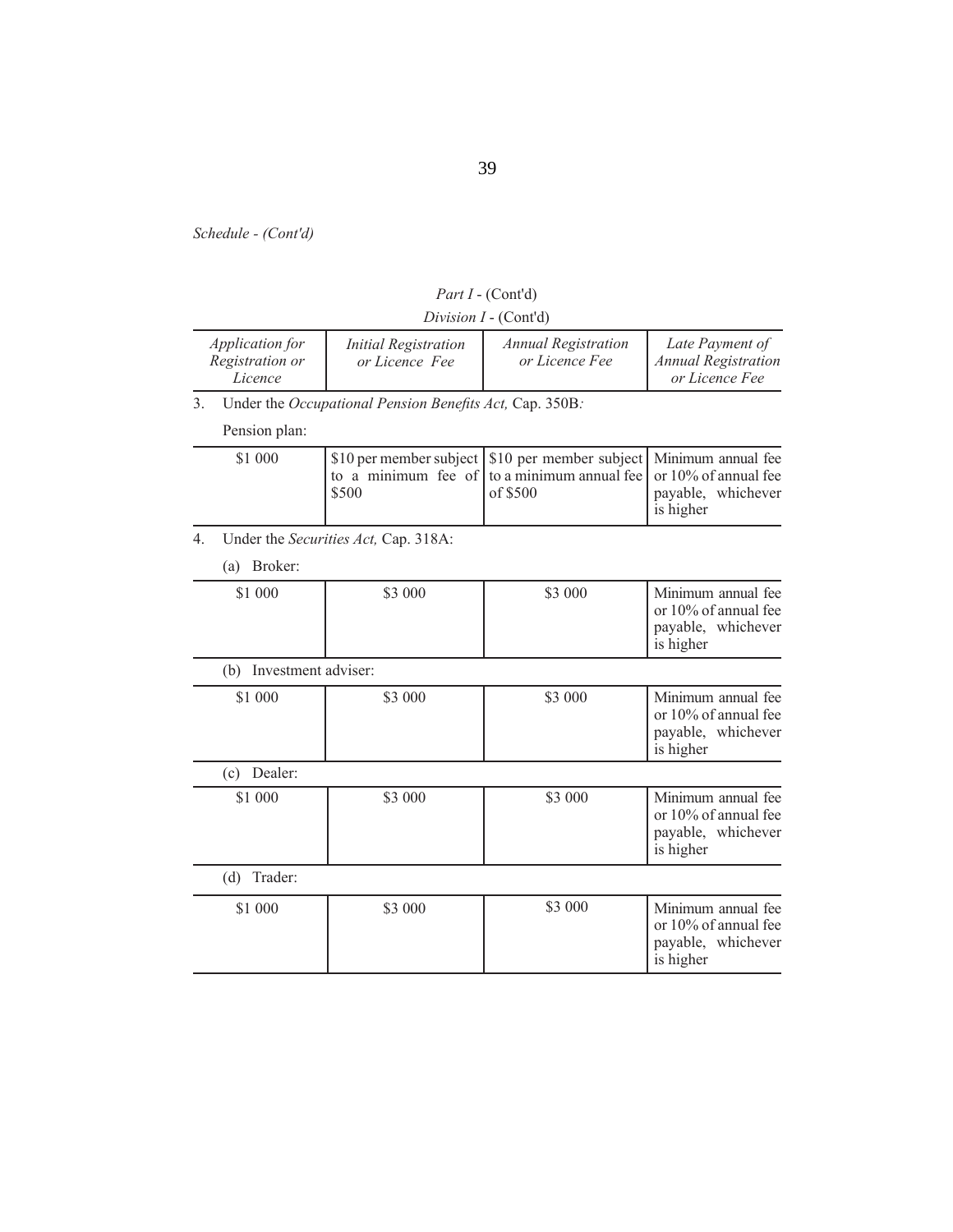|                                               |                                               | Division I - (Cont'd)                                                                                     |                                                                               |
|-----------------------------------------------|-----------------------------------------------|-----------------------------------------------------------------------------------------------------------|-------------------------------------------------------------------------------|
| Application for<br>Registration or<br>Licence | <b>Initial Registration</b><br>or Licence Fee | <b>Annual Registration</b><br>or Licence Fee                                                              | Late Payment of<br><b>Annual Registration</b><br>or Licence Fee               |
| (e) Securities company:                       |                                               |                                                                                                           |                                                                               |
| \$1 000                                       | \$12 500                                      | \$12 500                                                                                                  | Minimum annual fee<br>or 10% of annual fee<br>payable, whichever<br>is higher |
| (f)                                           | Underwriter of securities:                    |                                                                                                           |                                                                               |
| \$1 000                                       | \$12 500                                      | \$12 500                                                                                                  | Minimum annual fee<br>or 10% of annual fee<br>payable, whichever<br>is higher |
| Stock Exchange:<br>(g)                        |                                               |                                                                                                           |                                                                               |
| \$1 000                                       | \$50 000                                      | 0.02% of value of transactions<br>in the previous year, subject<br>to a minimum annual fee<br>of \$50 000 | Minimum annual fee<br>or 10% of annual fee<br>payable, whichever<br>is higher |
| Securities Depository:<br>(h)                 |                                               |                                                                                                           |                                                                               |
| \$1 000                                       | \$10 000                                      | \$10 000                                                                                                  | Minimum annual fee<br>or 10% of annual fee<br>payable, whichever<br>is higher |
| (i)                                           | Companies engaged in repurchase agreements:   |                                                                                                           |                                                                               |
|                                               | \$2 500                                       | 0.01% of total repurchase<br>agreement assets, subject<br>to a minimum annual fee<br>of \$2 500           | Minimum annual fee<br>or 10% of annual fee<br>payable, whichever<br>is higher |

*Part I* - (Cont'd)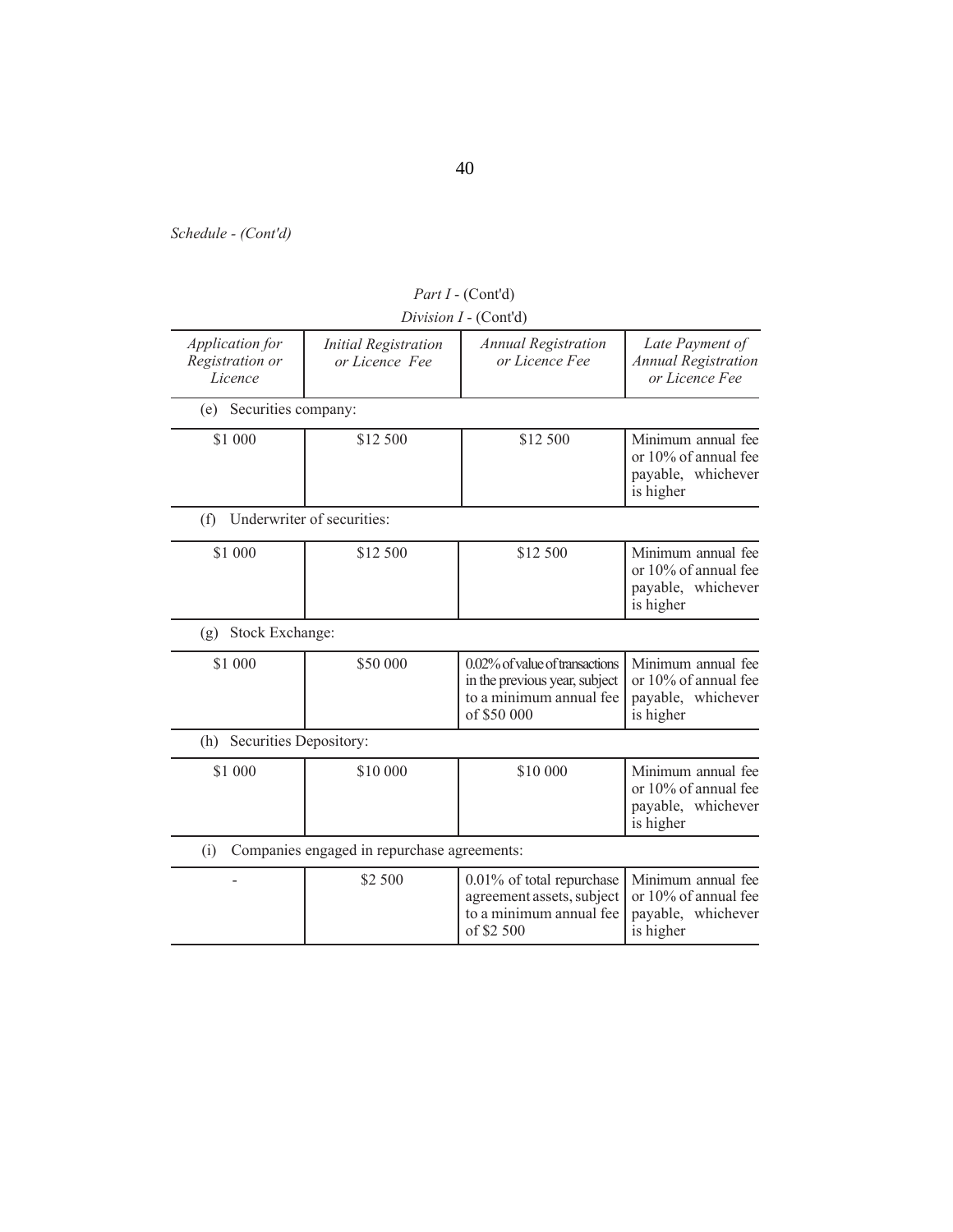41

*Schedule - (Cont'd)*

|  |  | Division I - (Concl'd) |
|--|--|------------------------|
|--|--|------------------------|

| Application for<br>Registration or<br>Licence                                                                | <i>Initial Registration</i><br>or Licence Fee       | <b>Annual Registration</b><br>or Licence Fee                                                                                           | Late Payment of<br><b>Annual Registration</b><br>or Licence Fee                  |
|--------------------------------------------------------------------------------------------------------------|-----------------------------------------------------|----------------------------------------------------------------------------------------------------------------------------------------|----------------------------------------------------------------------------------|
| (1)                                                                                                          | Companies engaged in portfolio management business: |                                                                                                                                        |                                                                                  |
|                                                                                                              | \$2 500                                             | $0.01\%$ of total assets under<br>management, subject to a<br>minimum annual fee of<br>\$2 500                                         | Minimum annual fee<br>or 10% of annual fee<br>payable, whichever<br>is higher    |
| 5.                                                                                                           | Under the <i>Mutual Funds Act</i> , Cap. 320B:      |                                                                                                                                        |                                                                                  |
| (a)                                                                                                          | Mutual fund - general/exempt/limited:               |                                                                                                                                        |                                                                                  |
| \$1 000                                                                                                      | \$10 000                                            | $0.01\%$ of total assets<br>under management, subject<br>to a minimum annual fee<br>of \$7 500 and a maximum<br>annual fee of \$25 000 | Minimum annual fee<br>or 10% of annual fee<br>payable, whichever<br>is higher    |
| Additional sub-fund or cell (in the case of segregated cell company or incorporated<br>(b)<br>cell company): |                                                     |                                                                                                                                        |                                                                                  |
| \$1 000                                                                                                      | \$10 000                                            |                                                                                                                                        | Minimum annual fee<br>or $10\%$ of annual fee<br>payable, whichever<br>is higher |

(c) Mutual fund administration (general):

| \$1 000 | \$10 000 | \$5 000 | Minimum annual fee<br>or $10\%$ of annual fee<br>payable, whichever<br>is higher |
|---------|----------|---------|----------------------------------------------------------------------------------|
|         |          |         |                                                                                  |

(d) Mutual fund administration (restricted):

| \$1 000 | \$5 000 | \$2 500 | Minimum annual fee<br>or $10\%$ of annual fee<br>payable, whichever<br>is higher |
|---------|---------|---------|----------------------------------------------------------------------------------|
|---------|---------|---------|----------------------------------------------------------------------------------|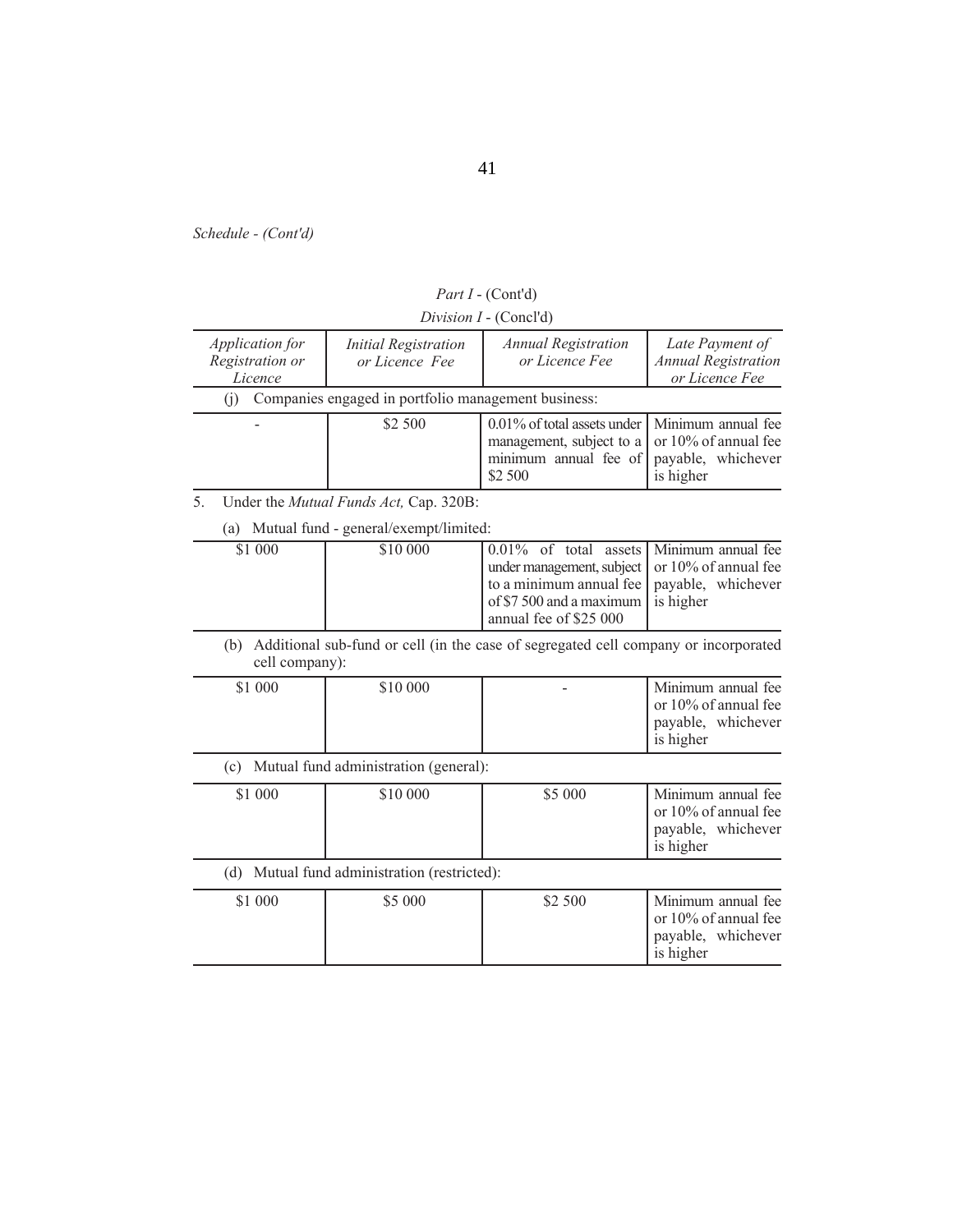# *Part I* - (Cont'd)

## *Division 2*

# *General Fees Payable for the Period 1st April, 2019 to 31st December, 2019*

|                  | Matter                                                                                                                                                                                                                                                                                                          | Fee                                                                                                                 |
|------------------|-----------------------------------------------------------------------------------------------------------------------------------------------------------------------------------------------------------------------------------------------------------------------------------------------------------------|---------------------------------------------------------------------------------------------------------------------|
| 1.               | Request for letter confirming status of registration or licence                                                                                                                                                                                                                                                 | \$250                                                                                                               |
| 2.               | Application for certified copy of certificate of registration or licence                                                                                                                                                                                                                                        | \$500                                                                                                               |
| 3.               | Request for amendment to certificate or licence                                                                                                                                                                                                                                                                 | \$500                                                                                                               |
| $\overline{4}$ . | Issuance of amended certificate or licence                                                                                                                                                                                                                                                                      | \$500                                                                                                               |
| 5.               | Replacement certificate or licence                                                                                                                                                                                                                                                                              | \$500                                                                                                               |
| 6.               | Request for exemption from a requirement of the Financial Services<br>Commission Act, 2010 or a specified enactment                                                                                                                                                                                             | \$500                                                                                                               |
| 7.               | Application for extension of deadline to file returns, statements,<br>reports, notices, forms or other documents (whether annual,<br>quarterly, interim or otherwise) required to be filed or submitted<br>within a specified period by the Financial Services Commission<br>Act, 2010 or a specified enactment | \$500                                                                                                               |
| 8.               | Late filing of returns, statements, reports, notices, forms or other<br>documents (whether annual, quarterly, interim or otherwise)<br>required to be filed or submitted within a specified period by the<br>Financial Services Commission Act, 2010 or a specified enactment                                   | \$100 per business day,<br>subject to a maximum<br>fee of \$5 000 for all<br>documents within one<br>financial year |
| 9.               | Application for                                                                                                                                                                                                                                                                                                 | \$250                                                                                                               |
|                  | cancellation or voluntary surrender of registration or licence<br>(a)                                                                                                                                                                                                                                           |                                                                                                                     |
|                  | approval of dissolution or winding-up<br>(b)                                                                                                                                                                                                                                                                    |                                                                                                                     |
| 10.              | Inspection of register of registrants or licensees                                                                                                                                                                                                                                                              | \$25                                                                                                                |
| 11.              | Copy of public information from, or extract of, register, per page                                                                                                                                                                                                                                              | \$5                                                                                                                 |
| 12.              | Certification of copy of document filed with the Commission                                                                                                                                                                                                                                                     | \$10                                                                                                                |
| 13.              | Request to re-file annual or quarterly return or filing                                                                                                                                                                                                                                                         | \$500                                                                                                               |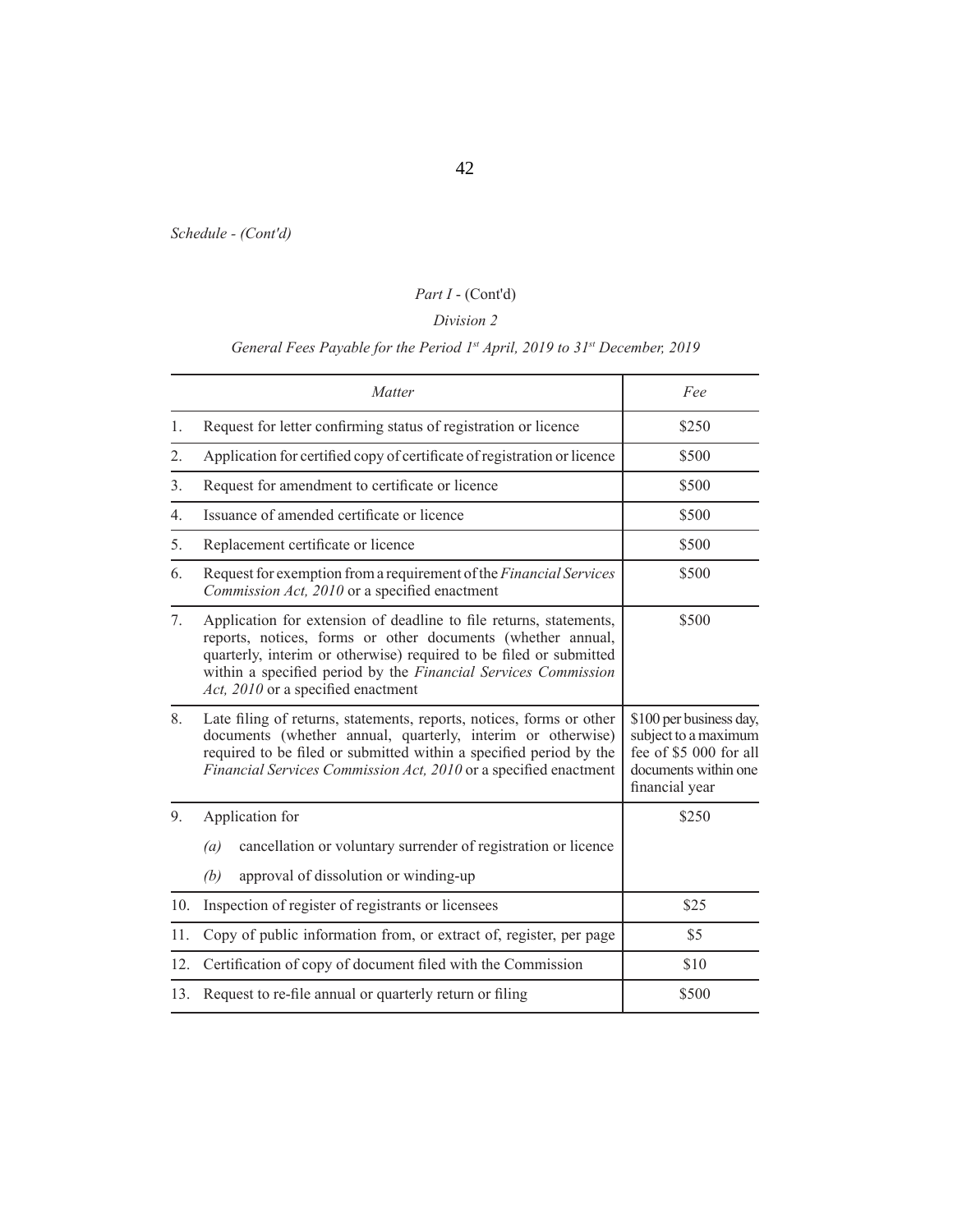# *Part I* - (Concl'd)

# *Division 2* - (Concl'd)

*General Fees Payable for the Period 1st April, 2019 to 31st December, 2019* - (Concl'd)

|     | Matter                                                                                                                            | Fee     |
|-----|-----------------------------------------------------------------------------------------------------------------------------------|---------|
|     | Under the Securities Act, Cap. 318A:                                                                                              |         |
| 14. | Filing of registration statement (issuers)                                                                                        | \$1 500 |
| 15. | Filing of amended registration statement                                                                                          | \$1 500 |
| 16. | Filing of registration statement for additional securities                                                                        | \$750   |
| 17. | Filing of prospectus                                                                                                              | \$5 000 |
| 18. | Filing of supplementary or amended prospectus                                                                                     | \$750   |
| 19. | Filing of block distribution circular                                                                                             | \$5 000 |
| 20. | Filing of notice pursuant to section $69(1)/(f)(i)$ of the Act                                                                    | \$250   |
| 21. | Filing of report by person who sells a security pursuant to an<br>exemption under section 69 of the Act                           | \$500   |
| 22. | Filing of statement pursuant to regulation $4(2)$ of the <i>Companies</i><br>(Take-Over Bid) Regulations, 2002 (S.I. 2002 No. 68) | \$5 000 |
| 23. | Filing of take-over bid circular                                                                                                  | \$5 000 |
| 24. | Application for de-listing of security                                                                                            | \$750   |
|     | Under the Mutual Funds Act, Cap. 320B:                                                                                            |         |
| 25. | Filing of amended offering document (funds)                                                                                       | \$750   |
|     | Under the Occupational Pensions Benefits Act, Cap. 350B:                                                                          |         |
| 26. | Registration of amendment to pension plan                                                                                         | \$250   |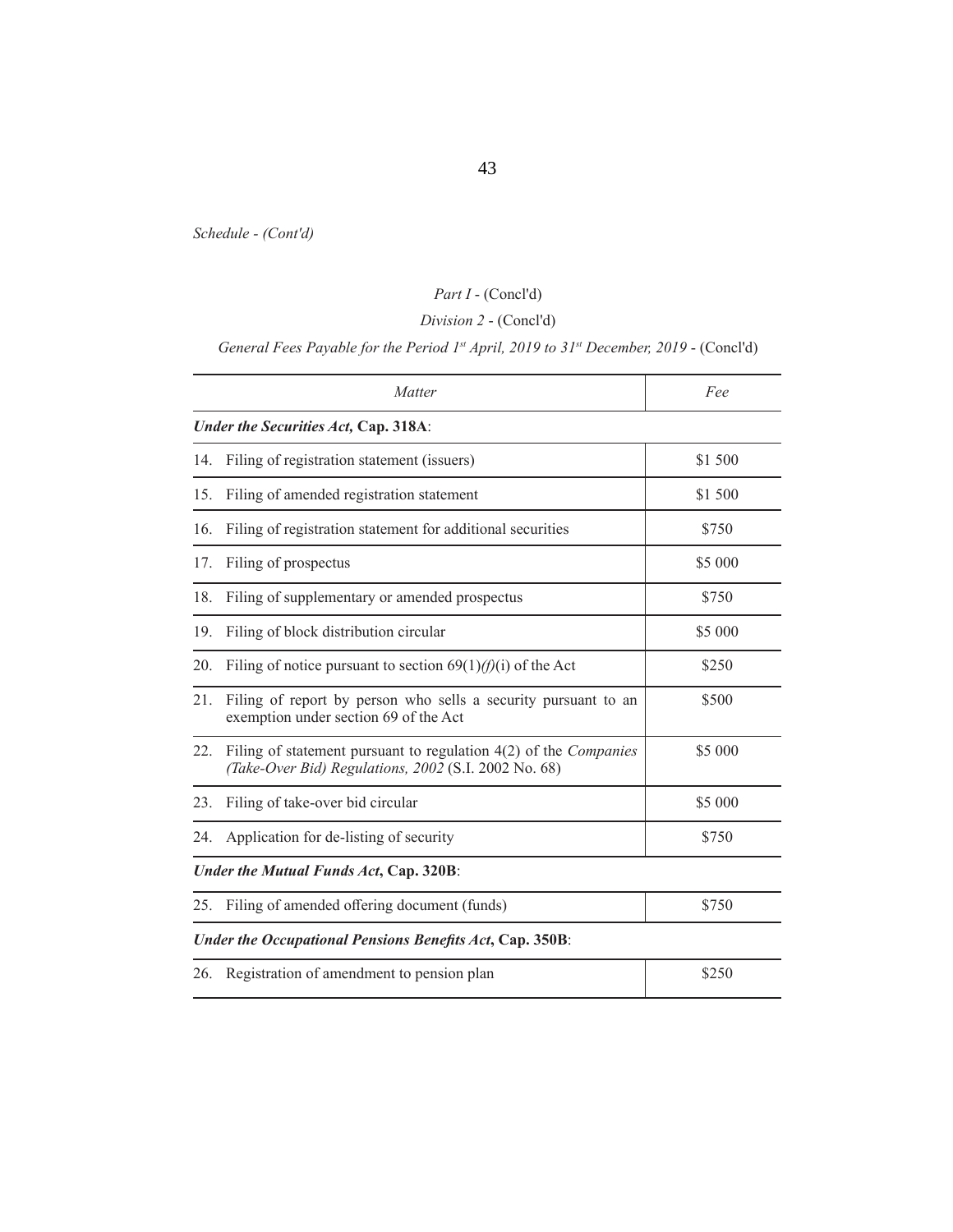## *Part II*

## *Division I*

## *Initial and Annual Registration and Licensing Fees Payable for the Period 1st January, 2020 to 31st December, 2020*

|    | <i>Application for</i><br>Registration or<br>Licence | <b>Initial Registration</b><br>or Licence Fee    | <b>Annual Registration</b><br>or Licence Fee                                                                                                                                                | Late Payment of<br><b>Annual Registration</b><br>or Licence Fee |
|----|------------------------------------------------------|--------------------------------------------------|---------------------------------------------------------------------------------------------------------------------------------------------------------------------------------------------|-----------------------------------------------------------------|
| 1. | Credit union:                                        | Under the Co-operative Societies Act, Cap. 378A: |                                                                                                                                                                                             |                                                                 |
|    | \$500                                                | \$750                                            | 0.04% of total assets Minimum annual fee<br>(subject to a minimum or $10\%$ of annual fee<br>annual fee of $$750$ and payable, whichever is<br>a maximum annual fee of higher<br>\$500 000) |                                                                 |
| 2. |                                                      | Under the <i>Insurance Act</i> , Cap. 310:       |                                                                                                                                                                                             |                                                                 |
|    | (a)                                                  | segregated cell company):                        | Class 1 licensee (Insurance company (including incorporated cell company or                                                                                                                 |                                                                 |

|               |             | \$1,000 and in the case $\frac{1}{25}$ \$25,000 and in the case $\frac{1}{25}$ \$25,000 and in the case of Minimum annual fee |  |
|---------------|-------------|-------------------------------------------------------------------------------------------------------------------------------|--|
|               |             | of incorporated cell of incorporated cell company incorporated cell company or 10% of annual fee                              |  |
|               |             | company or segregated or segregated cell company, or segregated cell company, payable, whichever is                           |  |
| cell company, |             | an   an additional \$2 500 for   an additional \$2 500 for $\ln \left  \right $ higher                                        |  |
|               |             | additional \$500 for each cell or a group rate each cell or a group rate of                                                   |  |
| each cell     |             | of \$25 000 for large complex $\vert$ \$25 000 for large complex $\vert$                                                      |  |
|               |             | arrangements with shared arrangements with shared                                                                             |  |
|               | reinsurance | reinsurance                                                                                                                   |  |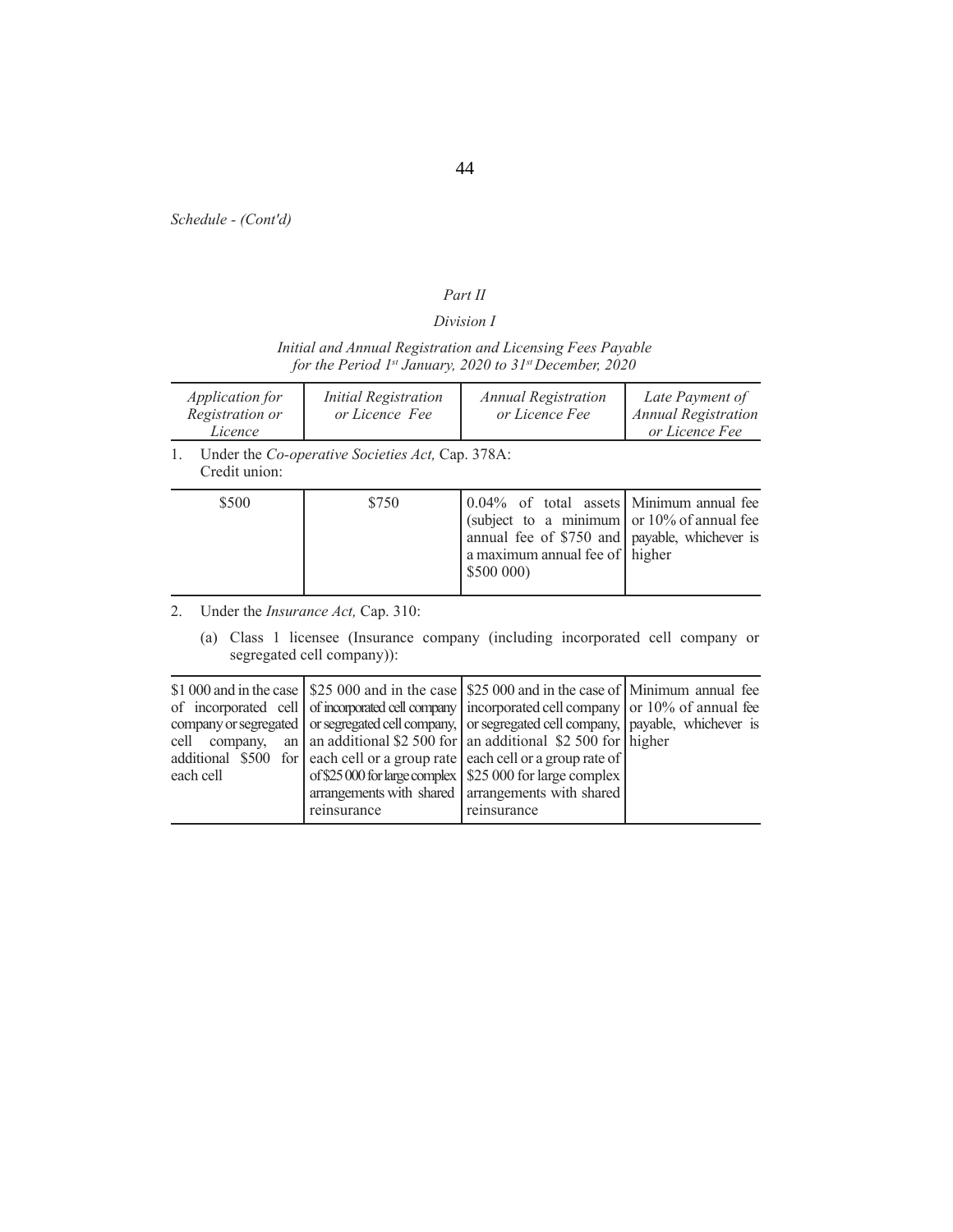*Part II* - (Cont'd)

*Division I* - (Cont'd)

| <i>Application for</i><br>Registration or<br>Licence                                                                                                                                                                                                                                                                                                                      | <i>Initial Registration</i><br>or Licence Fee                                                                                                                                                                                   | <b>Annual Registration</b><br>or Licence Fee                                                                                                                                                                                   | Late Payment of<br><b>Annual Registration</b><br>or Licence Fee               |  |
|---------------------------------------------------------------------------------------------------------------------------------------------------------------------------------------------------------------------------------------------------------------------------------------------------------------------------------------------------------------------------|---------------------------------------------------------------------------------------------------------------------------------------------------------------------------------------------------------------------------------|--------------------------------------------------------------------------------------------------------------------------------------------------------------------------------------------------------------------------------|-------------------------------------------------------------------------------|--|
| (b) Class 2 licensee:                                                                                                                                                                                                                                                                                                                                                     |                                                                                                                                                                                                                                 |                                                                                                                                                                                                                                |                                                                               |  |
| (i)                                                                                                                                                                                                                                                                                                                                                                       | currency permit:                                                                                                                                                                                                                | Insurance company (including incorporated cell company or segregated cell<br>company) that has assets of less than one billion dollars and holds a foreign                                                                     |                                                                               |  |
| \$1 000 and in the case<br>\$40,000 and in the case<br>of incorporated cell company<br>of incorporated cell<br>or segregated cell company,<br>company or segregated<br>an additional \$2 500 for<br>company,<br>cell<br>an<br>additional \$500 for<br>each cell or a group rate<br>each cell<br>of \$25 000 for large,<br>complex arrangements<br>with shared reinsurance |                                                                                                                                                                                                                                 | \$40,000 and in the case of<br>incorporated cell company<br>or segregated cell company,<br>an additional \$2 500 for<br>each cell or a group rate of<br>\$25 000 for large complex<br>arrangements with shared<br>reinsurance  | Minimum annual fee<br>or 10% of annual fee<br>payable, whichever<br>is higher |  |
| Insurance company (including incorporated cell company or segregated cell<br>(ii)<br>company) that has assets equal to or greater than one billion dollars and holds<br>a foreign currency permit:                                                                                                                                                                        |                                                                                                                                                                                                                                 |                                                                                                                                                                                                                                |                                                                               |  |
| \$1 000 and in the case<br>of incorporated cell<br>company or segregated<br>company,<br>cell<br>an<br>additional \$500<br>for<br>each cell                                                                                                                                                                                                                                | \$100 000 and in the case<br>of incorporated cell company<br>or segregated cell company,<br>an additional \$2 500 for<br>each cell or a group rate<br>of \$25 000 for large,<br>complex arrangements<br>with shared reinsurance | \$100 000 and in the case of<br>incorporated cell company<br>or segregated cell company,<br>an additional \$2 500 for<br>each cell or a group rate of<br>\$25 000 for large complex<br>arrangements with shared<br>reinsurance | Minimum annual fee<br>or 10% of annual fee<br>payable, whichever<br>is higher |  |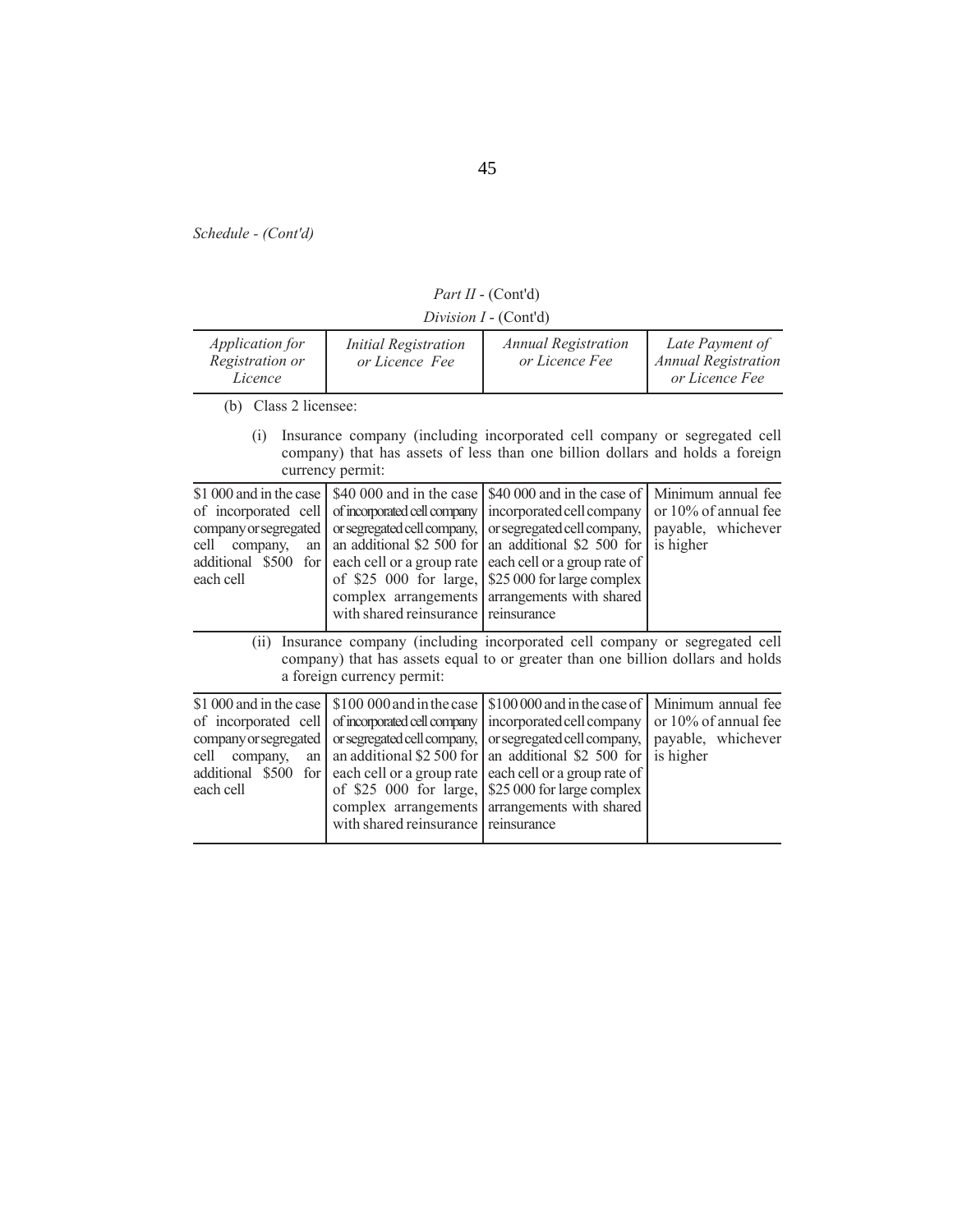| <i>Part II</i> - $(Cont'd)$ |  |
|-----------------------------|--|
|-----------------------------|--|

*Division I* - (Cont'd)

| <i>Application for</i><br>Registration or<br>Licence                                                                                      | <b>Initial Registration</b><br>or Licence Fee                                                                       | <b>Annual Registration</b><br>or Licence Fee                                                                                                                                                                                                                                             | Late Payment of<br><b>Annual Registration</b><br>or Licence Fee |
|-------------------------------------------------------------------------------------------------------------------------------------------|---------------------------------------------------------------------------------------------------------------------|------------------------------------------------------------------------------------------------------------------------------------------------------------------------------------------------------------------------------------------------------------------------------------------|-----------------------------------------------------------------|
|                                                                                                                                           | company) that does not hold a foreign currency permit:                                                              | (iii) Insurance company (including incorporated cell company or segregated cell                                                                                                                                                                                                          |                                                                 |
| \$1,000 and in the case I<br>of incorporated cell<br>company or segregated<br>cell<br>company,<br>an<br>additional \$500 for<br>each cell | each cell or a group rate of \$500 000<br>of \$25 000 for large,<br>complex arrangements<br>with shared reinsurance | \$40,000 and in the case $\vert 0.04\%$ of total assets Minimum annual fee<br>of incorporated cell company subject to a minimum<br>or segregated cell company, annual fee of \$40 000 and payable, whichever<br>an additional \$2 500 for $\vert a \rangle$ maximum annual fee is higher | or $10\%$ of annual fee                                         |

(iv) Insurance company that is winding up or dormant:

| $\overline{\phantom{0}}$ | \$3 000<br>$\psi$ $\sim$ | \$3 000 | $\overline{\phantom{a}}$ |
|--------------------------|--------------------------|---------|--------------------------|
|                          |                          |         |                          |
|                          |                          |         |                          |

(c) Class 3 licensee:

(i) Association of underwriters:

| \$1 000 | \$20 000                                                | \$20 000 | Minimum annual fee<br>or $10\%$ of annual fee<br>payable, whichever<br>is higher |
|---------|---------------------------------------------------------|----------|----------------------------------------------------------------------------------|
|         | (ii) Individual broker or a company or firm of brokers: |          |                                                                                  |
| \$500   | \$3 500                                                 | \$3 500  | Minimum annual fee<br>or 10% of annual fee<br>payable, whichever<br>is higher    |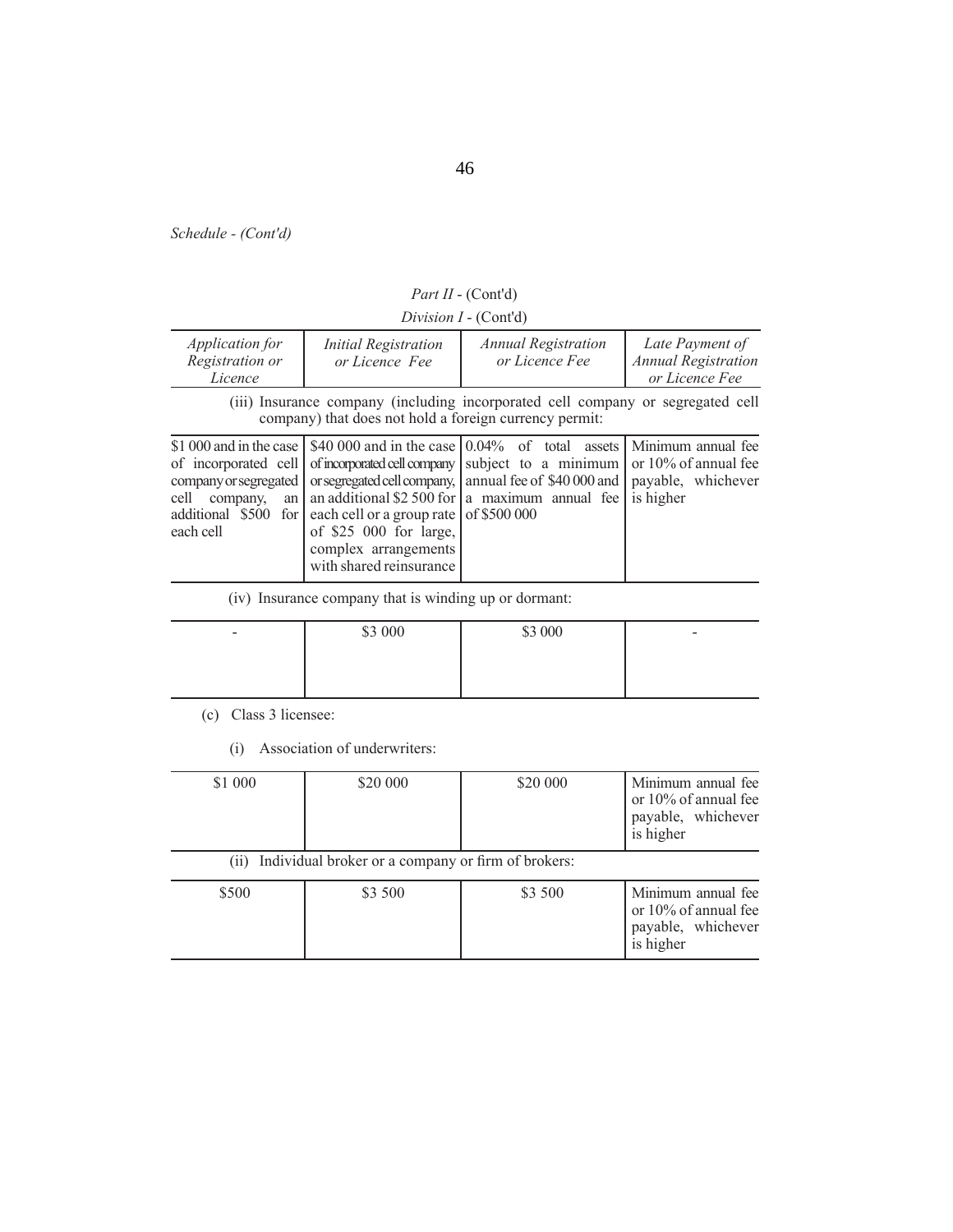|                                               |                                                   | Division I - (Cont'd)                                                             |                                                                               |
|-----------------------------------------------|---------------------------------------------------|-----------------------------------------------------------------------------------|-------------------------------------------------------------------------------|
| Application for<br>Registration or<br>Licence | <b>Initial Registration</b><br>or Licence Fee     | <b>Annual Registration</b><br>or Licence Fee                                      | Late Payment of<br><b>Annual Registration</b><br>or Licence Fee               |
|                                               |                                                   | (iii) Individual agent or sub-agent or a company or firm of agents or sub-agents: |                                                                               |
| \$300                                         | \$2 500                                           | \$2 500                                                                           | Minimum annual fee<br>or 10% of annual fee<br>payable, whichever<br>is higher |
| (iv) Salesman:                                |                                                   |                                                                                   |                                                                               |
| \$250                                         | \$250                                             | \$250                                                                             | Minimum annual fee<br>or 10% of annual fee<br>payable, whichever<br>is higher |
| (v)                                           | loss assessors, adjusters or insurance surveyors: | Individual loss assessor, adjuster or insurance surveyor or a company or firm of  |                                                                               |
| \$700                                         | \$750                                             | \$750                                                                             | Minimum annual fee<br>or 10% of annual fee<br>payable, whichever<br>is higher |
|                                               | (vi) Management company:                          |                                                                                   |                                                                               |
| \$1 000                                       | \$25 000                                          | \$25,000                                                                          | Minimum annual fee<br>or 10% of annual fee<br>payable, whichever<br>is higher |
| (vi) Holding company:                         |                                                   |                                                                                   |                                                                               |
| \$1 000                                       | \$25 000                                          | \$25 000                                                                          | Minimum annual fee<br>or 10% of annual fee<br>payable, whichever<br>is higher |

*Part II* - (Cont'd)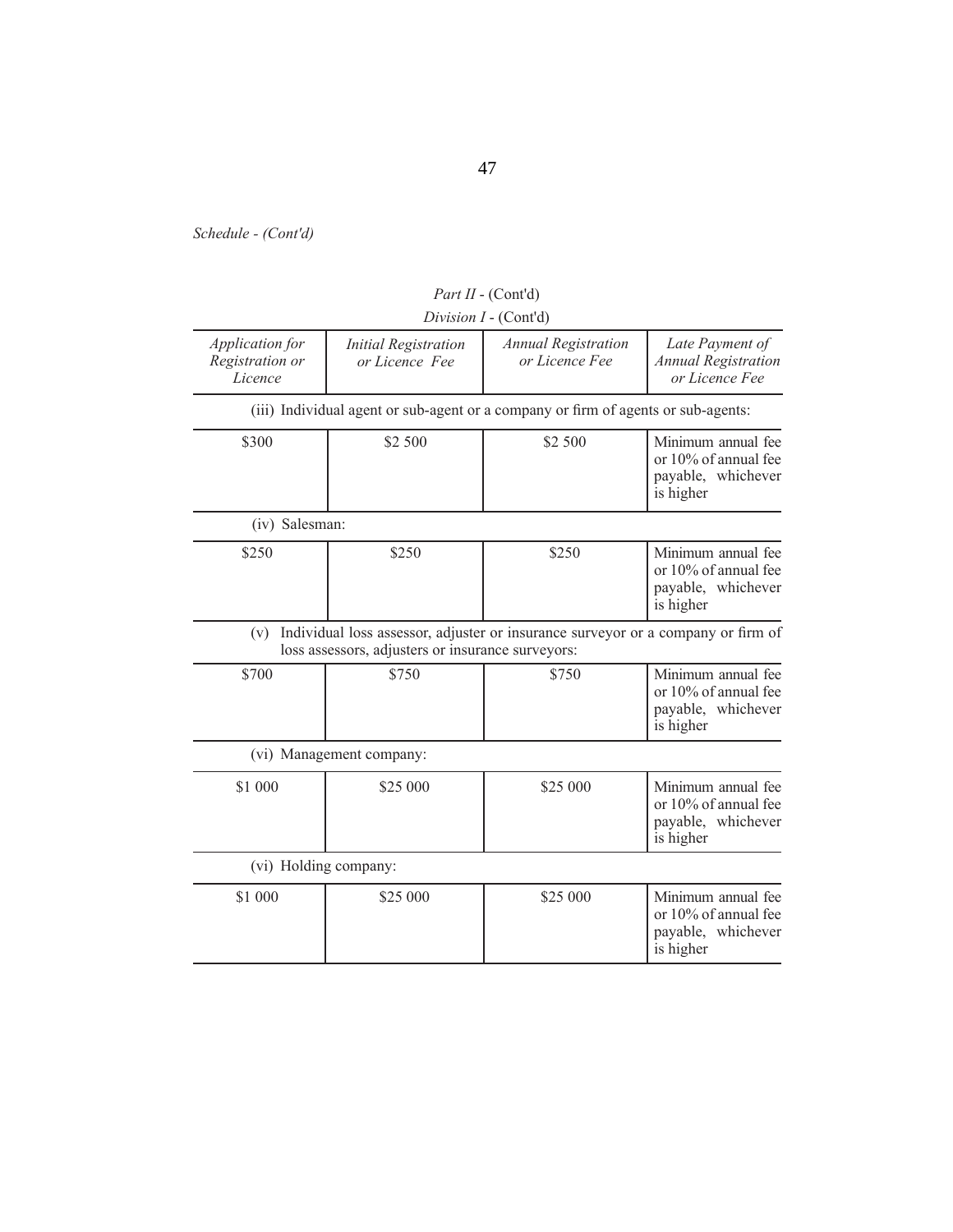|    |                                                      |                                                         | Division I - (Cont'd)                                                                    |                                                                               |
|----|------------------------------------------------------|---------------------------------------------------------|------------------------------------------------------------------------------------------|-------------------------------------------------------------------------------|
|    | <i>Application for</i><br>Registration or<br>Licence | <b>Initial Registration</b><br>or Licence Fee           | <b>Annual Registration</b><br>or Licence Fee                                             | Late Payment of<br><b>Annual Registration</b><br>or Licence Fee               |
| 3. |                                                      | Under the Occupational Pension Benefits Act, Cap. 350B: |                                                                                          |                                                                               |
|    | Pension plan:                                        |                                                         |                                                                                          |                                                                               |
|    | \$1 000                                              | to a minimum fee of<br>\$500                            | \$10 per member subject   \$10 per member subject<br>to a minimum annual fee<br>of \$500 | Minimum annual fee<br>or 10% of annual fee<br>payable, whichever<br>is higher |
| 4. |                                                      | Under the Securities Act, Cap. 318A:                    |                                                                                          |                                                                               |
|    | (a) Broker:                                          |                                                         |                                                                                          |                                                                               |
|    | \$1 000                                              | \$3 000                                                 | \$3 000                                                                                  | Minimum annual fee<br>or 10% of annual fee<br>payable, whichever<br>is higher |
|    | (b) Investment adviser:                              |                                                         |                                                                                          |                                                                               |
|    | \$1 000                                              | \$3 000                                                 | \$3 000                                                                                  | Minimum annual fee<br>or 10% of annual fee<br>payable, whichever<br>is higher |
|    | (c) Dealer:                                          |                                                         |                                                                                          |                                                                               |
|    | \$1 000                                              | \$3 000                                                 | \$3 000                                                                                  | Minimum annual fee<br>or 10% of annual fee<br>payable, whichever<br>is higher |
|    | Trader:<br>(d)                                       |                                                         |                                                                                          |                                                                               |
|    | \$1 000                                              | \$3 000                                                 | \$3 000                                                                                  | Minimum annual fee<br>or 10% of annual fee<br>payable, whichever<br>is higher |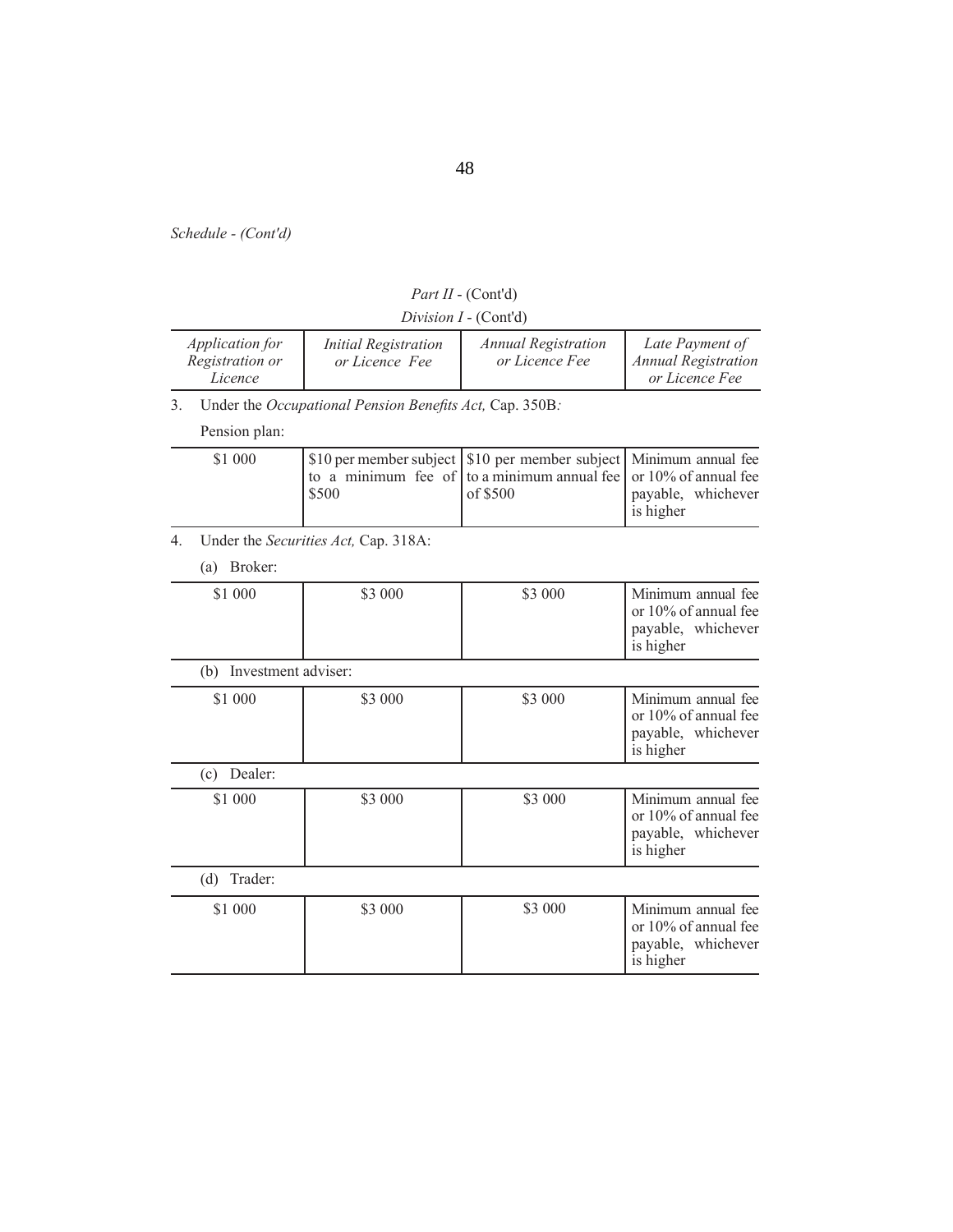|                                               |                                               | Division I - (Cont'd)                                                                                     |                                                                               |
|-----------------------------------------------|-----------------------------------------------|-----------------------------------------------------------------------------------------------------------|-------------------------------------------------------------------------------|
| Application for<br>Registration or<br>Licence | <b>Initial Registration</b><br>or Licence Fee | <b>Annual Registration</b><br>or Licence Fee                                                              | Late Payment of<br><b>Annual Registration</b><br>or Licence Fee               |
| Securities company:<br>(e)                    |                                               |                                                                                                           |                                                                               |
| \$1 000                                       | \$12 500                                      | \$12 500                                                                                                  | Minimum annual fee<br>or 10% of annual fee<br>payable, whichever<br>is higher |
| (f)                                           | Underwriter of securities:                    |                                                                                                           |                                                                               |
| \$1 000                                       | \$12 500                                      | \$12 500                                                                                                  | Minimum annual fee<br>or 10% of annual fee<br>payable, whichever<br>is higher |
| Stock Exchange:<br>(g)                        |                                               |                                                                                                           |                                                                               |
| \$1 000                                       | \$50 000                                      | 0.02% of value of transactions<br>in the previous year, subject<br>to a minimum annual fee<br>of \$50 000 | Minimum annual fee<br>or 10% of annual fee<br>payable, whichever<br>is higher |
| Securities Depository:<br>(h)                 |                                               |                                                                                                           |                                                                               |
| \$1 000                                       | \$10 000                                      | \$10 000                                                                                                  | Minimum annual fee<br>or 10% of annual fee<br>payable, whichever<br>is higher |
| (i)                                           | Companies engaged in repurchase agreements:   |                                                                                                           |                                                                               |
|                                               | \$2 500                                       | 0.01% of total repurchase<br>agreement assets, subject<br>to a minimum annual fee<br>of \$2 500           | Minimum annual fee<br>or 10% of annual fee<br>payable, whichever<br>is higher |
|                                               |                                               |                                                                                                           |                                                                               |

*Part II* - (Cont'd)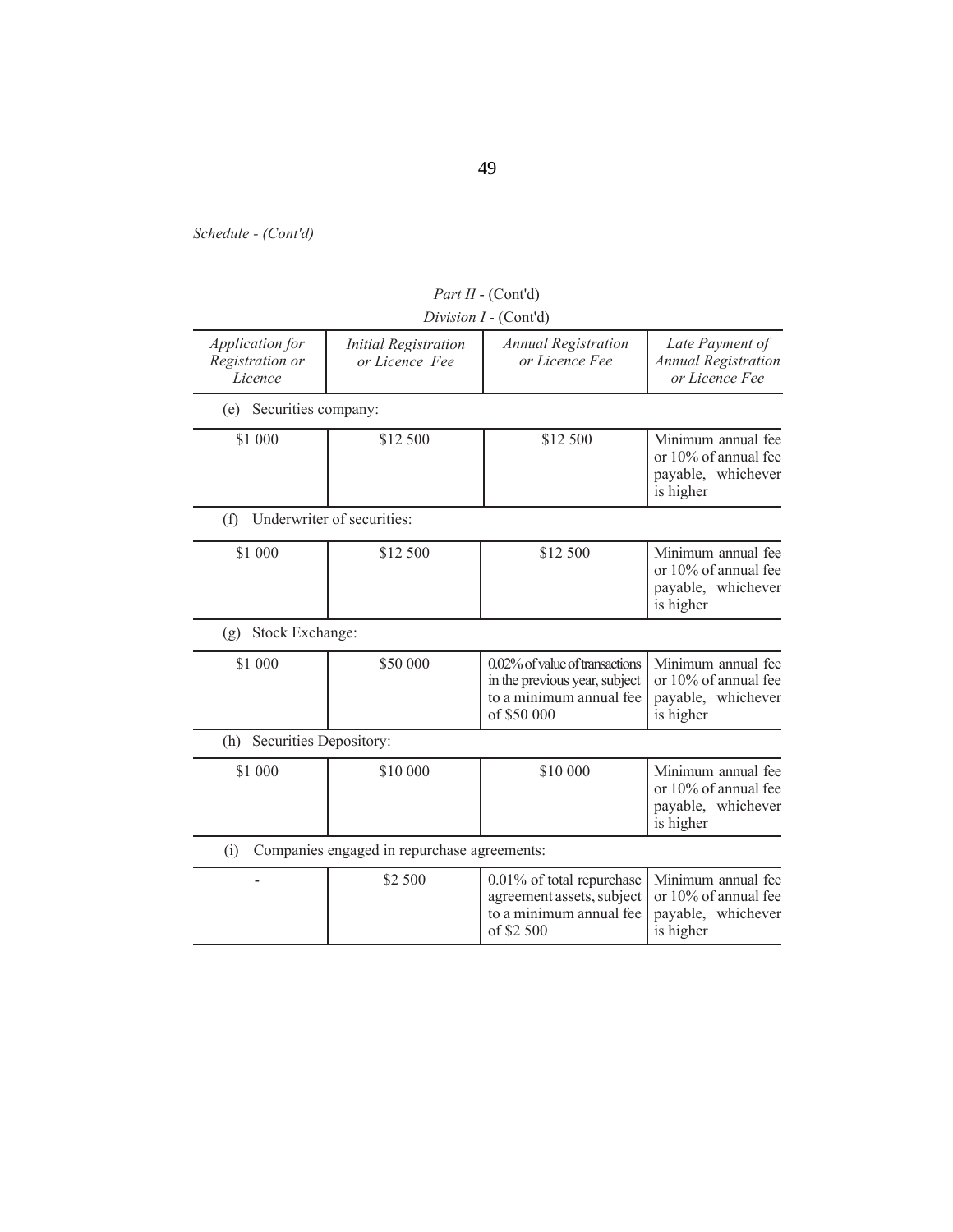| $Division I - (ConcIu)$                              |                                                     |                                                                                                                                                               |                                                                 |
|------------------------------------------------------|-----------------------------------------------------|---------------------------------------------------------------------------------------------------------------------------------------------------------------|-----------------------------------------------------------------|
| <i>Application for</i><br>Registration or<br>Licence | <b>Initial Registration</b><br>or Licence Fee       | <b>Annual Registration</b><br>or Licence Fee                                                                                                                  | Late Payment of<br><b>Annual Registration</b><br>or Licence Fee |
|                                                      | Companies engaged in portfolio management business: |                                                                                                                                                               |                                                                 |
|                                                      | \$2 500                                             | $0.01\%$ of total assets under   Minimum annual fee<br>management, subject to a   or 10% of annual fee<br>minimum annual fee of payable, whichever<br>\$2 500 | is higher                                                       |

*Part II* - (Cont'd) *Division I* - (Concl'd)

5. Under the *Mutual Funds Act,* Cap. 320B:

(a) Mutual fund - general/exempt/limited:

| \$1 000 | \$10 000 | 0.01% of total assets Minimum annual fee         |  |
|---------|----------|--------------------------------------------------|--|
|         |          | under management, subject   or 10% of annual fee |  |
|         |          | to a minimum annual fee   payable, whichever     |  |
|         |          | of \$7 500 and a maximum $\vert$ is higher       |  |
|         |          | annual fee of \$25 000                           |  |

(b) Additional sub-fund or cell (in the case of segregated cell company or incorporated cell company):

| \$10 000<br>\$1 000 | $\overline{\phantom{a}}$<br>is higher | Minimum annual fee<br>$\log 10\%$ of annual fee<br>payable, whichever |
|---------------------|---------------------------------------|-----------------------------------------------------------------------|
|---------------------|---------------------------------------|-----------------------------------------------------------------------|

(c) Mutual fund administration (general):

 $\overline{a}$ 

| \$1 000 | \$10 000 | \$5 000 | Minimum annual fee<br>$\vert$ or 10% of annual fee<br>I payable, whichever<br>is higher |
|---------|----------|---------|-----------------------------------------------------------------------------------------|
|         |          |         |                                                                                         |

(d) Mutual fund administration (restricted):

| \$1 000<br>\$5 000 | \$2 500 | Minimum annual fee<br>or $10\%$ of annual fee<br>payable, whichever<br>is higher |
|--------------------|---------|----------------------------------------------------------------------------------|
|--------------------|---------|----------------------------------------------------------------------------------|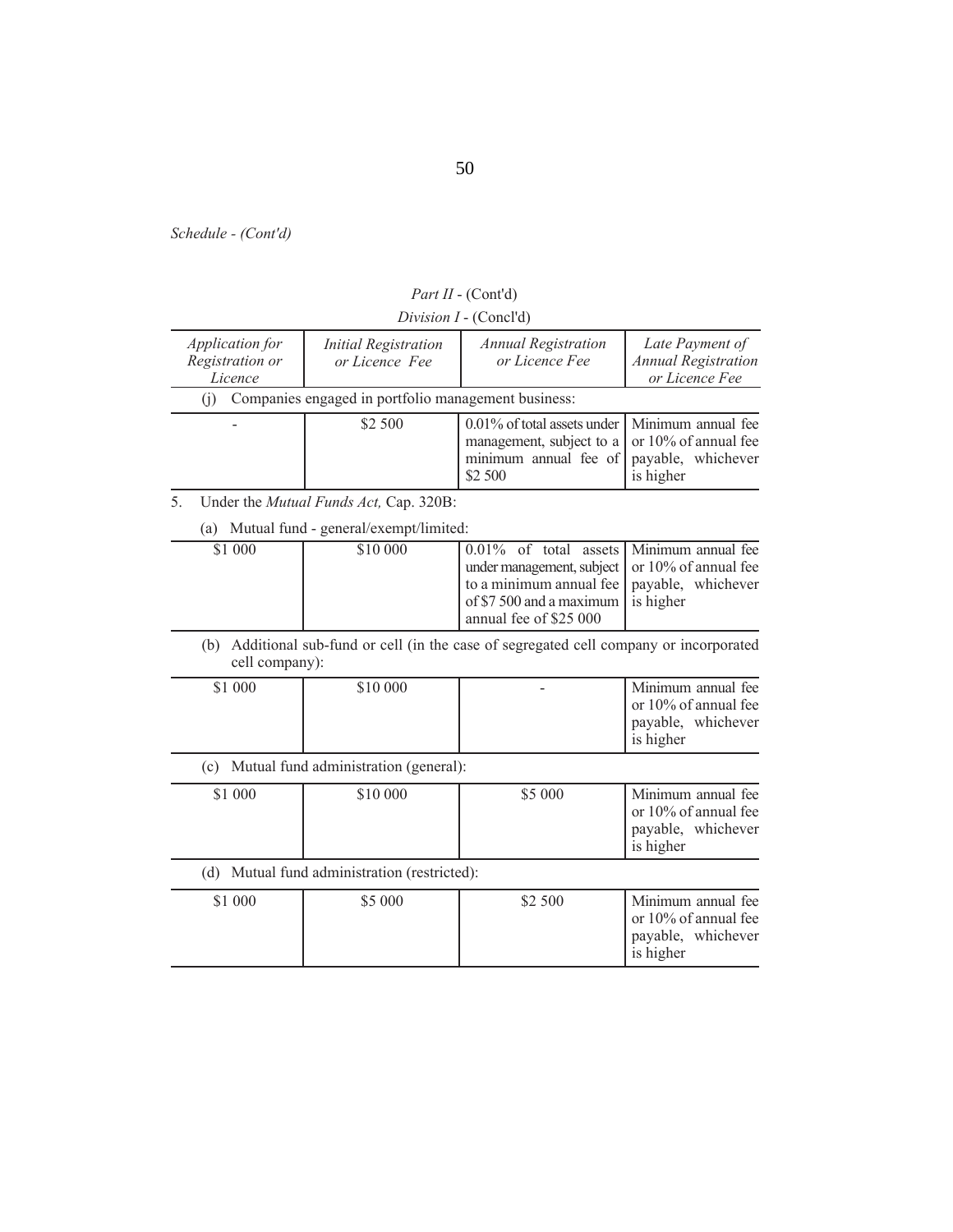# *Part II* - (Cont'd)

# *Division 2*

# *General Fees Payable for the Period 1st January, 2020 to 31st December, 2020*

| Matter           |                                                                                                                                                                                                                                                                                                                 | Fee                                                                                                                 |
|------------------|-----------------------------------------------------------------------------------------------------------------------------------------------------------------------------------------------------------------------------------------------------------------------------------------------------------------|---------------------------------------------------------------------------------------------------------------------|
| 1.               | Request for letter confirming status of registration or licence                                                                                                                                                                                                                                                 | \$250                                                                                                               |
| 2.               | Application for certified copy of certificate of registration or licence                                                                                                                                                                                                                                        | \$500                                                                                                               |
| 3.               | Request for amendment to certificate or licence                                                                                                                                                                                                                                                                 | \$500                                                                                                               |
| $\overline{4}$ . | Issuance of amended certificate or licence                                                                                                                                                                                                                                                                      | \$500                                                                                                               |
| 5.               | Replacement certificate or licence                                                                                                                                                                                                                                                                              | \$500                                                                                                               |
| 6.               | Request for exemption from a requirement of the Financial Services<br>Commission Act, 2010 or a specified enactment                                                                                                                                                                                             | \$500                                                                                                               |
| 7.               | Application for extension of deadline to file returns, statements,<br>reports, notices, forms or other documents (whether annual,<br>quarterly, interim or otherwise) required to be filed or submitted<br>within a specified period by the Financial Services Commission<br>Act, 2010 or a specified enactment | \$500                                                                                                               |
| 8.               | Late filing of returns, statements, reports, notices, forms or other<br>documents (whether annual, quarterly, interim or otherwise)<br>required to be filed or submitted within a specified period by the<br>Financial Services Commission Act, 2010 or a specified enactment                                   | \$100 per business day,<br>subject to a maximum<br>fee of \$5 000 for all<br>documents within one<br>financial year |
| 9.               | Application for                                                                                                                                                                                                                                                                                                 | \$250                                                                                                               |
|                  | cancellation or voluntary surrender of registration or licence<br>(a)                                                                                                                                                                                                                                           |                                                                                                                     |
|                  | approval of dissolution or winding-up<br>(b)                                                                                                                                                                                                                                                                    |                                                                                                                     |
| 10.              | Inspection of register of registrants or licensees                                                                                                                                                                                                                                                              | \$25                                                                                                                |
| 11.              | Copy of public information from, or extract of, register, per page                                                                                                                                                                                                                                              | \$5                                                                                                                 |
| 12.              | Certification of copy of document filed with the Commission                                                                                                                                                                                                                                                     | \$10                                                                                                                |
| 13.              | Request to re-file annual or quarterly return or filing                                                                                                                                                                                                                                                         | \$500                                                                                                               |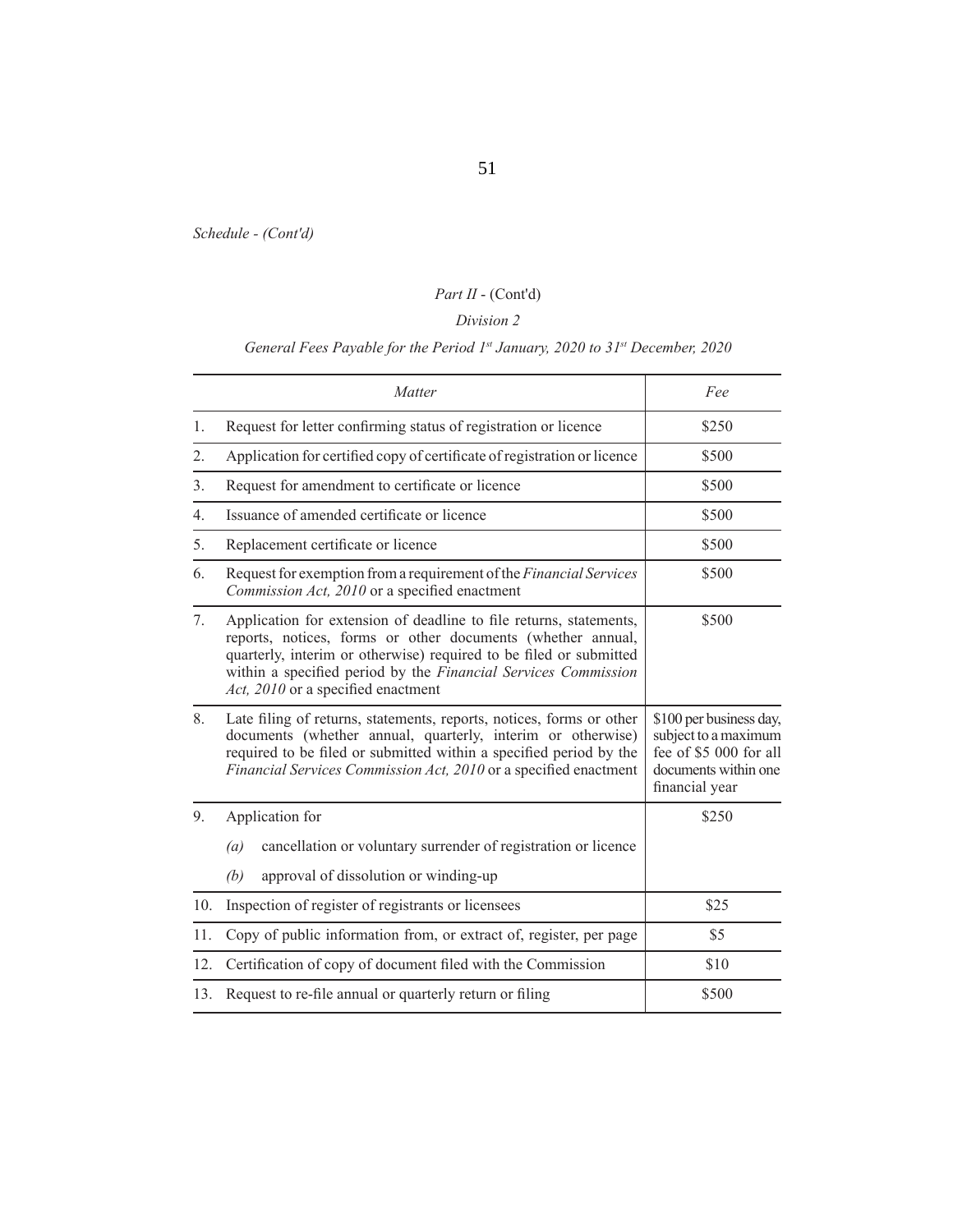# *Part II* - (Concl'd)

# *Division 2* - (Concl'd)

# *General Fees Payable for the Period 1st January, 2020 to 31st December, 2020 - (Concl'd)*

|                                                                 | Matter                                                                                                                            | Fee     |  |  |  |
|-----------------------------------------------------------------|-----------------------------------------------------------------------------------------------------------------------------------|---------|--|--|--|
|                                                                 | Under the Securities Act, Cap. 318A:                                                                                              |         |  |  |  |
| 14.                                                             | Filing of registration statement (issuers)                                                                                        | \$1 500 |  |  |  |
| 15.                                                             | Filing of amended registration statement                                                                                          | \$1 500 |  |  |  |
| 16.                                                             | Filing of registration statement for additional securities                                                                        | \$750   |  |  |  |
| 17.                                                             | Filing of prospectus                                                                                                              | \$5 000 |  |  |  |
| 18.                                                             | Filing of supplementary or amended prospectus                                                                                     | \$750   |  |  |  |
| 19.                                                             | Filing of block distribution circular                                                                                             | \$5 000 |  |  |  |
| 20.                                                             | Filing of notice pursuant to section $69(1)/(f)(i)$ of the Act                                                                    | \$250   |  |  |  |
| 21.                                                             | Filing of report by person who sells a security pursuant to an<br>exemption under section 69 of the Act                           | \$500   |  |  |  |
| 22.                                                             | Filing of statement pursuant to regulation $4(2)$ of the <i>Companies</i><br>(Take-Over Bid) Regulations, 2002 (S.I. 2002 No. 68) | \$5 000 |  |  |  |
| 23.                                                             | Filing of take-over bid circular                                                                                                  | \$5 000 |  |  |  |
| 24.                                                             | Application for de-listing of security                                                                                            | \$750   |  |  |  |
| Under the Mutual Funds Act, Cap. 320B:                          |                                                                                                                                   |         |  |  |  |
| 25.                                                             | Filing of amended offering document (funds)                                                                                       | \$750   |  |  |  |
| <b>Under the Occupational Pensions Benefits Act, Cap. 350B:</b> |                                                                                                                                   |         |  |  |  |
| 26.                                                             | Registration of amendment to pension plan                                                                                         | \$250   |  |  |  |